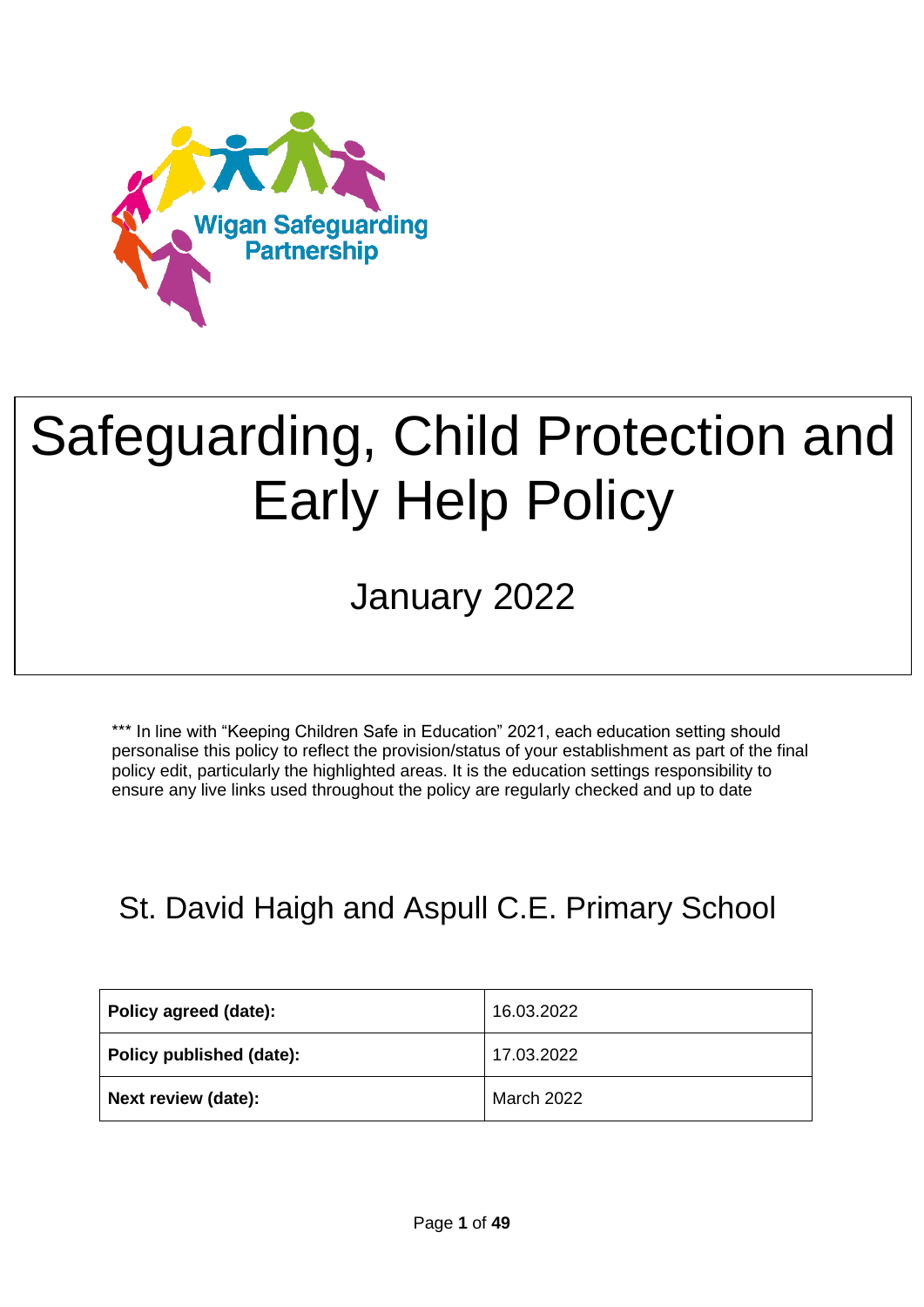#### **Key Contacts**

Table of identified persons with specific lead responsibilities in relation to Safeguarding and other key agencies.

| <b>ROLE</b>                                            | <b>NAME</b>                                      | <b>CONTACT DETAILS</b>                                |
|--------------------------------------------------------|--------------------------------------------------|-------------------------------------------------------|
| Head teacher                                           | Jennifer Woodcock                                | 01942 831310                                          |
| Designated Safeguarding<br>Lead (DSL)                  | Jennifer Woodcock                                | 01942 831310                                          |
| Deputy Designated<br>Safeguarding Lead (DDSL)          | Kathy Ingham<br>Jane Winrow                      | 01942 831310                                          |
| Nominated Governor/Trustee                             | <b>Rev'd Carol Close</b>                         | 01942 831310                                          |
| Chair of Governors/Trustee s                           | Jillian Hyde                                     | 01942 831310                                          |
| Designated Teacher for<br><b>Looked After Children</b> | Jennifer Woodcock                                | 01942 831310                                          |
| <b>Virtual School Head</b>                             | <b>Jennifer Mills</b><br><b>Michelle Amberry</b> | Jennifer.mills@wigan.gov.uk<br>m.amberry@wigan.gov.uk |
| <b>LADO</b>                                            | Sue Wharton                                      | lado@wigan.gov.uk                                     |
| Early Help Hub                                         |                                                  | 01942 486262                                          |
| <b>Children's Social Care</b><br>referrals             |                                                  | 01942 828300                                          |
| <b>Wigan Safeguarding</b><br><b>Partnership</b>        |                                                  |                                                       |
| <b>Link Social Worker</b>                              |                                                  |                                                       |
| <b>CAMHS Link worker School</b>                        |                                                  |                                                       |
| <b>Nursing / Health Visiting</b><br>service            |                                                  |                                                       |
| <b>SDF Huddle Manager</b>                              |                                                  |                                                       |
| <b>Housing</b>                                         |                                                  |                                                       |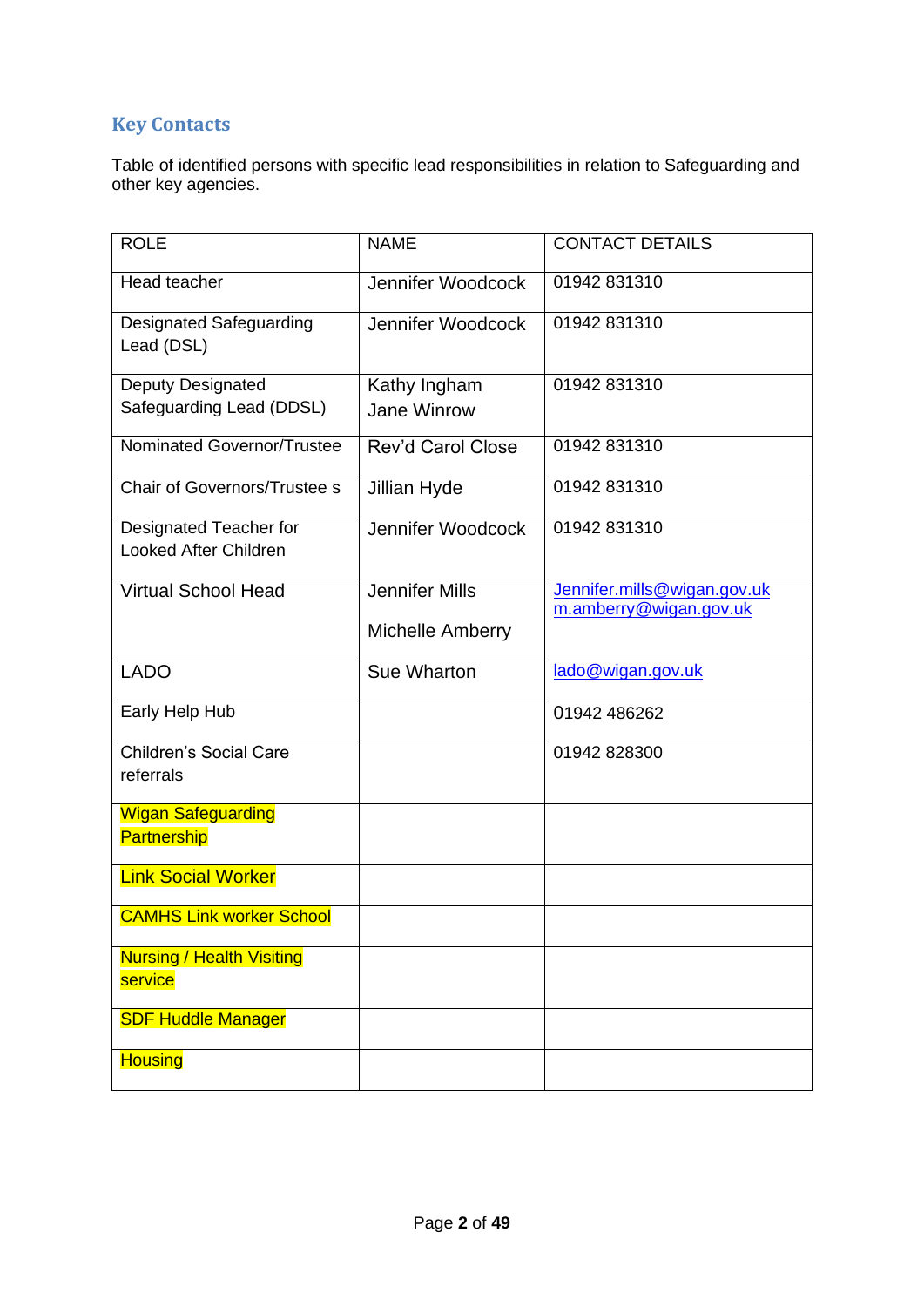### Introduction

This policy has been developed in accordance with the principles established by

- The Children Act 1989 (as amended).
- The Children and Social Work Act 2017.

• The Safeguarding Vulnerable Groups Act 2006.

In addition to the revised documents.

- **Working Together to Safeguard Children 2018**
- **Keeping Children Safe in Education September 2021**

Other key documents are noted, which have prompted changes to safeguarding requirements over time. This policy references these throughout where relevant:

- GDPR and the Data Protection Act 2018.
- Information Sharing: Advice for Practitioners 2018.
- Sexual Violence and Sexual Harassment between Children in Schools and Colleges (guidance document) 2021.
- Childcare (Early Years Provision Free of Charge) (Extended Entitlement) (Amendment) Regulations 2018.
- Childcare Act 2006 (as amended in 2018).

This policy should also be read in conjunction with Wigan's Threshold of Need <sup>1</sup>Document / Procedure and Wigan's Resolution Protocol<sup>2</sup>.

Safeguarding is defined as:

- ensuring that children grow up with the provision of safe and effective care
- taking action to enable all children to have the best life chances
- preventing impairment of children's health or development and
- protecting children from maltreatment.

The term 'safeguarding children' covers a range of measures including child protection procedures. It encompasses a preventative approach to keeping children safe that incorporates pupil health and safety; school behaviour and preventing bullying; supporting pupils with medical conditions; personal, health, social economic education; providing first aid and site security. Consequently, this policy is consistent with all other policies adopted by The Governing Board and should be read alongside the following policies relevant to the safety and welfare of our pupils:

- 
- Behaviour policy Employee Code of conduct Anti-Bullying policy (for safer working practice)
	-

- 
- Equality policy Whistleblowing policy SEN policy
- Relationships and Sex education
- 
- Health and Safety Safer Recruitment Policy
- [Thresholds of Need \(wiganlscb.com\)](https://www.wiganlscb.com/Professionals/Thresholds-of-Need-in-Wigan.aspx)

 $2$  Escalation policy recently update to Resolution Protocol [Resolution Protocol \(wiganlscb.com\)](https://www.wiganlscb.com/Docs/PDF/Professional/Resolution-Protocol.pdf)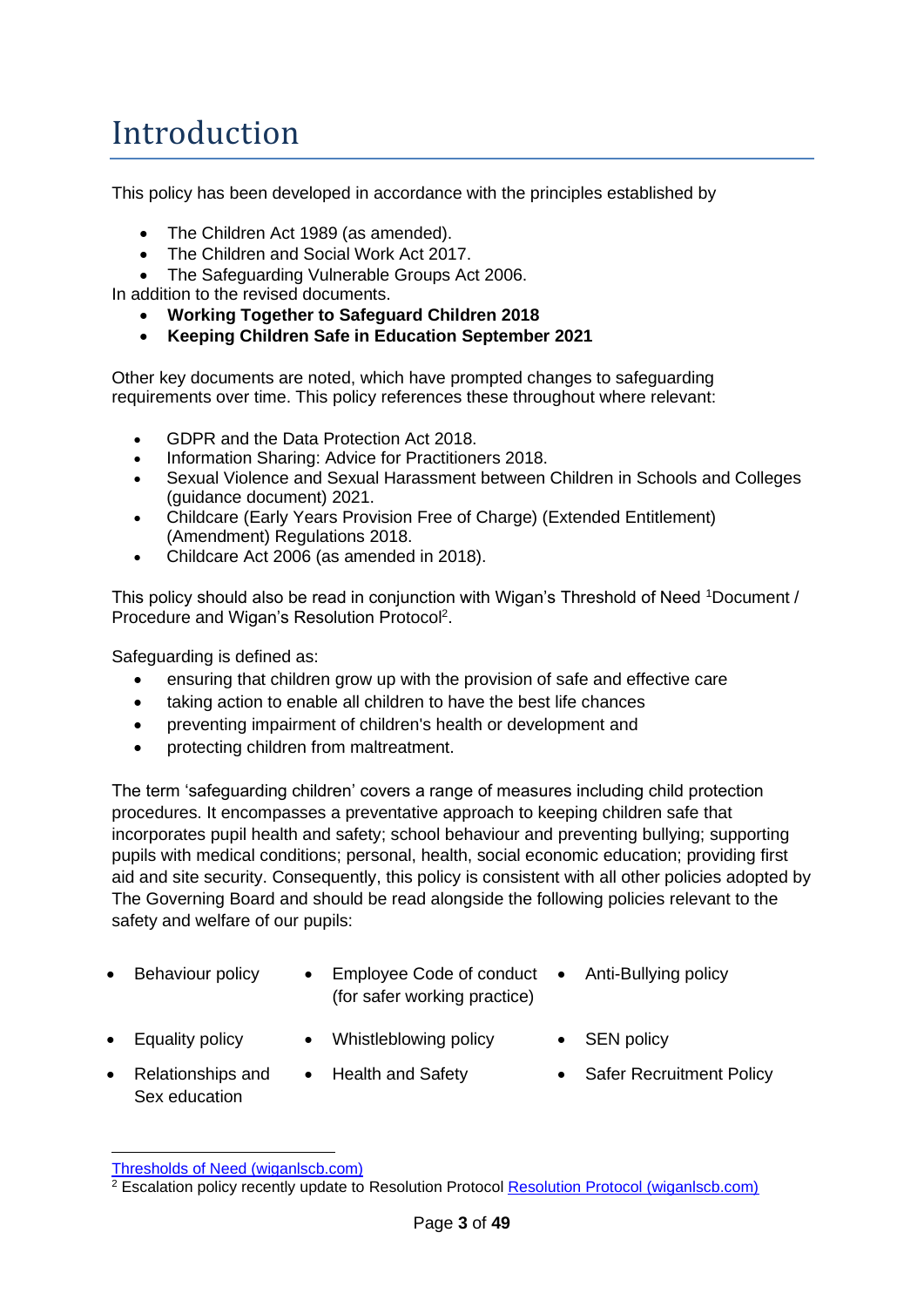• Acceptable use IT • E Safety

• CME

Other INSERT

• Serious Violence

The aim of this policy is to ensure:

- All of our students are safe and protected from harm
- Safeguarding procedures are in place to help pupils and students to feel safe and learn to stay safe
- Adults in the education setting community are aware of the expected behaviours and the legal responsibilities in relation to safeguarding and child protection
- All agencies are providing appropriate support to children and young people through adoption of the early help framework

This will be achieved by:

- Supporting the child's / young person's development in ways that will foster security, confidence and independence.
- Providing a high quality, safe and stimulating environment in which children and young people feel safe, secure, valued and respected, feel confident, and are able to enjoy, learn and grow in confidence. Have positive relationships with the adults caring for them and know how to approach adults if they are in difficulties, believing they will be effectively listened to.
- Raising the awareness of all teaching and non-teaching staff of the need to safeguard children and young people, of their responsibilities in identifying and reporting possible cases of abuse (reference appendices 1 and 2) and preventing and intervening earlier to address support and social needs of young people through the early help framework
- Providing a systematic means of monitoring children / young people known or thought to be at risk of harm, and ensure we contribute to assessments of need and support packages for those pupils/students
- Emphasising the need for good levels of communication between all members of staff
- Developing a structured procedure within the education setting which will be followed by all members of the education setting community in cases of suspected abuse Also, that staff have had access to specific training and awareness raising concerning:
	- Employee code of conduct (for safer working practice)
	- D/DSL training
	- KCSIE Part 1
	- Looked After Children (CLA)
	- Online safety training for staff
	- **•** Preventing Radicalisation
	- Staff training
	- Whistleblowing
- Developing and promoting effective working relationships with other agencies, especially the Police, Health and Social Care
- Ensuring that all staff working within our education setting who have substantial access to children and young people have been checked as to their suitability, including verification of their identity, qualifications, and a satisfactory DBS check 3 (according to guidance) and a central record is kept for audit

<sup>3</sup> Guidance regarding DBS checks was updated by the Protection of Freedoms Act 2012 <https://www.gov.uk/dbs-check-applicant-criminal-record>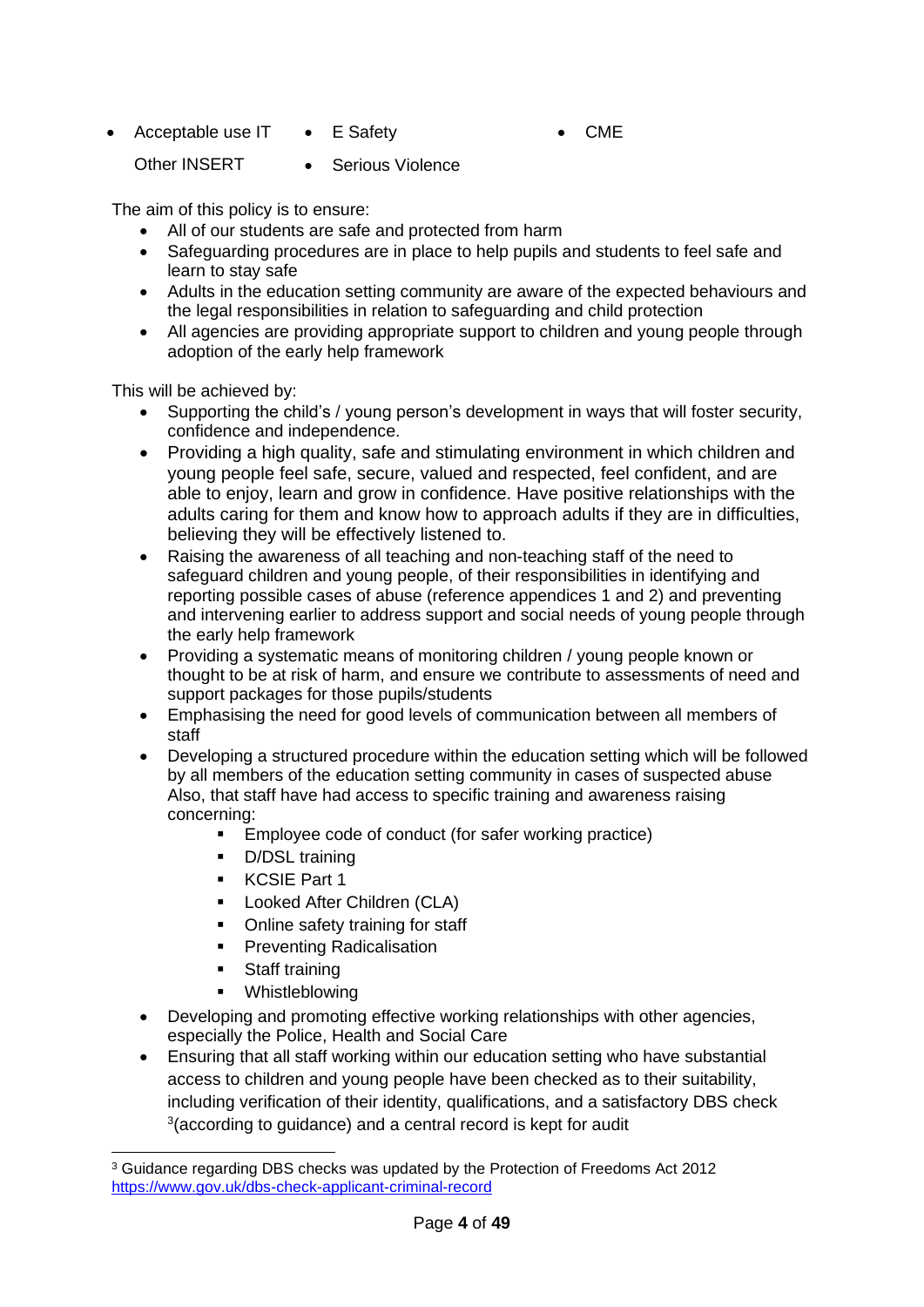- Curriculum teaching about safeguarding**:** Our pupils access a broad and balanced curriculum that promotes their spiritual, moral, cultural, mental and physical development, and prepares them for the opportunities, responsibilities and experiences of life. We provide opportunities for pupils to develop skills, concepts, attitudes and knowledge that promote their safety and well-being. The PSHE/RSHE and citizenship curriculum specifically includes the following objectives:
	- Developing pupil self-esteem and communication skills
	- Developing strategies for self-protection including online safety
	- Developing a sense of the boundaries between appropriate and inappropriate behaviour in adults and within peer relationships (positive relationships and consent)

To be read in conjunction with KCSIE 2021

[https://assets.publishing.service.gov.uk/government/uploads/system/uploads/attachm](https://assets.publishing.service.gov.uk/government/uploads/system/uploads/attachment_data/file/1014057/KCSIE_2021_September.pdf) [ent\\_data/file/1014057/KCSIE\\_2021\\_September.pdf](https://assets.publishing.service.gov.uk/government/uploads/system/uploads/attachment_data/file/1014057/KCSIE_2021_September.pdf)

### Scope

As outlined above, the term 'safeguarding children' covers a range of measures including child protection procedures. It encompasses a preventative approach through the early help framework to keeping children safe that incorporates pupil health and safety; school behaviour and preventing bullying; supporting pupils with medical conditions; personal, health, social economic education; providing first aid and site security.

All staff are aware of the categories of abuse, which are:

- ➢ Physical abuse
- ➢ Emotional Abuse
- ➢ Neglect
- ➢ Sexual abuse

The definitions of which can be found in the glossary, and signs and symptoms of the four categories of abuse can be found in *Appendix one and two*.

This policy assumes that any of the categories of abuse could be disclosed within the Borough of Wigan and gives further information relating to individual types of abuse within this document in line with advice and guidance within Keeping Children Safe in Education 2021.

### Expectations

All staff are:

• Familiar with this safeguarding policy and have an opportunity to contribute to its review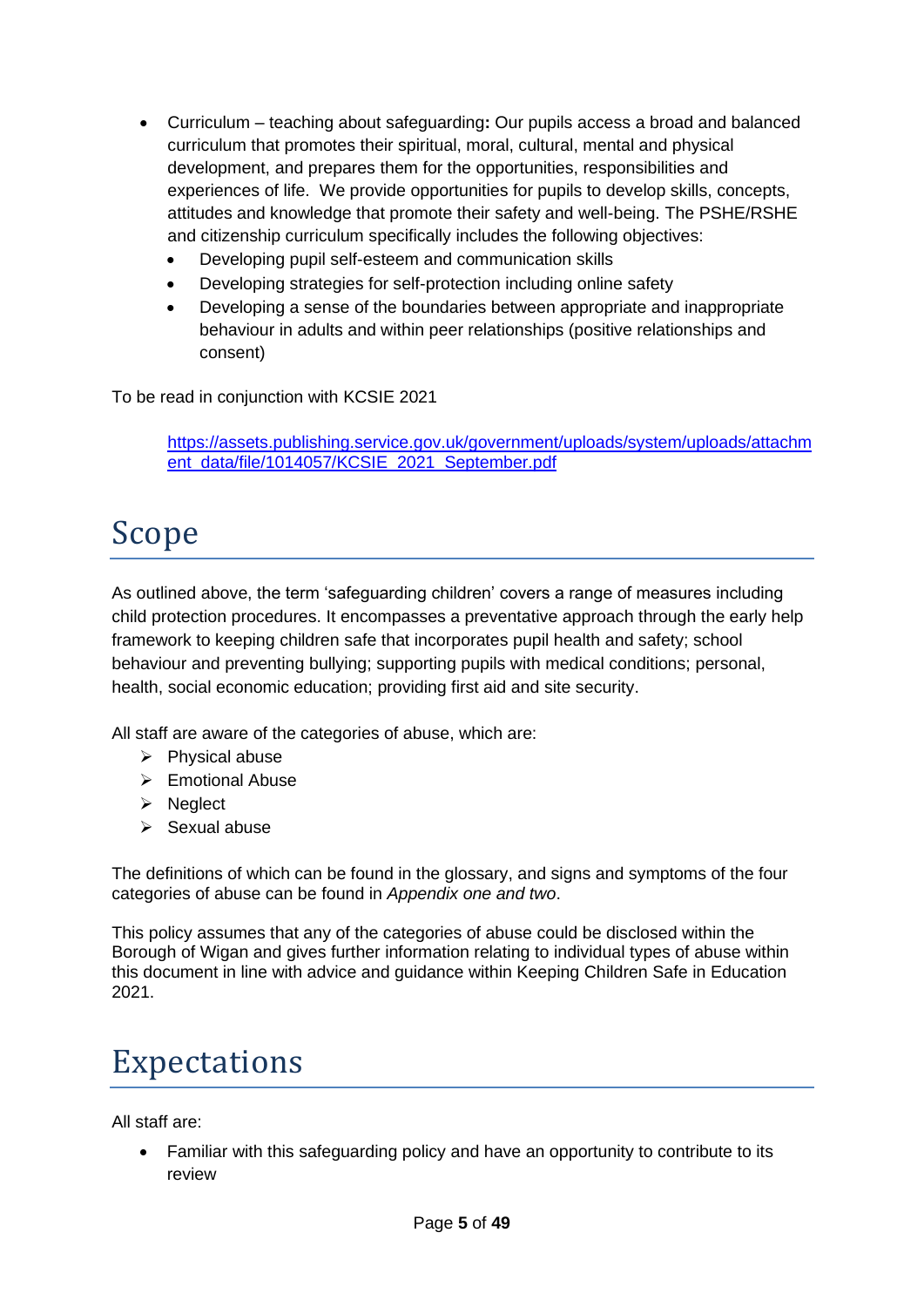- Alert to signs and indicators of possible abuse
- Able to record and report concerns as set out in this policy
- Able to deal with a disclosure of abuse from a pupil
- Involved in the implementation of individual education programmes, integrated support plans, child in need plans and interagency child protection plans as required.

In addition, all staff have read and understood Part 1 of the latest version of Keeping Children Safe in Education (KCSIE 2021). All staff working directly with children have also read Annex A.

We recognise that all adults, including temporary staff<sup>4</sup>, volunteers, Governors and Directors, have a full and active part to play in protecting our pupils / students from harm, and that the child's / young person's welfare is our paramount concern.

All staff believe that our education setting should provide a caring, positive, safe and stimulating environment that promotes the social, physical and moral development of the individual child or young person.

We recognise that a child / young person who is neglected, abused or witnesses' violence may feel helpless and humiliated, may blame themselves, and find it difficult to develop and maintain a sense of worth.

We recognise that the education setting may provide the only stability in the lives of children and young people who have been abused or are at risk of harm.

We accept that research shows that the behaviour of a child in these circumstances may range from that which is perceived to be normal to aggressive or withdrawn**.** 

We recognise that the early help framework provides opportunities to intervene early and prevent safeguarding issues developing, as well providing a framework for appropriate support to be wrapped around the child / young person and their family.

#### **Responding to concerns / disclosures of abuse**

Staff adhere to the following 'Dos' and 'Don'ts' when concerned about abuse or when responding to a disclosure of abuse.

#### **Do:**

- **Create a safe environment by offering** the child a private and safe place, if possible
- **Stay calm** and reassure the child and stress that he/she is not to blame
- **Tell** the child that you know how difficult it must have been to confide in you
- **Listen carefully** and **tell** the child what you are going to do next
- Use the **'tell me', 'explain', 'describe'** and/or mirroring strategy
- **Tell only the Designated or Deputy Safeguarding Lead**
- **Record** in detail using the Cause for Concern Record without delay, using the child's own words where possible.

<sup>4</sup> Wherever the word "staff" is used, it covers ALL staff on site, including ancillary supply and self-employed staff, contractors, volunteers working with children etc, and governors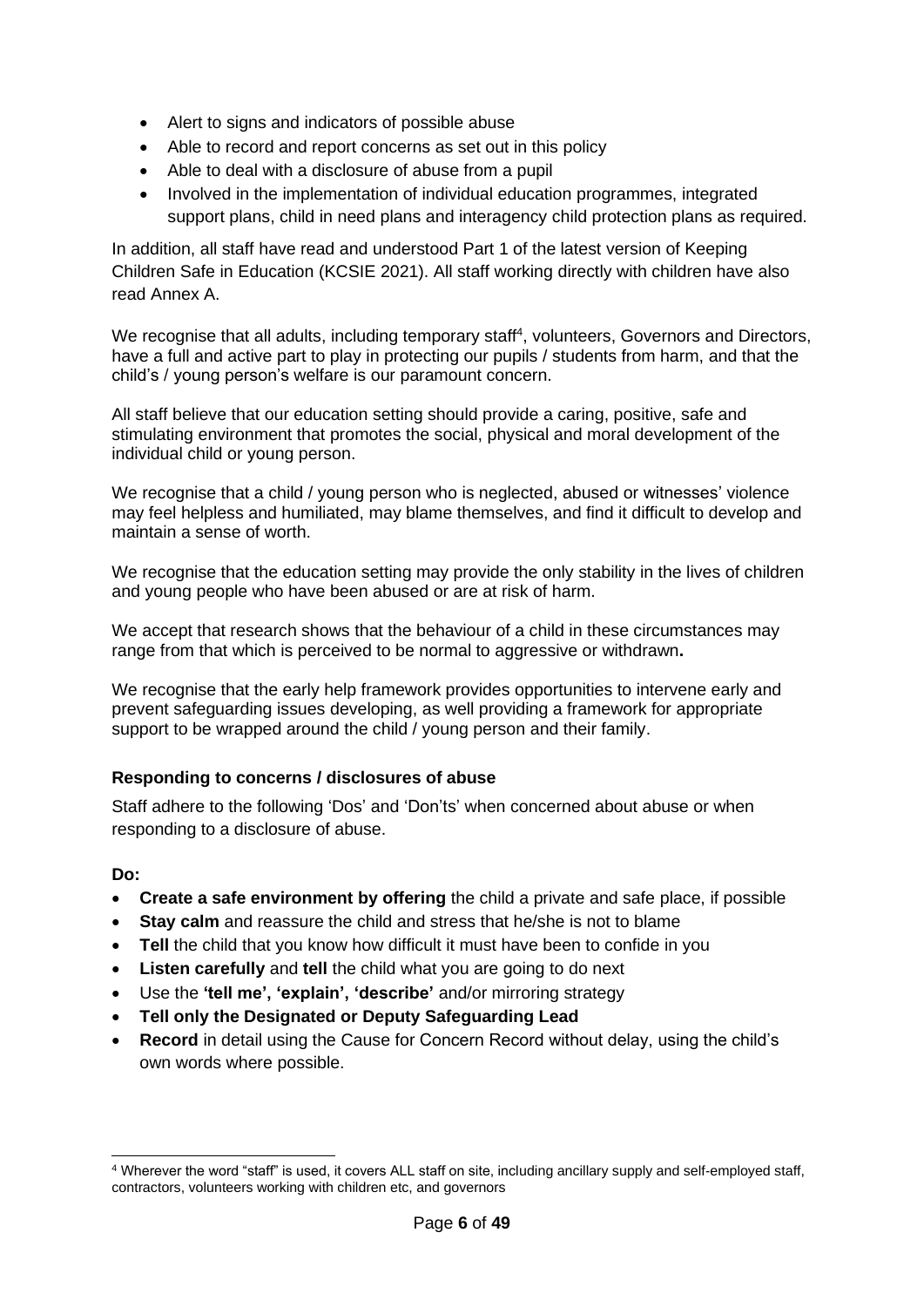#### **Don't:**

- Take photographs of any injuries
- Postpone or delay the opportunity for the pupil to talk
- Take notes while the pupil is speaking or ask the pupil to write an account
- Try to investigate the allegation yourself
- Promise confidentiality, e.g. Say you will keep 'the secret'
- Approach or inform the alleged abuser.

All staff record any concern about or disclosure by a pupil of abuse or neglect and report this to the D/DSL using the standard form/system. It is the responsibility of each adult in the school to ensure that the D/DSL receives the record of concern without delay.

In some circumstances, the D/DSL or member of staff seeks advice by ringing Children's Social Care.

During term time, the DSL and / or a DDSL is always available during school hours for staff to discuss any safeguarding concerns.

The voice of the child is central to our safeguarding practice and pupils are encouraged to express and have their views given due weight in all matters affecting them.

We are committed to working in partnership with parents and carers. In most situations, we will discuss initial concerns with them. However, the D/DSL will not share information where there are concerns that if so doing would:

- place a child at increased risk of significant harm
- place an adult at increased risk of serious harm
- prejudice the prevention, detection or prosecution of a serious crime
- lead to unjustified delay in making enquiries about allegations of significant harm to a child, or serious harm to an adult.

When we become aware that a pupil is being privately fostered, we remind the carer/parent of their legal duty to notify Wigan Children's Social Care. We follow this up by contacting Children's Social Care directly. (MASH 01942 828300)

# Safe Setting, Safe Staff

Our health and safety policy, set out in a separate document, reflects the consideration we give to the protection of our children and young people both physically within the education setting environment and, for example, in relation to internet use, and when away from the education setting, undertaking off site trips and visits.

School security guidance has been compiled to support the senior management of educational settings in the discharge of their responsibilities by ensuring the development and implementation of suitable procedures. In particular, maintaining the security of the premises in response to potential threats to the staff and pupils / students of the setting. *Appendix Four*

St. David Haigh and Aspull C.E. Primary School will ensure that: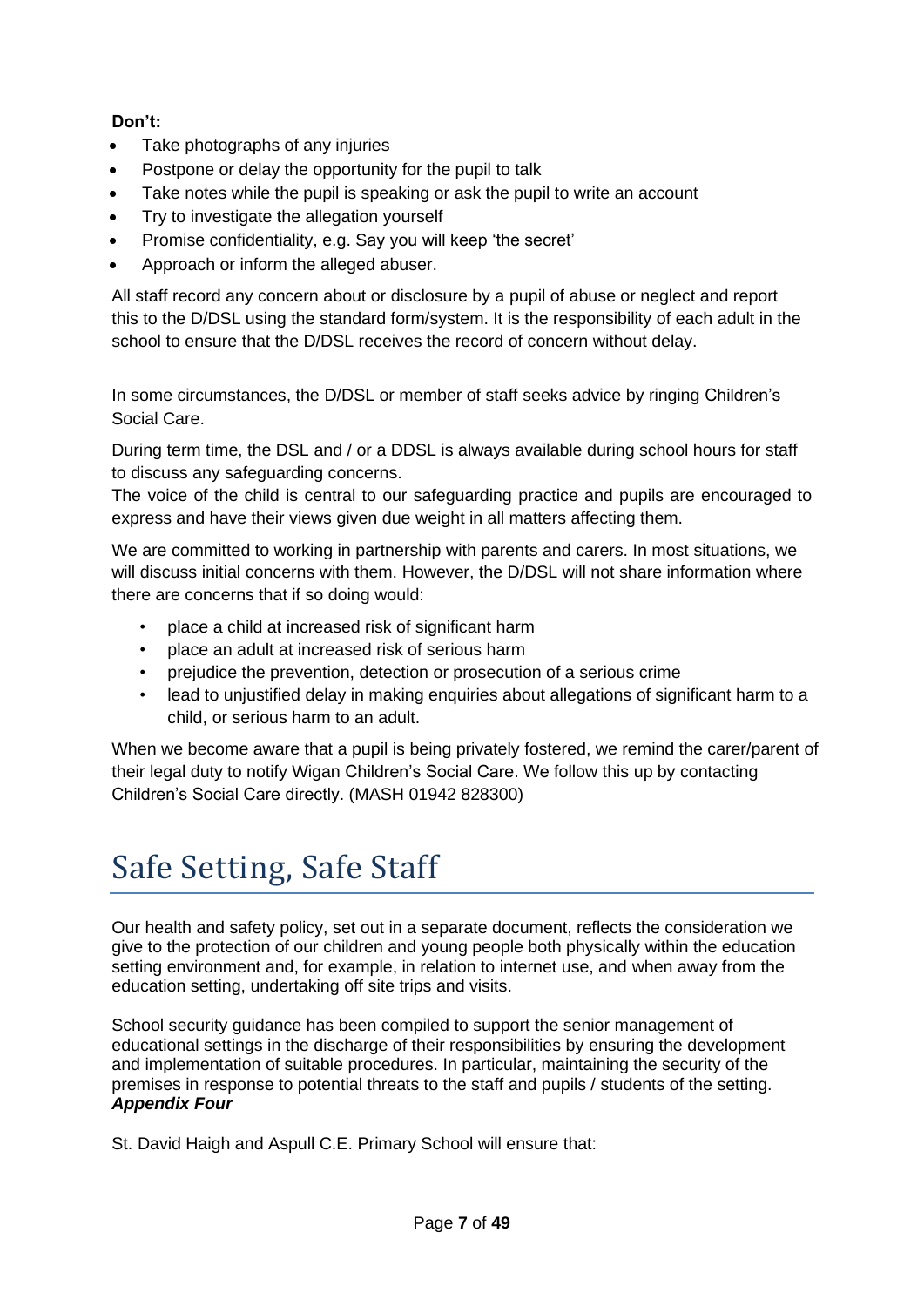1. The Directors and Governing Board take seriously their responsibility under section 175 of the Education Act 2002 to safeguard and promote the welfare of children; and to work together with other agencies to ensure adequate arrangements within our school to identify, assess, and support those children who are suffering / at risk of suffering abuse and neglect.

As key strategic decision makers and vision setters for the schools, The Directors and Governing Board will make sure that our policies and procedures are in line with national and local safeguarding requirements. The Directors and Governing Board will work with the senior leaders to make sure the key actions set out in Safe Setting Safe Staff are in place.

- There is a safeguarding, child protection and early help policy together with a staff behaviour (code of conduct) policy
- The education setting operates safer recruitment procedures by ensuring that there is at least one person on every recruitment panel that has completed Safer Recruitment training<sup>5</sup>
- Domestic Settings Only The education setting will ensure that it complies with guidance relating to Disqualification by Association as set out within the amended guidance within the Childcare Act (03.09/2018)
- All other settings Disqualification by Association is no longer allowed within school settings, although Disqualification under the Childcare Act 2006, still applies to staff themselves
- The education setting has procedures for dealing with allegations of abuse against staff and volunteers and to make a referral to the DBS if a person in regulated activity has been dismissed or removed due to safeguarding concerns, or would have, had they not resigned
- A senior leader has Designated Safeguarding Lead (DSL) responsibility
- On appointment, the DSL undertakes interagency training and also undertakes DSL "new to role" training and an "update" course every 2 years
- All other staff have access to safeguarding training as appropriate
- Any weaknesses in Child Protection processes and procedures are remedied immediately
- A member of the Directors, usually the Chair, is nominated to liaise with the LA on safeguarding issues and in the event of an allegation of abuse made against the Headteacher / Head of School
- Safeguarding and Child Protection policies and procedures are reviewed annually and that the Safeguarding, Child Protection and Early Help (Thresholds of Needs) policy is available on the education settings website or by other means
- The Directors and Governing Board considers how children may be taught about safeguarding. This may be part of a broad and balanced curriculum covering relevant issues through personal social health and economic education (PSHE) and / or for maintained schools through relationship, sex & health education (RSHE).
	- Online Safety
	- Developing pupil self-esteem and communication skills
	- Developing strategies for self-protection including online safety
	- Developing a sense of the boundaries between appropriate and inappropriate behaviour in adults and within peer relationships (positive relationships and consent)
	- Other topics relevant to your setting

<sup>5</sup> Safer recruitment training can be accessed through Wigan Safeguarding Children's Board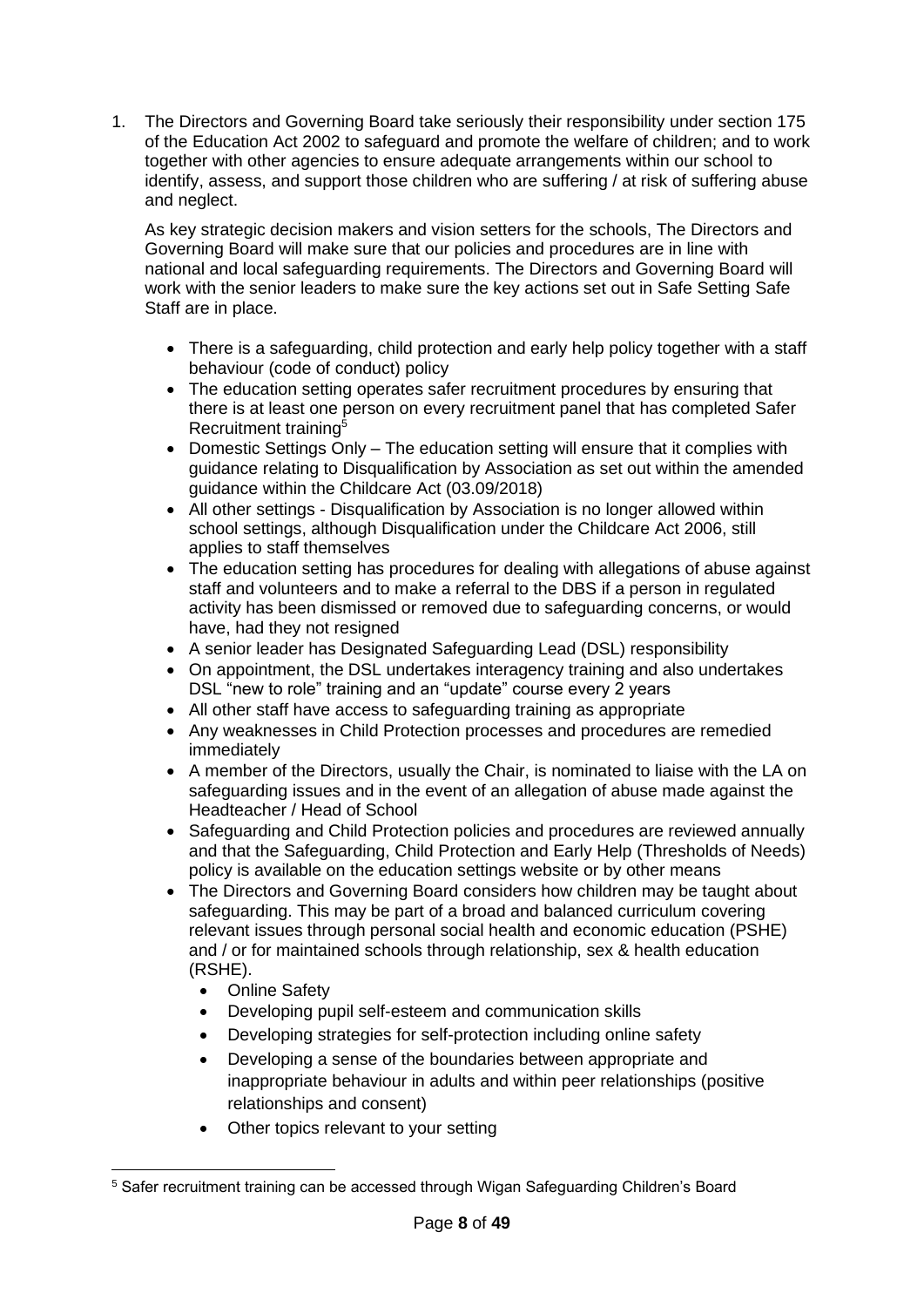- That enhanced DBS checks are in place for Chair of The Directors and Governing Board
- Governors in maintained schools are required to have an enhanced criminal records certificate from the DBS. It is the responsibility of the Directors and Governing Board to apply for the certificate for any of their directors/governors who do not already have one. Governance is not a regulated activity and so directors/governors do not need a barred list check unless, in addition to their governance duties, they also engage in regulated activity. Schools should also carry out a section 128 check for directors and school governors, because a person subject to one is disqualified from being a director/governor. Using the free Employer Secure Access sign-in portal via the Teaching Regulation Agency's (TRA) Teacher Services' web page, schools can easily check if a person they propose to recruit as a governor is barred as a result of being subject to a section 128 direction
- Some overseas qualified teachers can apply to the Teaching Regulation Agency (TRA) for the award of qualified teacher status (QTS) in England. More information about this is available [Qualified teacher status \(QTS\): qualify to teach](https://www.gov.uk/guidance/qualified-teacher-status-qts)  in England - [GOV.UK \(www.gov.uk\)](https://www.gov.uk/guidance/qualified-teacher-status-qts)
- Associate members are appointed by the directors/governing board to serve on one or more governing body committees. The School Governance (Constitution and Federations) (England) (Amendment) Regulations 2016 made enhanced DBS checks mandatory for maintained school governors but not associate members. • The nominated governor (NG) for safeguarding liaises with the headteacher / principal and the D/DSL to complete an annual Section 175 safeguarding audit to return to the local authority.
- 2. Keeping Children Safe in Education is statutory guidance that education settings in England must have regard to it when carrying out their duties to safeguard and promote the welfare of children applying to:
	- Governing bodies of maintained schools (including maintained nursery schools) and colleges;
	- Proprietors of independent schools (including academies, free schools and alternative provision academies) and non-maintained special schools. In the case of academies, free schools and alternative provision academies, the proprietor will be the academy trust; and
	- Management committees of pupil referral units (PRUs).
- 3. The lead DSL is a member of the Senior Leadership team who has; along with the deputy designated safeguarding lead(s), undertaken the relevant training, and, upon appointment will undertake DSL new to role training followed by biannual updates.
- 4. The DSL's who are involved in recruitment and at least one member of the governing body / trustees will also complete safer recruitment training to be renewed every 3 years.
- 5. The name of the designated members of staff for child protection (DSL's and DDSL's) will be clearly visible in the school, with a statement explaining the education settings role in referring and monitoring cases of suspected abuse.
- 6. All members of staff are trained in, and receive, regular updates in e-safety and reporting concerns.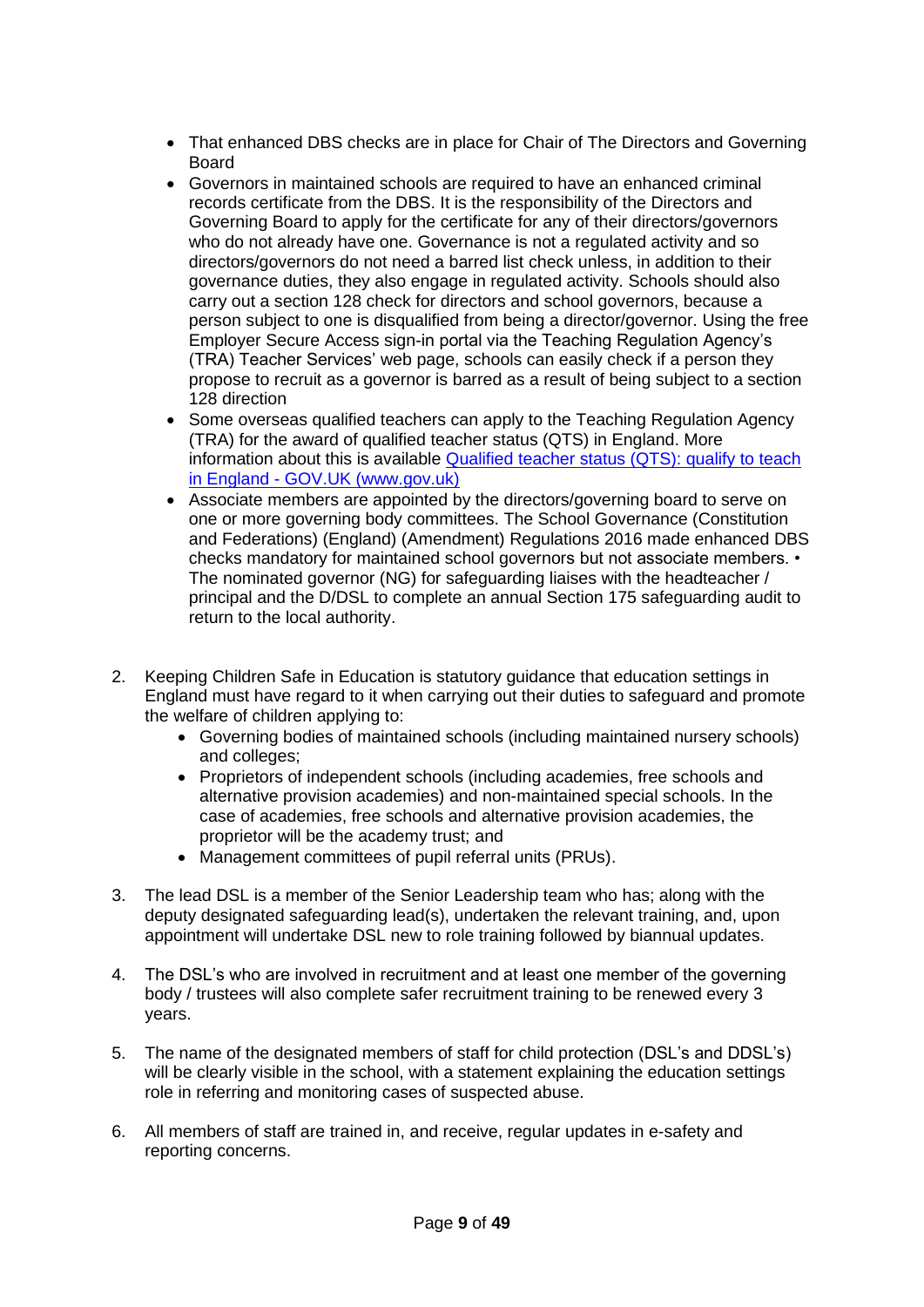- 7. All new members of staff will be given a copy of our safeguarding statement and safeguarding, child protection and early help (thresholds of need) policy, with the DSL's names clearly displayed, as part of their induction.
- 8. All other staff, volunteers and The Directors and Governing Board, have child protection awareness training, updated by the DSL as appropriate, to maintain their understanding of the signs and indicators of abuse.
- 9. Child protection and safeguarding concerns or allegations against adults working in the school are referred to the DO (previously LADO)  $6$  for advice and that any member of staff found not suitable to work with children or young people will be notified to the Disclosure and Barring Service (DBS) for consideration for barring, following resignation, dismissal, or when we cease to use their service as a result of a substantiated allegation, in the case of a volunteer.
- 10. All parents/carers are made aware of the responsibilities of staff members with regard to safeguarding and child protection procedures through publication of the education settings Safeguarding, Child protection and Early Help policy, and reference to it in the school or setting's website.
- 11. The Policy is available publicly either on the education settings website or by other means. Parents / Carers are made aware of this policy and their entitlement to have a copy.
- 12. All visitors complete a sign in / out form, wear a school ID badge and are provided with safeguarding information including the contact details of safeguarding personnel.
- 13. Visitors of a professional role are asked to provide evidence of their role and employment details (usually an identity badge) upon arrival at the education setting. Supporting letter in relation to DBS checks of visitors holding professional ID badges can be found in (**Appendix three)**
- 14. Community users organising activities for children are aware of the school's child protection guidelines and procedures.
- 15. Our lettings policy, for community use of the premises, will seek to ensure the suitability of adults working with children on school sites at any time.
- 16. Our procedures will be annually (as a minimum) reviewed and updated.

# Responsibilities

The designated safeguarding lead (DSL) should take lead responsibility for safeguarding and child protection and are responsible for:

1. Referring a child if there are any concerns about possible abuse, to the Local Authority, and acting as a focal point for staff to discuss these concerns. Referrals should be made by calling the Child in Need duty team.

<sup>6</sup> DO – Designated Officer (previously LADO - Local Authority Designated Officer) for allegations against staff. DO threshold document can be found here <https://www.wigan.gov.uk/Docs/PDF/WSCB/LADO-threshold.pdf>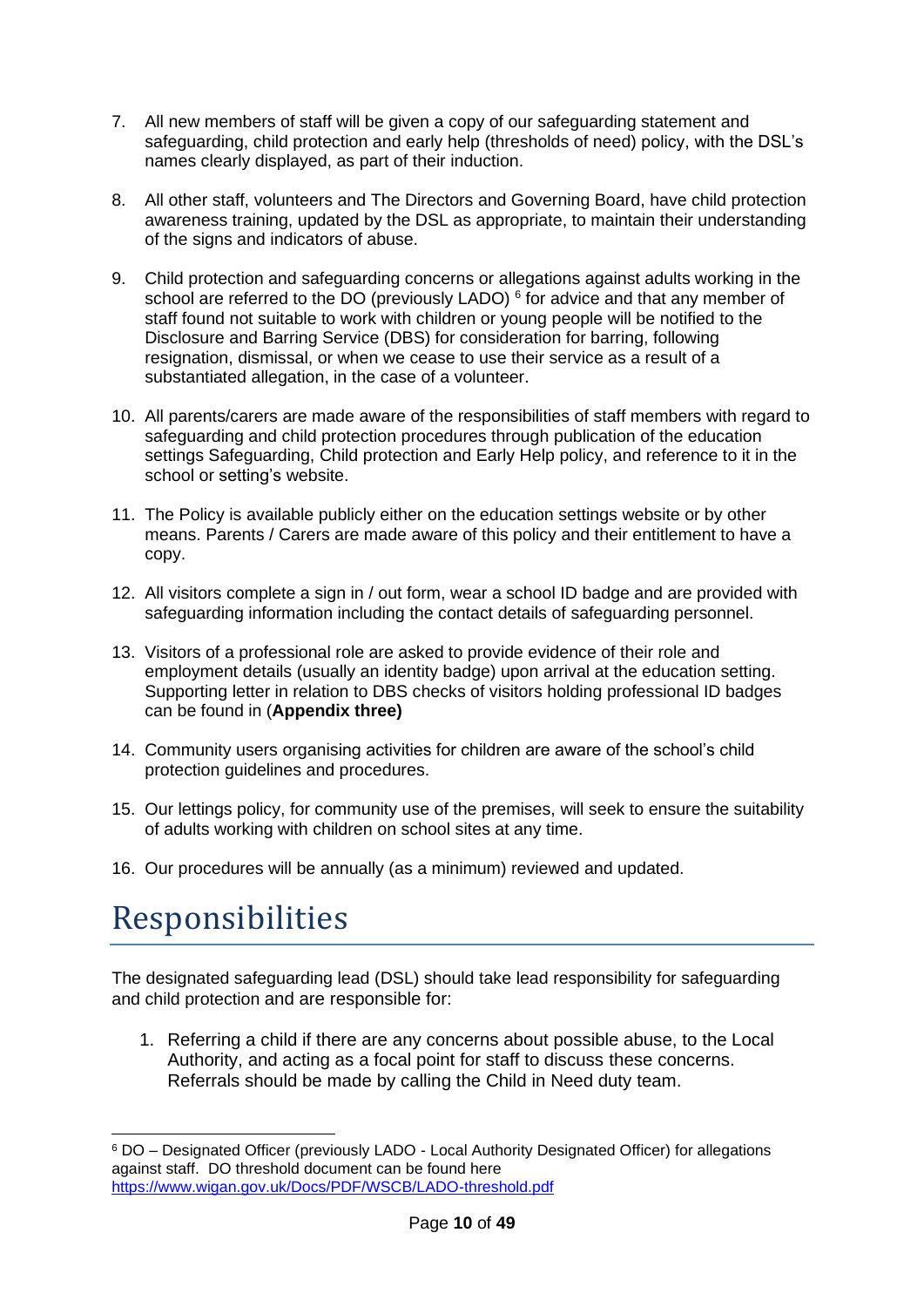- 2. Keeping written records of concerns about a child even if there is no need to make an immediate referral.
- 3. Ensuring that all such records are kept confidentially, securely stored and are separate from pupil / students record, are transferred securely and held by the setting where the pupils / students attend until their  $25<sup>th</sup>$  birthday. In the instance of an early help intervention, consideration will be given to the welfare of the child / young person and consult with the family for appropriate transfer of information.
- 4. Ensuring that an indication of the existence of the additional file outlined above is clearly marked on the pupil's records.
- 5. Ensuring that all records are kept and retained in line with the "Record retention" policy, Children looked after records are retained for 99 years, and a record is kept and witnessed of the disposal of individual's record.
- 6. Making sure when a pupil / student leaves, any information regarding safeguarding (current or historic) as well as the child protection file, where applicable, is transferred to the new education setting as soon as possible. This should be transferred separately from the main pupil file, ensuring secure transit, and confirmation of receipt should be obtained. Receiving schools and colleges should ensure key staff such as designated safeguarding leads and SENCOs or the named person with oversight for SEN in colleges, are aware as required.
- 7. Ensuring that they, or the staff member attending case conferences, core groups, early help meetings or other multi-agency planning meetings, contribute to assessments and provide a report which has been shared with the parents.
- 8. Ensuring that any pupil or student currently with a child protection plan who is absent in the educational setting without explanation for two days is referred to their key worker's Social Care Team.
- 9. Organising child protection training on induction and update training every 3 years for all school staff.
- 10. Providing, with the head of school, an annual report for the Governing Body, detailing any changes to the policy and procedures; training undertaken by the DSL, and by all staff and The Governing Body; number and type of incidents/cases, and a number of children on the child protection register (anonymised).
- 11. Liaising with other agencies and professionals.

# Supporting Children and Young People

The education setting will consider the need for an Early Help assessment when it is identified that there are low level concerns or emerging needs. Detailed information on Early Help can be found in Chapter 1 of Working Together to Safeguard Children.

It is the responsibility of the education setting to initiate Early Help to identify what the family's strengths and needs are. This will inform whether the setting can support the family or whether a referral to another agency is needed. This process provides a way of recording support and interventions that have been provided by the school to the child / young person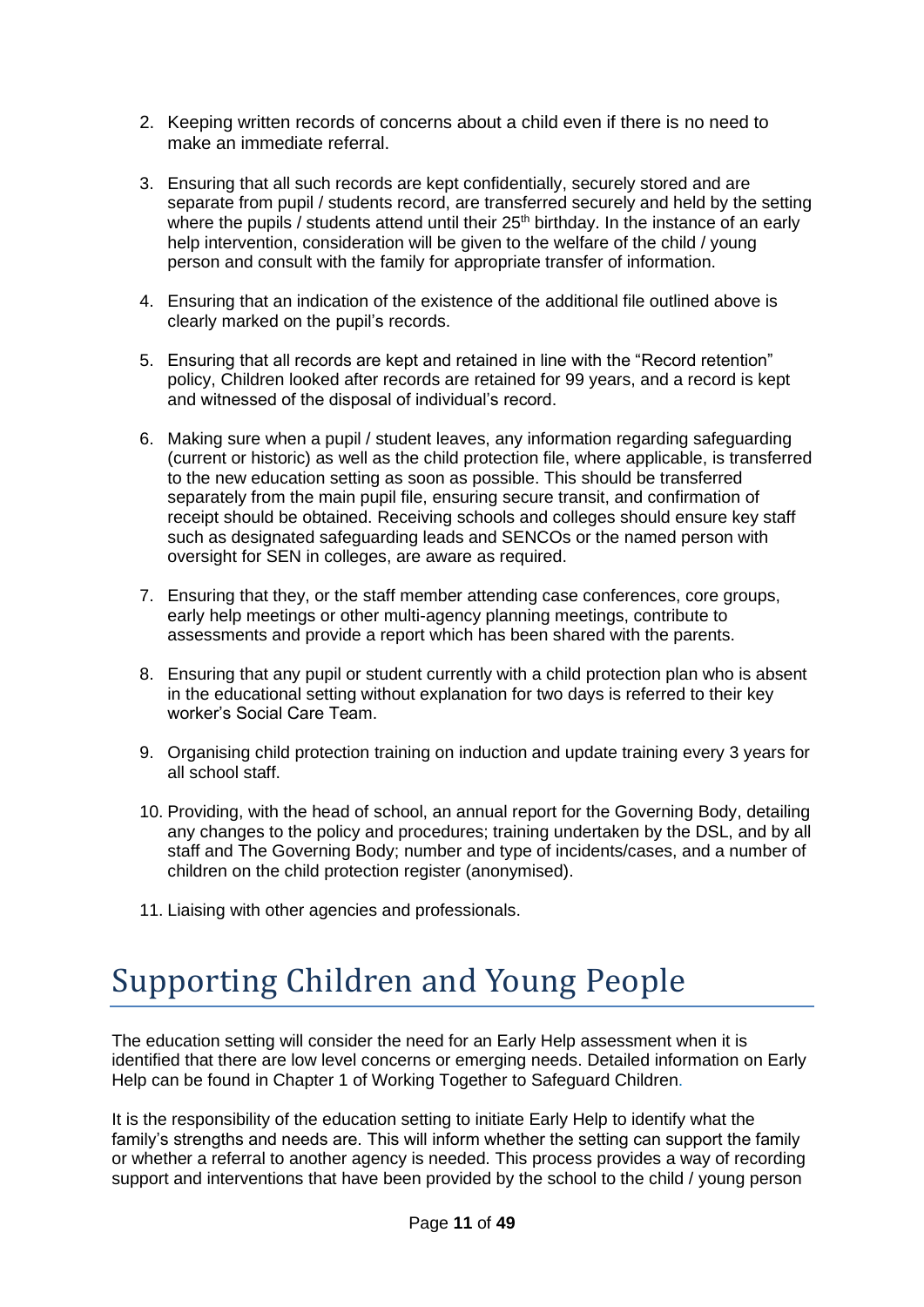and also supports a referral for additional support that may be needed from more targeted services where a single agency has been unable to meet that need. A team around the child meeting (TAC) can be arranged to ensure that a multi-agency action plan can be developed. It is important that the child and parent voice is captured as part of this assessment and that they take ownership of the plan. This plan should be regularly reviewed up to 4 to 6 weeks until outcomes are achieved.

If at any point during the EH process, the risk increases and the education setting becomes concerned that the child or young person is, or is likely to suffer significant harm, then a referral will be made to children's social care.

In all cases the educational setting will consider the statutory guidance for schools and colleges, Keeping Children Safe in Education (2021) with particular reference to Part 1: Information for all schools and colleges.

Our education setting will support all children and young people by:

- Encouraging self-esteem and self-assertiveness through the curriculum, as well as our relationships, whilst not condoning aggression or bullying
- Healthy relationships
- Promoting a caring, safe and positive environment within the school
- Liaising and working together with all other support services and those agencies involved in the safeguarding of children
- Notifying Social Care as soon as there is a significant concern
- Providing continuing support to a child or young person, about whom there have been concerns, who leaves the school by ensuring that appropriate information is copied under confidential cover to the pupils new setting and ensuring the school medical records are forwarded as a matter of priority.

If at any point the education setting becomes concerned that a child or young person is at serious risk of harm they should respond appropriately. If the school is concerned that a child is at **immediate** or **imminent** risk, then they should contact Greater Manchester Police on either 111 or 999. If however the school is concerned that a child is, or is likely to suffer serious harm but it is not imminent they should call Wigan Children's Social Care Referral Team on 01942 828300.

# Children with Special Education Needs and Disabilities (SEND)

The education setting will use the same considerations for children and young people with SEND, as detailed above. However, the setting must also take into consideration that additional barriers can exist when recognising abuse and neglect in this group of children and young people. These can include:

• Assumptions that indicators of possible abuse such as behaviour, mood and injury relate to the child's SEN or disability without further exploration (the setting must consider the child first and foremost, rather than the child's SEND)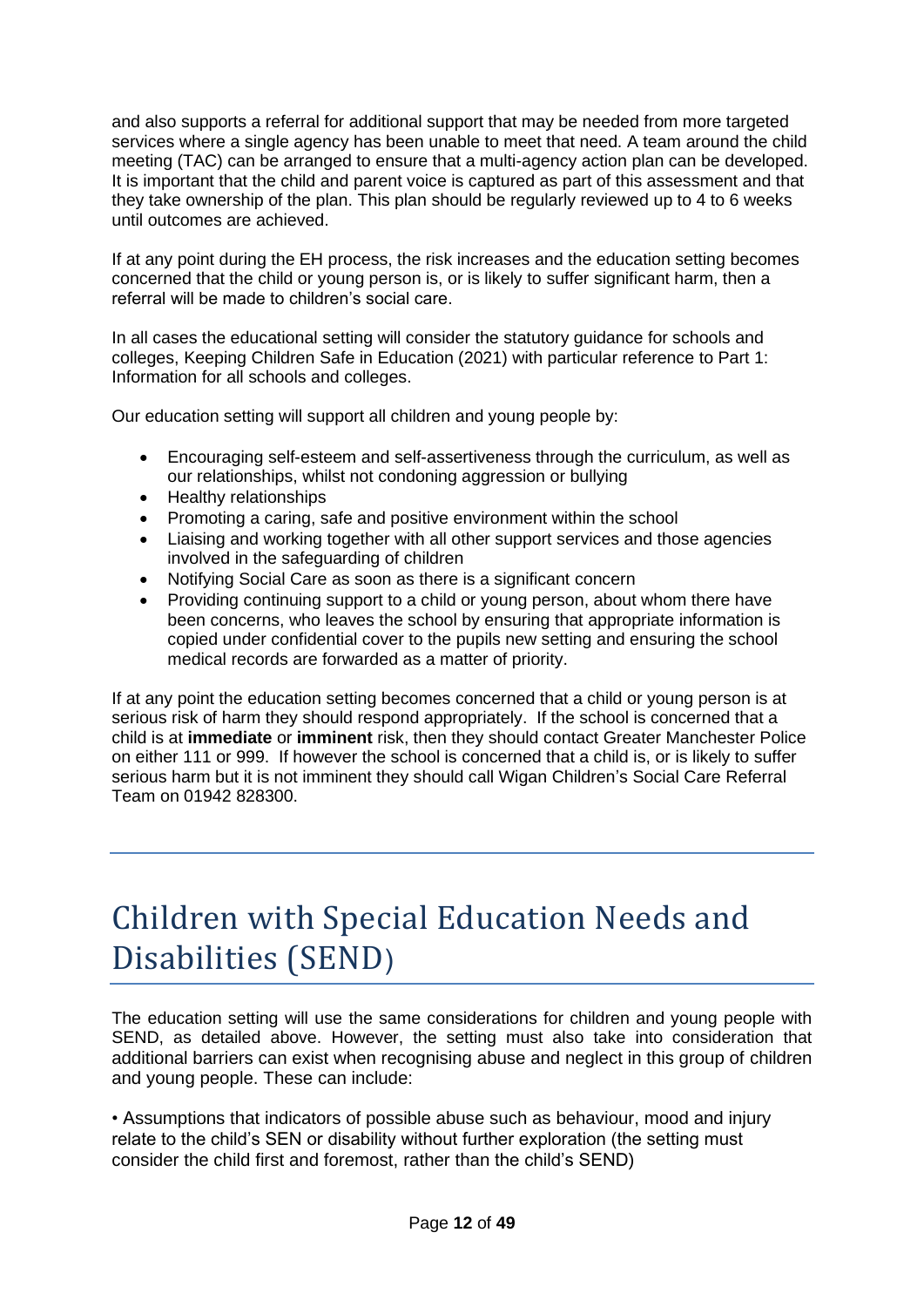• A higher risk of vulnerability due to factors such as a learning disability, lack of awareness, social isolation, which may contribute to risks such as online vulnerability

• Being more prone to peer group isolation than other children

• The potential for children with SEN and disabilities being disproportionally impacted by behaviours such as bullying, without outwardly showing any signs; and

• Communication barriers and difficulties in overcoming these barriers.

Children and young people with SEN and disabilities can face a number of challenges to disclosure, which must be recognised and taken into account, including prejudice, negative responses and low expectations.

### Information sharing

We recognise that all matters relating to child protection are confidential<sup>7</sup> and information is handled in line with the education settings.

The Government has issued [Information Sharing for Safeguarding Practitioners](https://www.gov.uk/government/publications/safeguarding-practitioners-information-sharing-advice) Guidance that included 7 'Golden Rules' of Information Sharing in safeguarding :

The Government guidance (described by the NSPCC, 2018) is:

- 1. **Remember that the General Data Protection Regulation (GDPR) Data Protection Act 2018 and human rights law are not barriers** to justified information sharing but provide a framework to ensure that personal information about living individuals is shared appropriately.
- 2. **Be open and honest with the individual** (and/or their family where appropriate) from the outset about why, what, how and with whom information will, or could be shared, and seek their agreement, unless it is unsafe or inappropriate to do so.
- 3. **Seek advice from other practitioners** if you are in any doubt about sharing the information concerned, without disclosing the identity of the individual where possible.
- 4. **Share with informed consent where appropriate** and, where possible, respect the wishes of those who do not consent to share confidential information. You may still share information without consent if, in your judgement, there is good reason to do so, such as where safety may be at risk.
- 5. **Consider safety and well-being**: Base your information sharing decisions on considerations of the safety and well-being of the individual and others who may be affected by their actions.

<sup>7</sup>

[https://www.gov.uk/government/uploads/system/uploads/attachment\\_data/file/721581/Information\\_sh](https://www.gov.uk/government/uploads/system/uploads/attachment_data/file/721581/Information_sharing_advice_practitioners_safeguarding_services.pdf) [aring\\_advice\\_practitioners\\_safeguarding\\_services.pdf](https://www.gov.uk/government/uploads/system/uploads/attachment_data/file/721581/Information_sharing_advice_practitioners_safeguarding_services.pdf)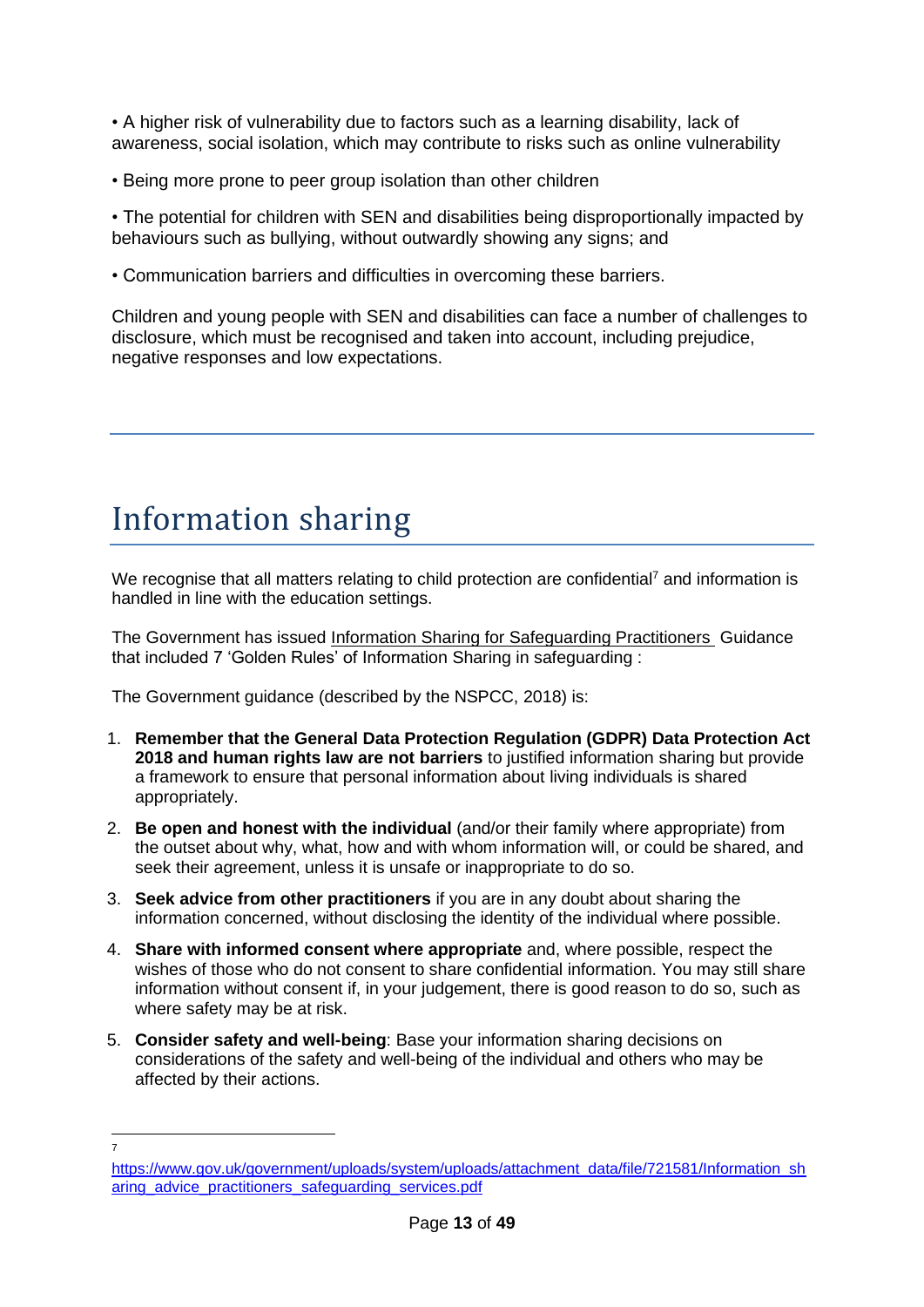- 6. **Necessary, proportionate, relevant, adequate, accurate, timely and secure**: Ensure that the information you share is necessary for the purpose for which you are sharing it, is shared only with those individuals who need to have it, is accurate and up-to-date, is shared in a timely fashion, and is shared securely.
- 7. **Keep a record of your decision and the reasons for it** whether it is to share information or not. If you decide to share, then record what you have shared, with whom and for what purpose

All staff must be aware that they have a professional responsibility to share information in order to safeguard children and cannot assume that someone else will pass on the information.

Sharing of information will be necessary for the purpose for which it's being shared, is shared only with those individuals who need to have it, is accurate and up-to-date, is shared in a timely fashion, and is shared securely.

Key organisations who have a duty under section 11 of the Children Act 2004 to have arrangements in place to safeguard and promote the welfare of children are:

- The local authority;
- NHS England;
- Clinical commissioning groups;
- NHS Trusts, NHS Foundation Trusts;
- The local policing body;
- British Transport Police Authority;
- Prisons;
- National Probation Service and Community Rehabilitation Companies;4
- Youth offending teams; and

• Bodies within the education and /or voluntary sectors, and any individual to the extent that they are providing services in pursuance of section 74 of the Education and Skills Act 2008.

We will always undertake to share our intention to refer a child or young person to Social Care with their parents / carers unless to do so could put the child or young person at greater risk of harm, or impede a criminal investigation.

Children with family members in prison, approximately 200,000 children in England and Wales have a parent sent to prison each year. These children are at risk of poor outcomes including poverty, stigma, isolation and poor mental health. NICCO provides information designed to support professionals working with offenders and their children, to help mitigate negative consequences for those children.

As data controllers who process personal information we are registered with the Information Commissioner's Office \*NB\* The Data Protection Act requires every data controller who is processing personal information to register with the Information Commissioner's Office,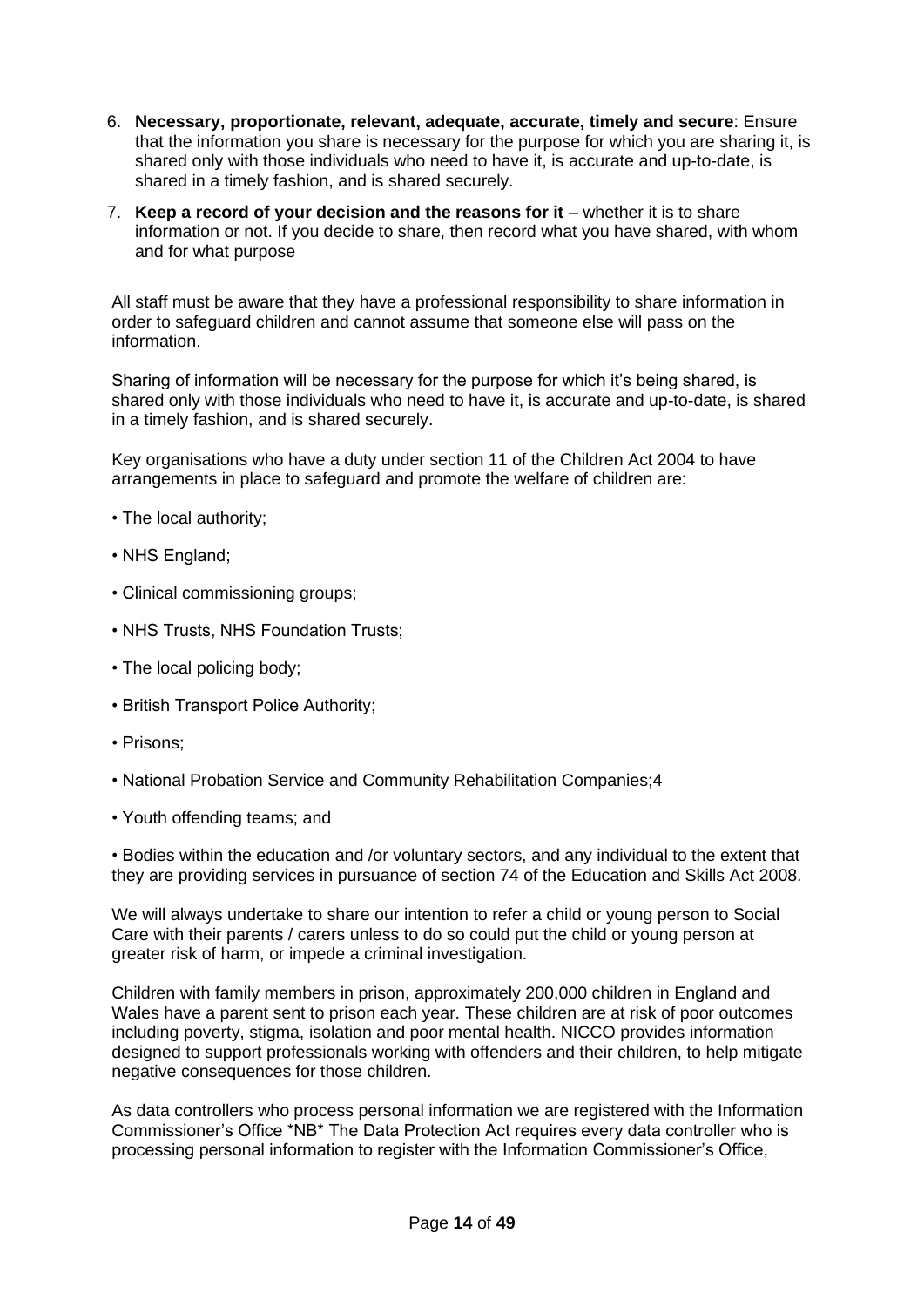unless they are exempt. To check if you are required to register check here: <https://ico.org.uk/for-organisations/data-protection-fee/self-assessment/>

Governing bodies and proprietors should ensure relevant staff have due regard to the data protection principles, which allow them to share personal information, as provided for in the Data Protection Act 2018 and the GDPR. Relevant staff should be confident of the processing conditions under the Data Protection Act 2018 and the GDPR which allow them to store and share information for safeguarding purposes, including information which is sensitive and personal, and should be treated as 'special category personal data'. Schools should not under the GDPR as supplemented by the Data Protection Act 2018 provide pupils' education data where the serious harm test under that legislation is met. Therefore, in a situation where a child is in a refuge, this could mean that schools can withhold education data under the GDPR; they should do so where the serious harm test is satisfied. (KCSiE, 2021)

# Supporting Staff

St. David Haigh and Aspull C.E. Primary School will work with partners in the safeguarding partnership to ensure positive outcomes for children and young people.

We recognise that staff working in the school who have become involved with a child who has suffered harm, or appears to be likely to suffer harm, may find the situation stressful and upsetting.

We will support such staff by providing an opportunity to talk through their anxieties with the DSL and to seek further support as appropriate.

Designated Safeguarding Leads should make use of support available by the Local Authority and the partnerships Safeguarding Team.

DSLs will have oversight of Early Help and Child Protection plans with appropriate structure in place to monitor progress and outcomes in partnership with Children's Social Care and other stakeholders.

### Training

All members of staff and volunteers have read, signed and understood the schools Employee Code of Conduct Policy (for safer working practice).

We ensure training attended meets the minimum standards set out by WSCB in the document 'WSCB recommended minimum standards for child protection training'.

#### **Induction**

The welfare of all our pupils is of paramount importance. All staff including volunteers are informed of our safeguarding procedures including online safety, at induction. Our induction also includes:

• Plan of support for individuals appropriate to the role for which they have been hired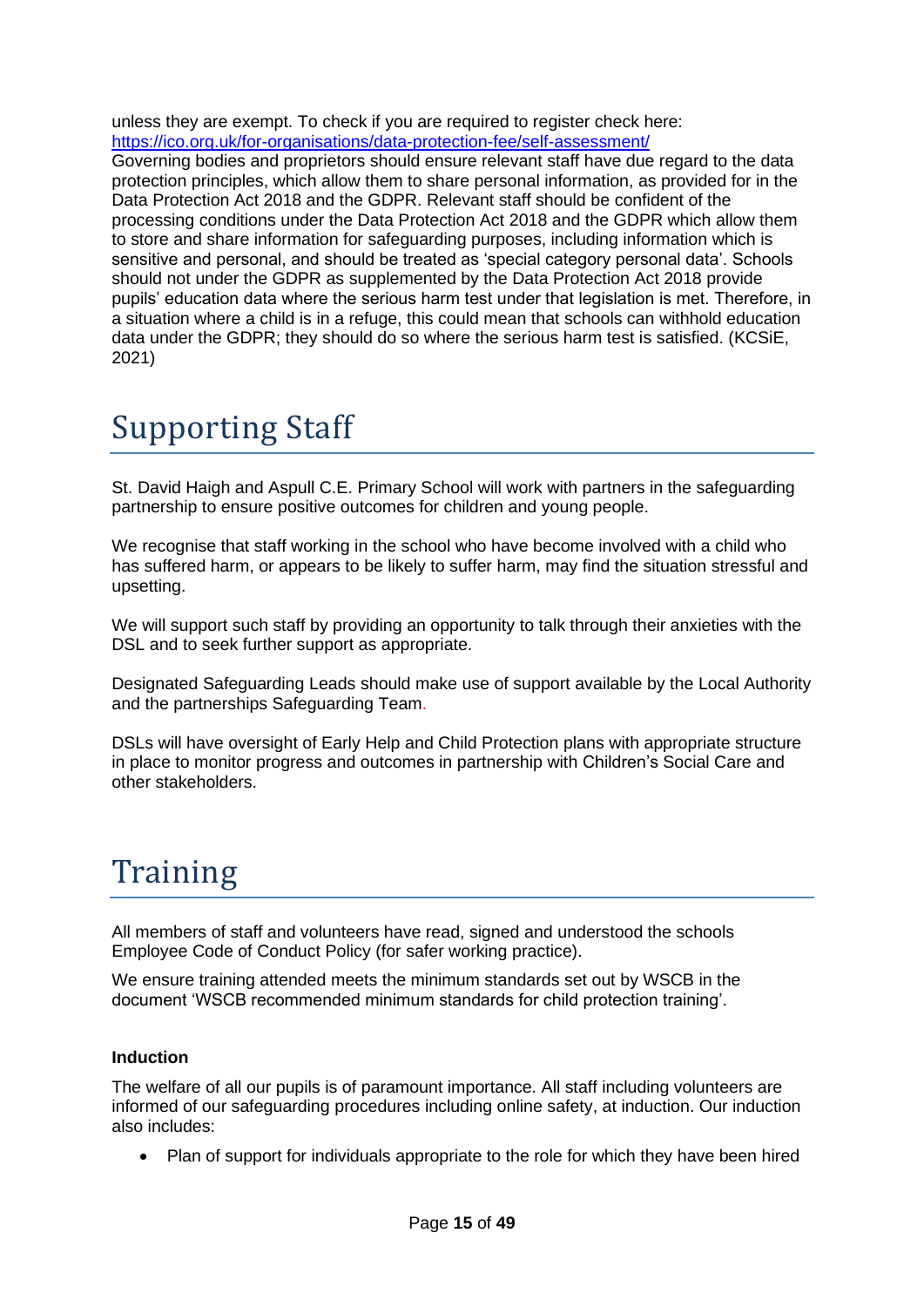- Confirmation of the conduct expected of staff within the schools our Employees Code of Conduct Policy
- Opportunities for a new member of staff to discuss any issues or concerns about their role or responsibilities
- Confirmation of the line management / mentor process whereby any general concerns or issues about the person's ability or suitability will be addressed.
- Safeguarding Training.

#### **Safeguarding training**

This training is for all staff and is updated every 3 years as a minimum to ensure staff understand their role in safeguarding. Any member of staff not present at this whole staff session will receive this statutory training requirement on their return.

In addition, all staff members receive safeguarding and child protection updates (for example, via email, e-bulletins, staff meetings) as necessary and at least annually. All staff also receives training in online safety, and this is updated as necessary.

#### **Advanced training**

The D/DSL has additional training which is updated every two years as a minimum. The D/DSL also attends multi-agency courses relevant to school needs. Their knowledge and skills are refreshed at least annually eg via e-bulletins or safeguarding networking events with other D/DSLs.

#### **Safer Recruitment**

At least one person on any appointment panel has undertaken Safer Recruitment Training. This training is updated every three years as a minimum.

KCSIE (2021) guidance to safer recruitment (pgs 46-80 will be followed. To include:

- The recruitment and selection process
- Pre appointment and vetting checks
- Other necessary checks
- How to ensure the ongoing safeguarding of children and legal responsibilities of employers.

#### **Preventing Radicalisation**

All staff undertake Prevent Training.

Due to the demanding, often distressing nature of child protection work, we support staff by providing an opportunity to talk through the challenges of this aspect of their role with a senior leader and to seek further support as appropriate.

#### **The Governing Body**

Governors undertake the school's Induction programme. They may choose to complete face to face training for governors provided by Wigan Council. In addition, governors may choose to attend whole school safeguarding and child protection training.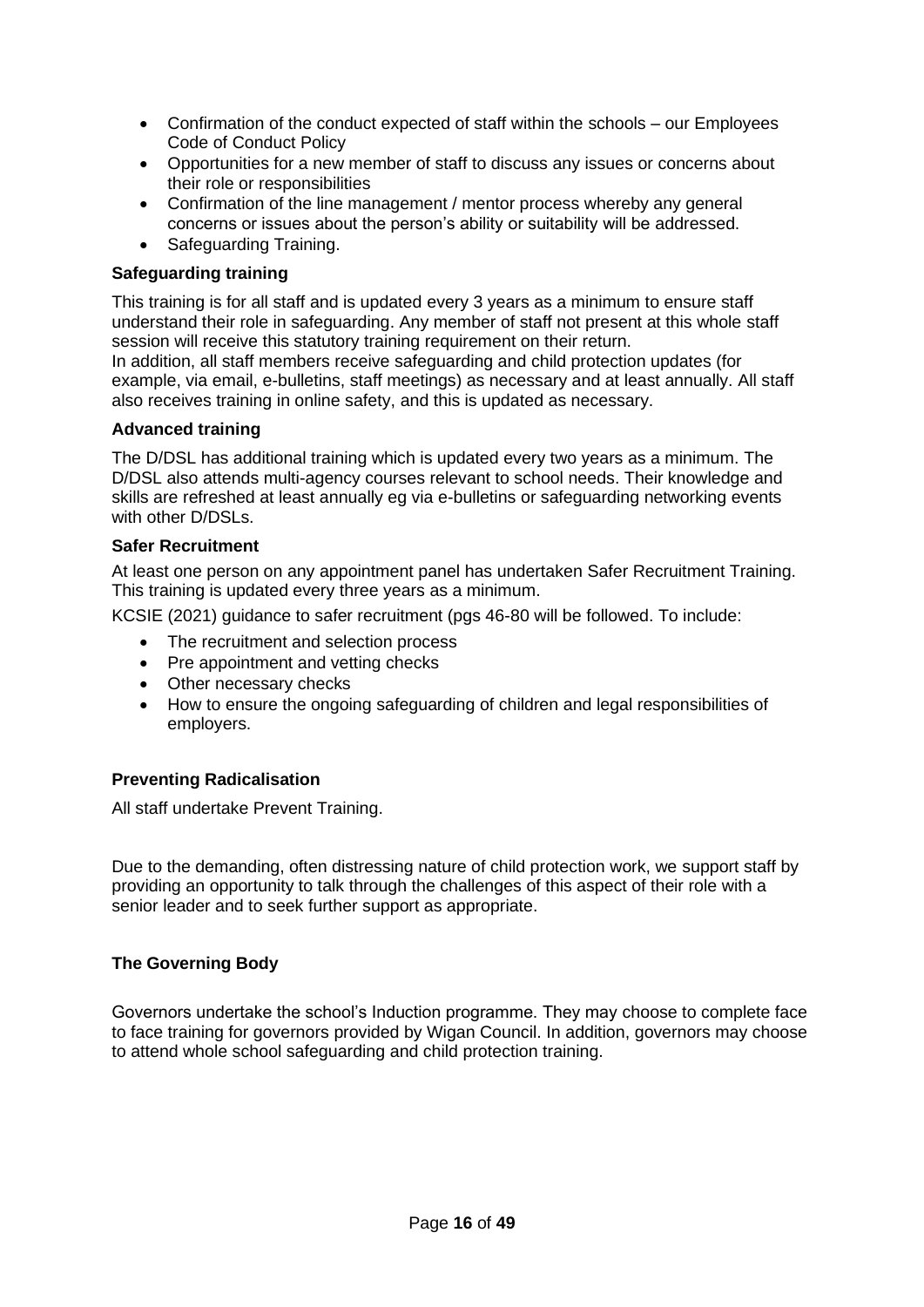# Allegations against staff

All Education setting and Early Years staff should take care not to place themselves in a vulnerable position with a child.

All staff should be expected to have awareness and knowledge of Guidance on Behaviour Issues, along with the school's own Behaviour Policy and this should be part of induction for all new staff or volunteers.

Guidance about conduct and safe practice, including safe use of mobile phones by staff and volunteers, will be given at induction, alongside information on Safer Working Practices.

We understand that a pupil or student may make an allegation against a member of staff.

If such an allegation is made, or information is received which suggests that a person may be unsuitable to work with children / young people, the member of staff receiving the allegation or aware of the information, will immediately inform the Executive Headteacher.

The Executive Headteacher, on all such occasions, will discuss the content of the allegation with the Local Authority Designated Officer (LADO).<sup>8</sup>

If the allegation made to a member of staff concerns the Executive Headteacher, the person receiving the allegation will immediately inform the Chair of The Directors who will consult LADO, without notifying the Executive Headteacher first.

The school will follow Wigan's procedures for managing allegations against staff. Under no circumstances will we send a child / young person home pending such an investigation, unless this advice is given exceptionally, as a result of a consultation with the LADO.

Suspension of the member of staff, excluding the Executive Headteacher, against whom an allegation has been made, needs careful consideration, and the Executive Headteacher will seek the advice of Human Resources / Legal in order to make that decision and informing the LADO at the earliest opportunity.

In the event of an allegation against the Executive Headteacher, the decision to suspend will be made by the Chair of The Directors with advice as outlined above.

We have a procedure for managing the suspension of a contract for a community user in the event of an allegation arising in that context.

### Disagreements, Escalation and Resolution

Effective working together depends on an open approach and honest relationships between colleagues and between agencies.

Staff must be confident and able to professionally disagree and challenge decision-making as an entirely legitimate activity; a part of our professional responsibility to promote the

<sup>8</sup> LADO process can be found on the WSCB website <http://www.wiganlscb.com/Professionals/LADO.aspx>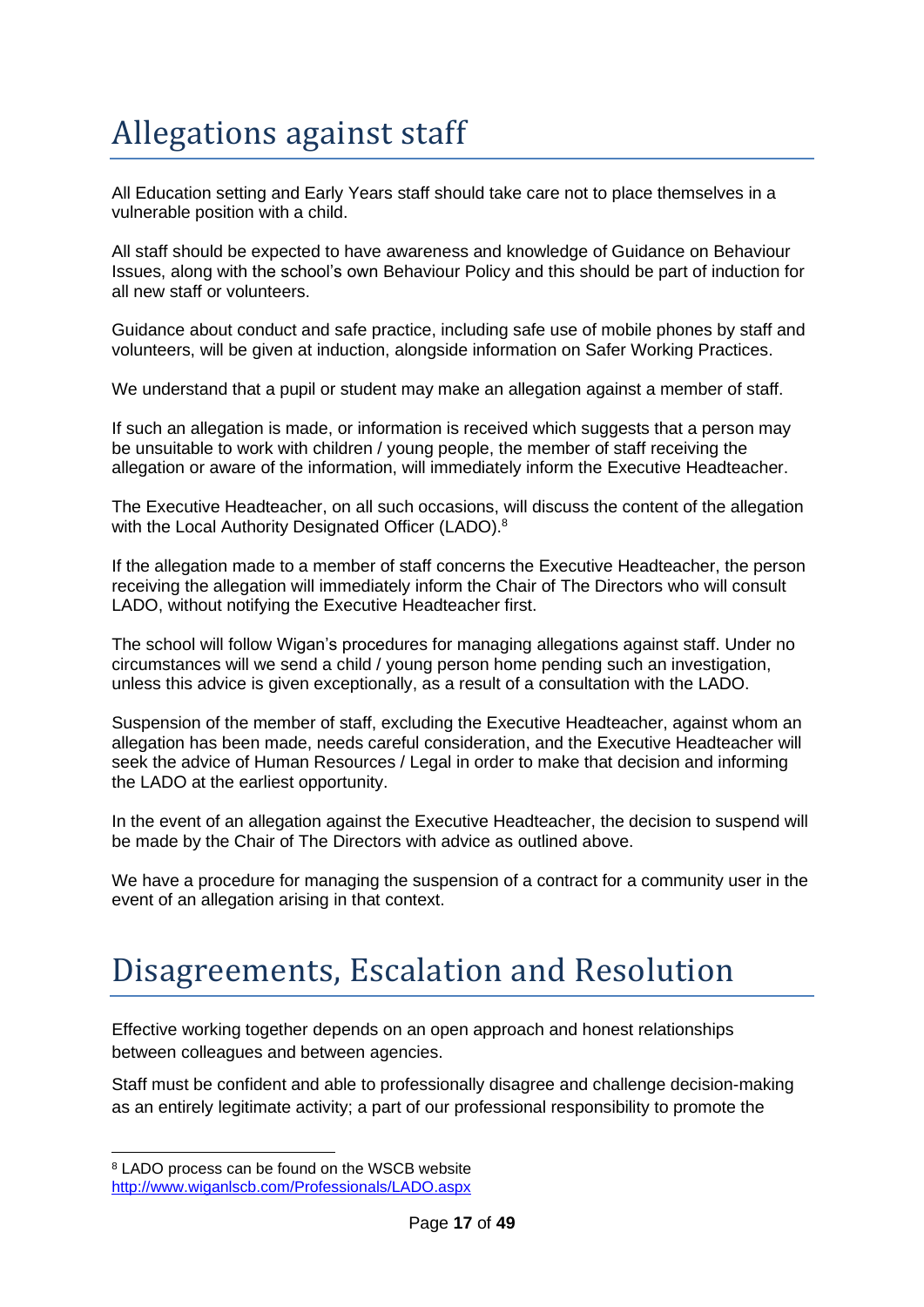best safeguarding practice. Staff are encouraged to press for re-consideration if they believe a decision to act / not act in response to a concern raised about a child is wrong. In such cases the WSCB Case Resolution Protocol (formerly escalation policy) is used if necessary.<sup>9</sup> If we are on the receiving end of a professional challenge, we see this as an opportunity to reflect on our decision making.

### Whistleblowing

All staff can raise concerns about poor or unsafe practice and potential failures in the education settings safeguarding regime. Our whistleblowing procedures, which are reflected in staff training and our Code of Conduct, are in place for such concerns to be raised with their immediate manager or a member of the leadership team.

If a staff member feels unable to raise an issue with their immediate manager or leadership team or feels that their genuine concerns are not being addressed, other whistleblowing channels are open to them:

- The NSPCC whistleblowing helpline Staff can call: 0800 028 0285 from 08:00 to 20:00, Monday to Friday, or email help@nspcc.org.uk.
- A member of the Governing Board: Miss Jillian Hyde

We recognise that children and young people cannot be expected to raise concerns in an environment where staff fails to do so.

All staff should be aware of their duty to raise concerns, where they exist, about the management of child protection, which may include the attitudes or actions of colleagues. If it becomes necessary to consult outside the school, they should speak in the first instance, to the Area Education Officer / DO following the whistleblowing policy.

Whistleblowing regarding the Executive Headteacher should be made to the Chair of the Directors, whose contact details are readily available to staff.

It's acknowledged that Whistle-blowers have the right to remain anonymous, however identifying yourself may assist with any further investigations.

### Physical Intervention and use of reasonable force

We acknowledge that staff must only ever use physical intervention as a last resort, when a child or young person is endangering him / herself or others.

The term 'reasonable force' covers the broad range of actions used by staff that involve a degree of physical contact to control or restrain children / young people. "Reasonable" in these circumstances means using no more force than necessary and staff should refer to the section on "use of reasonable force" within the behaviour policy.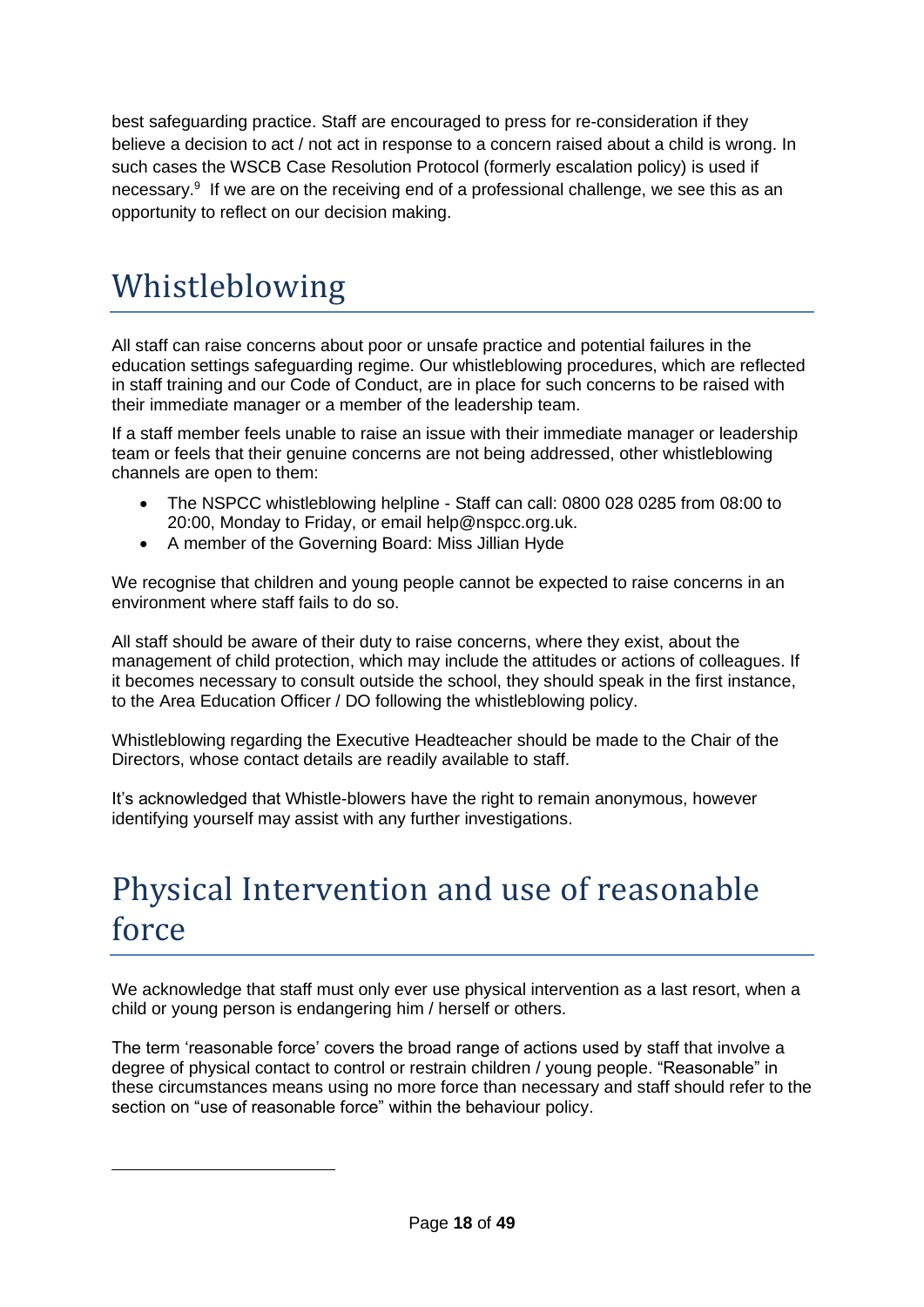Such events should be recorded by completing a serious incident log and signed by a witness.

Staff who are likely to need to use physical intervention or reasonable force will be appropriately trained in an accredited positive handling technique.

We understand that physical intervention of a nature which causes injury or distress to a child or young person may be considered under child protection or disciplinary procedures.

We recognise that touch is appropriate in the context or working with children and young people, and all staff are aware of the safer working practice guidance<sup>10</sup> to ensure they are clear about their professional boundary.

### Prevention

We recognise that the education setting plays a significant part in the prevention of harm to our children and young people by providing them with good lines of communication with trusted adults.

If early help is appropriate, the designated safeguarding lead (or deputy) will contact the early help hub to ensure there is no current intervention and will generally lead on liaising with other agencies, setting up an inter-agency assessment as appropriate.

Early help means providing support as soon as a problem emerges, at any point in a child's life. Providing early help is more effective in promoting the welfare of children than reacting later.

Any such cases should be kept under constant review and consideration given to a referral to children's social care for assessment for statutory services, if the child's situation does not appear to be improving or is getting worse.

The education settings community will;

- Work to establish and maintain an ethos where children feel secure and are encouraged to talk and are always listened to.
- Include regular consultation with children and young people e.g. through safety questionnaires, participation in anti-bullying week, asking children and young people to report whether they have had happy / sad lunchtimes / playtimes / breaks.
- Ensure that all pupils and students know there is a trusted adult in the education setting whom they can approach if they are worried or in difficulty.
- Include safeguarding across the curriculum, including PSHE/ RSHE, opportunities to equip children with the skills they need to stay safe from harm and to know whom they should turn to for help. In particular this will include all aspects of anti-bullying work, e-safety, road safety, pedestrian and cycle training. Also focused work in year 6 to prepare for transition to secondary school and more personal safety / independent travel.

<sup>10</sup> Available to view on the WSCB website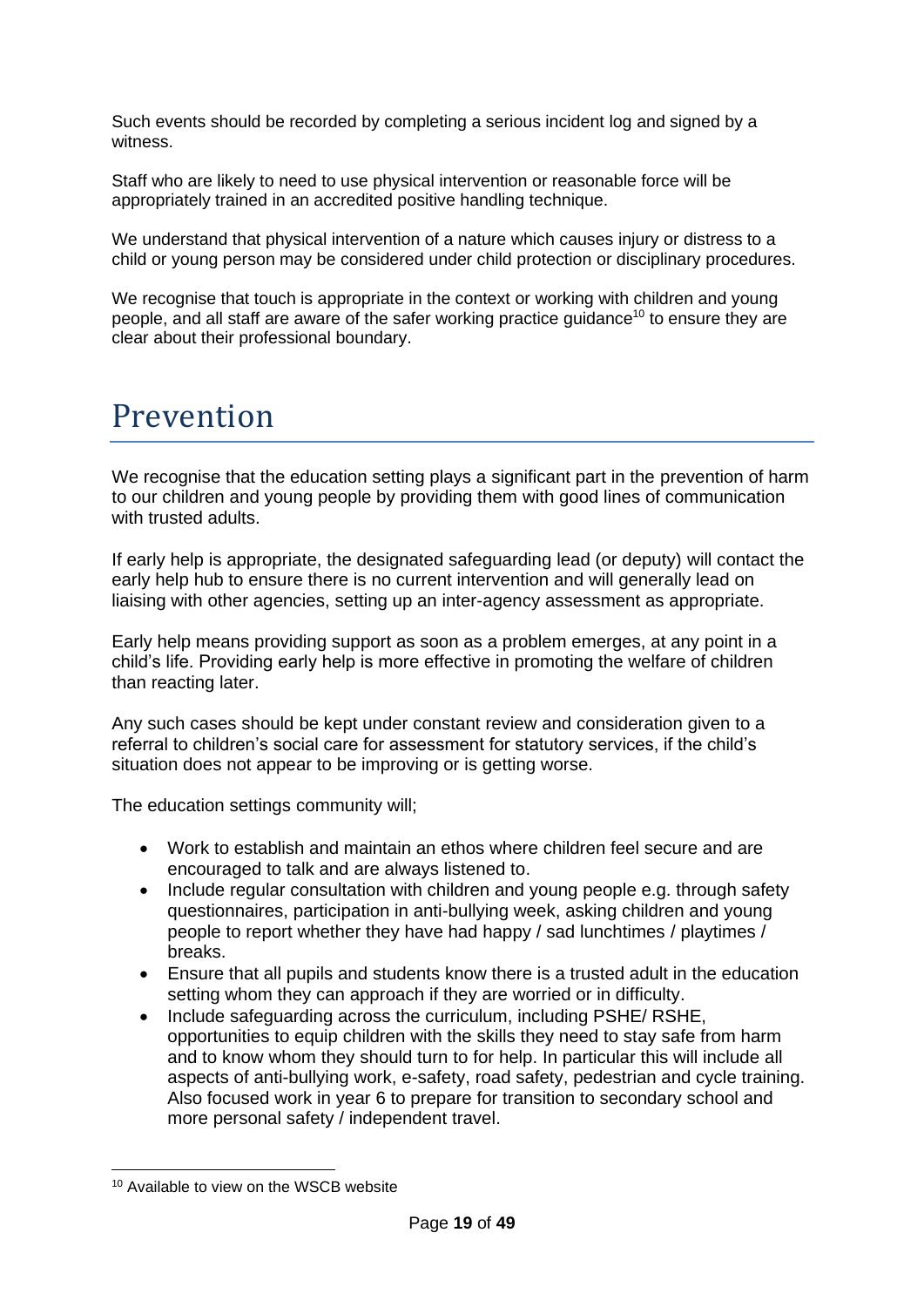• Ensure all staff are aware of school guidance for their use of mobile technology and have discussed safeguarding issues around the use of mobile technologies and their associated risks.

### Domestic Abuse

We recognise the significant impact domestic abuse can have on children and young people, therefore we operate in partnership with Operation Encompass, a system which facilitates the sharing of information relating to domestic incidents where children live or frequent. Any incidents of domestic violence reported to the police will be notified to the education setting to effectively support the child(ren) / young person.

The operation encompass helpline and further resourses can be found in Appendix 6.

### Sexual Violence and Sexual Harassment including Peer on Peer

The education setting recognises that allegations of sexual violence and sexual harassment are likely to be complex and require difficult professional decisions to be made.

Decisions will be made on a case-by-case basis with the DSL taking a leading role, supported by other agencies such as Children's Social Care and the Police as required<sup>11</sup>.

### Peer on Peer abuse

All children have a right to attend school and learn in a safe environment. All peer-on-peer abuse is unacceptable and will be taken seriously. Staff recognise that while both boys and girls can abuse their peers, it is more likely that girls will be victims and boys perpetrators of such abuse. Peer on peer abuse is not tolerated, passed off as "banter" or seen as "part of growing up". It is likely to include, but not limited to:

- bullying (including cyber bullying).
- gender based violence.
- sexual assaults.
- nudes or semi nudes.
- Initiation / hazing type violence and rituals.
- Abuse in intimate personal relationships between peers.

Consequently, peer-on-peer abuse is dealt with as a safeguarding concern, recorded as such and not managed through the systems set out in the school behaviour policy. Victims, perpetrators and any other child affected by peer-on-peer abuse will be supported through the school's pastoral system and the support will be regularly reviewed.

<sup>11</sup> [https://www.gov.uk/government/publications/sexual-violence-and-sexual-harassment-between](https://www.gov.uk/government/publications/sexual-violence-and-sexual-harassment-between-children-in-schools-and-colleges)[children-in-schools-and-colleges](https://www.gov.uk/government/publications/sexual-violence-and-sexual-harassment-between-children-in-schools-and-colleges)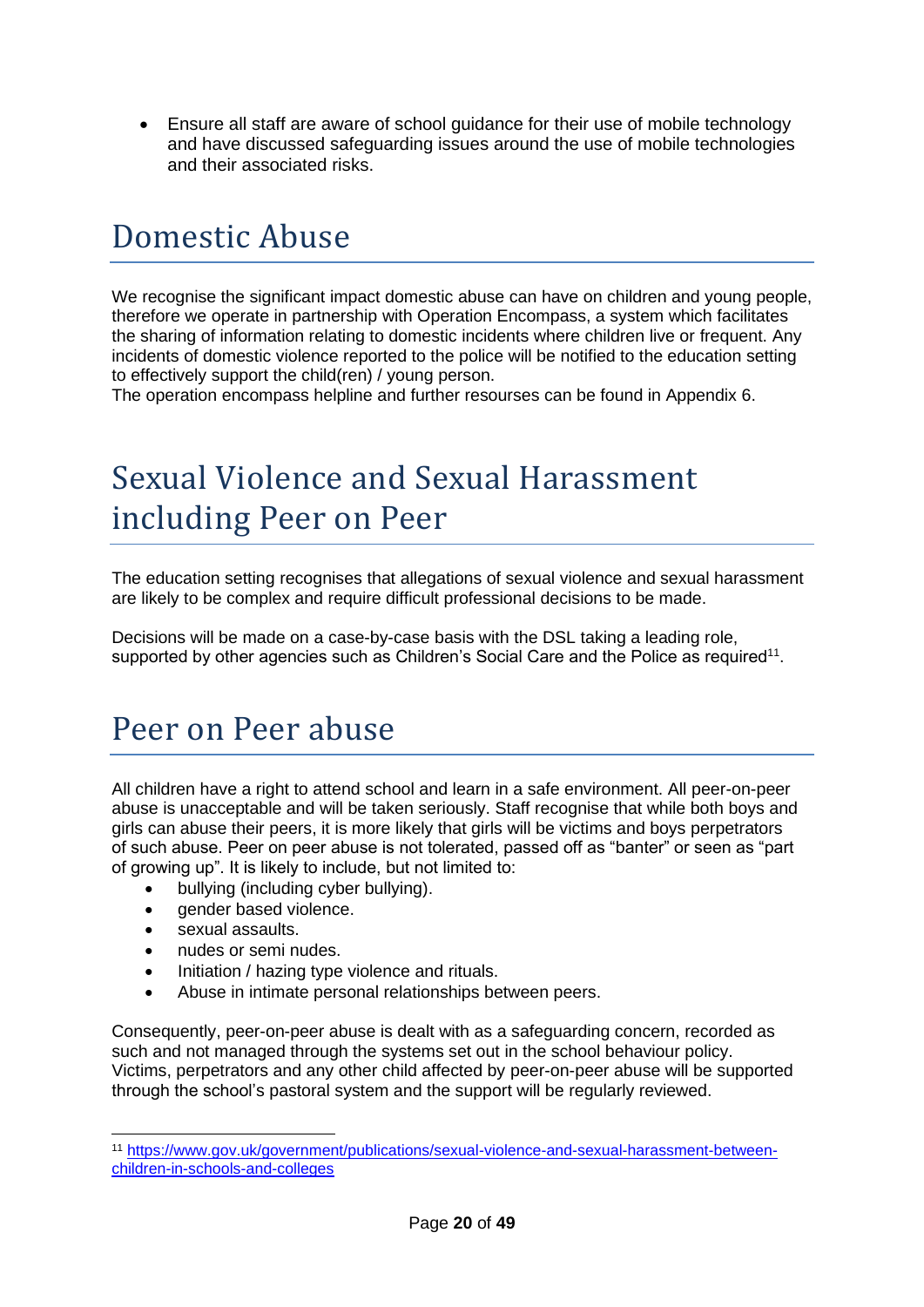We minimise the risk of peer-on-peer abuse by providing:

- A relevant curriculum, that helps children to develop their understanding of acceptable behaviours, healthy relationships and keeping themselves safe.
- Established / publicised systems for children to raise concerns with staff, knowing they will be listened to, supported and valued, and that the issues they raise will be taken seriously.

The DSL liaises with other professionals to develop robust risk assessments and appropriate specialist targeted work for children that are identified as posing a potential risk to other children.

Our school policy on anti-bullying is set out in a separate document and acknowledges that to allow or condone bullying may lead to consideration under child protection procedures. This includes all forms, e.g. Cyber, racist, homophobic and gender related bullying.

All staff are aware that children with SEND and / or differences / perceived differences are more susceptible to being bullied / victims of child abuse.

Our policy on racist incidents is set out separately and acknowledges that repeated racist incidents or a single serious incident may lead to consideration under child protection procedures.

We keep a record of known bullying incidents and will keep a record of racist and sexual incidents.

### Upskirting

This typically involves taking a picture under a person's clothing without them knowing, with the intention of viewing their genitals or buttocks to obtain sexual gratification, or cause the victim humiliation, distress or alarm.

In the event of any reported Upskirting, school staff will follow safeguarding procedures and report to the DSL or DDSL.

### Preventing Radicalisation

Protecting children from the risk of radicalisation should be seen as part of schools' wider safeguarding duties. Radicalisation refers to the process by which a person comes to support terrorism and forms of extremism. There is no single way of identifying an individual who is likely to be susceptible to an extremist ideology. As with managing other safeguarding risks, education settings should be alerted to changing in children's and young person's behaviour that could indicate that they are in need of protection. Staff should use their professional judgement in identifying children and young people who might be at risk of radicalisation and act proportionately which may include making a referral to the Channel programme.

Our school safeguarding policy will therefore be written to comply with the schools duty under Section 26 of the Counter Terrorism and Security Act 2015 in accordance with the Department of Education advice for schools specific guidance for schools.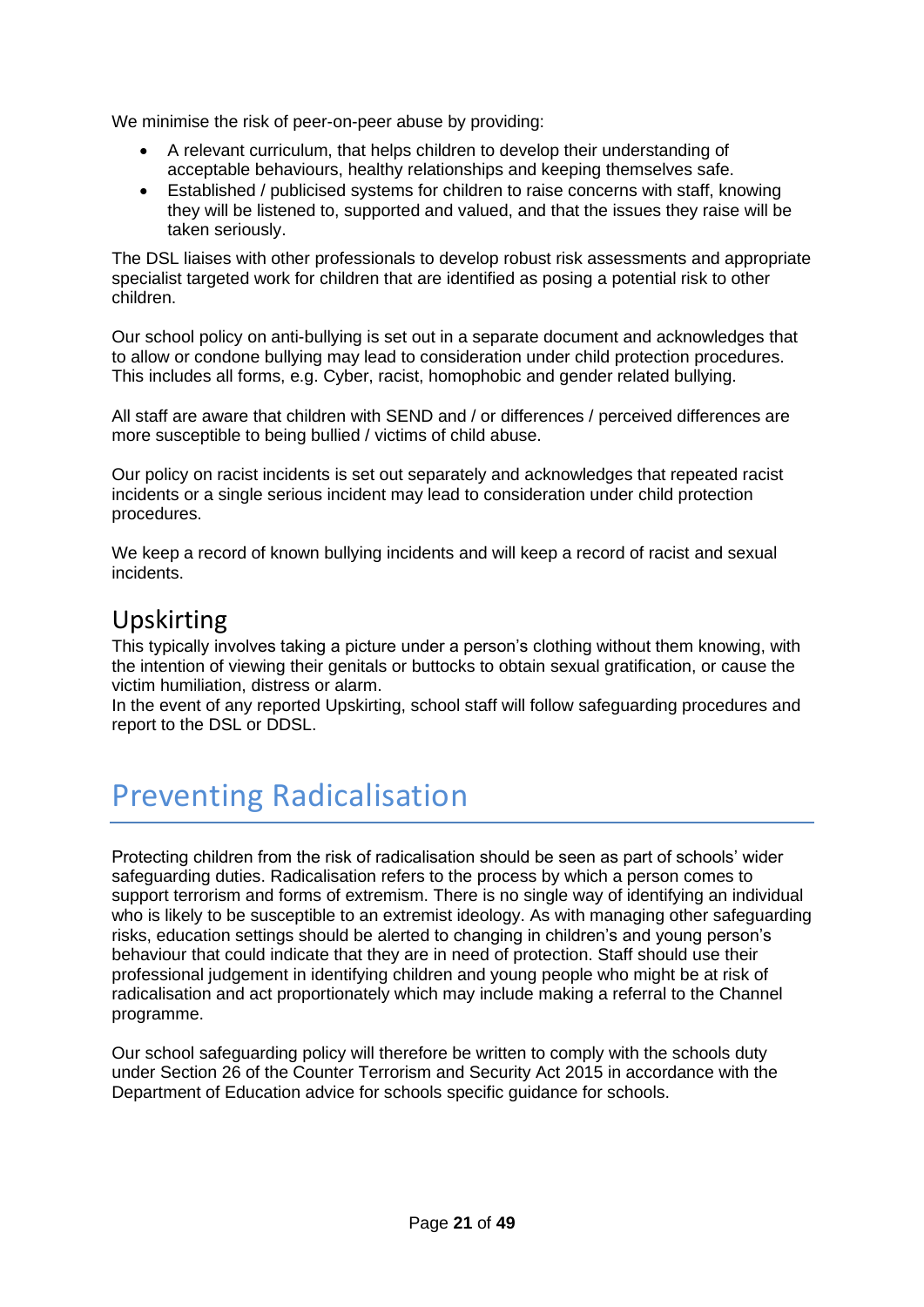# Exploitation – CSE, Criminal, Human Trafficking, Modern Day Slavery, County Lines

Our education setting will ensure that the Designated Safeguarding Lead and other key staff are trained in spotting the possible signs of exploitation outlined in Appendix one and two (this is not an exhaustive or definitive list)

### Female Genital Mutilation

The Female Genital Mutilation Act 2003 was amended by the Serious Crime Act 2015 where the law was extended to:

- A non-UK national who is 'habitually resident' in the UK and commits such an offence abroad can now face a maximum penalty of 14 years imprisonment. It is also an offence to assist a non-UK resident to carry out FGM overseas on a girl who is habitually, rather than pertinently, resident in the UK. This follows a number of cases where victims were unable to get justice as FGM was committed by those not permanently residing in the UK.
- A new offence is created of failing to protect a girl from the risk of FGM. Anyone convicted can face imprisonment for up to seven years and / or and unlimited fine.
- Anonymity for the victims of FGM. Anyone identifying a victim can be subject to an unlimited fine.

The school recognises and adheres to its mandatory duty to report any suspected or known cases of FGM about a female under 18 years old to the police.

Our Designated Safeguarding Lead will maintain up to date knowledge of the Greater Manchester Safeguarding Partnership Protocol to Female Genital Mutilation.

# Children Missing Education

#### **Responsibilities for Children Missing from Education (CME)**:

- Education settings must enter pupils on the admission register at the beginning of the first day on which the setting has agreed, or been notified, that the pupil will attend. If a pupil fails to attend on the agreed or notified date, the education setting should undertake reasonable enquiries to establish the child's whereabouts and consider notifying the local authority at the earliest opportunity
- Education settings must monitor pupils' attendance through their daily register. Settings should agree with their local authority the intervals at which they will inform local authorities of the details of pupils who fail to attend regularly or have missed ten school days or more without permission. Education settings should monitor attendance closely and address poor or irregular attendance.
- Education settings must also arrange full-time education for excluded pupils from the sixth school day of a fixed period exclusion. This information can be found in the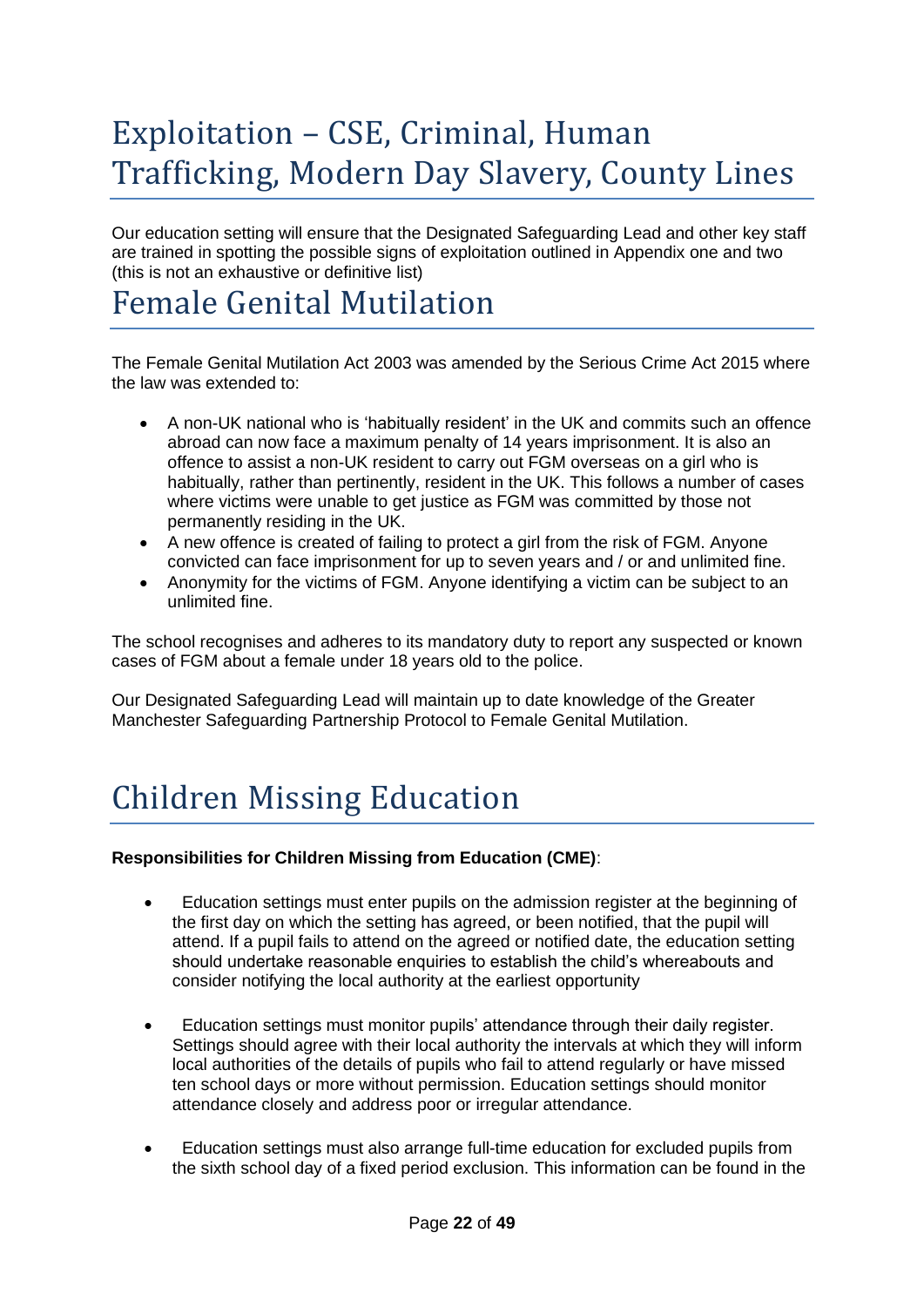*Exclusion from maintained schools, academies and pupil referral units in England*  statutory guidance.

• Maintained schools have a safeguarding duty in respect of their pupils, and as part of this should investigate any unexplained absences. Academies and independent schools have a similar safeguarding duty for their pupils. Further information about schools' safeguarding responsibilities can be found in the Keeping Children Safe in Education.

#### **Making reasonable enquiries for Children Missing Education;**

- The term 'reasonable enquiries' grants education settings and local authorities a degree of flexibility in decision-making, particularly as the steps that need to be taken in a given case will vary. The term 'reasonable' also makes clear that there is a limit to what the school and local authority is expected to do.
- In line with the duty under section 10 of the Children Act 2004, the expectation is that the education setting, and the local authority will have in place procedures designed to carry out reasonable enquiries. The type of procedures may include the appropriate person checking with relatives, neighbours, landlords – private or social housing providers – and other local stakeholders who are involved. They should also record that they have completed these procedures. If there is reason to believe a child is in immediate danger or at risk of harm, a referral should be made to children's social care (and the police if appropriate).

#### **Staff report immediately to the D/DSL, if they know of any child who may be:**

- Missing whereabouts unknown and unable to make contact (as a result of making reasonable enquiries)
- Missing education (compulsory school age (5-16) with no school place and not electively home educated)

The Local Authority requires Education Settings to complete the **'Children Missing Education'** referral form. **(Appendix Five)** This form should be completed once the setting has completed reasonable enquires but failed to locate the child following 10 days of absence. The first part should be completed by school and submitted to the Early Help Hub [ehh@wigan.gov.uk](mailto:ehh@wigan.gov.uk) . The EHH will then complete further checks to ensure all lines of enquiry have been exhausted, before it is agreed the child is removed from roll.

Making these enquiries may not always lead to establishing the location of the child, but will provide a steer on what action should be taken next, for example, to contact the police, children's social care and, in cases where there may be concerns for the safety of a child who has travelled abroad, the Foreign and Commonwealth Office.

Where a pupil has not returned to school for ten days after an authorised absence, or is absent from school without authorisation for twenty consecutive school days they can only be removed from the admission register under regulation 8(1), sub-paragraph (f)(iii) or (h)(iii) if the school and the local authority have failed to establish the pupil's whereabouts after **jointly** making reasonable enquiries. Local authorities and education settings should agree roles and responsibilities locally in relation to making joint enquiries. This only applies if the setting does not have reasonable grounds to believe that the pupil is unable to attend because of sickness or unavoidable cause.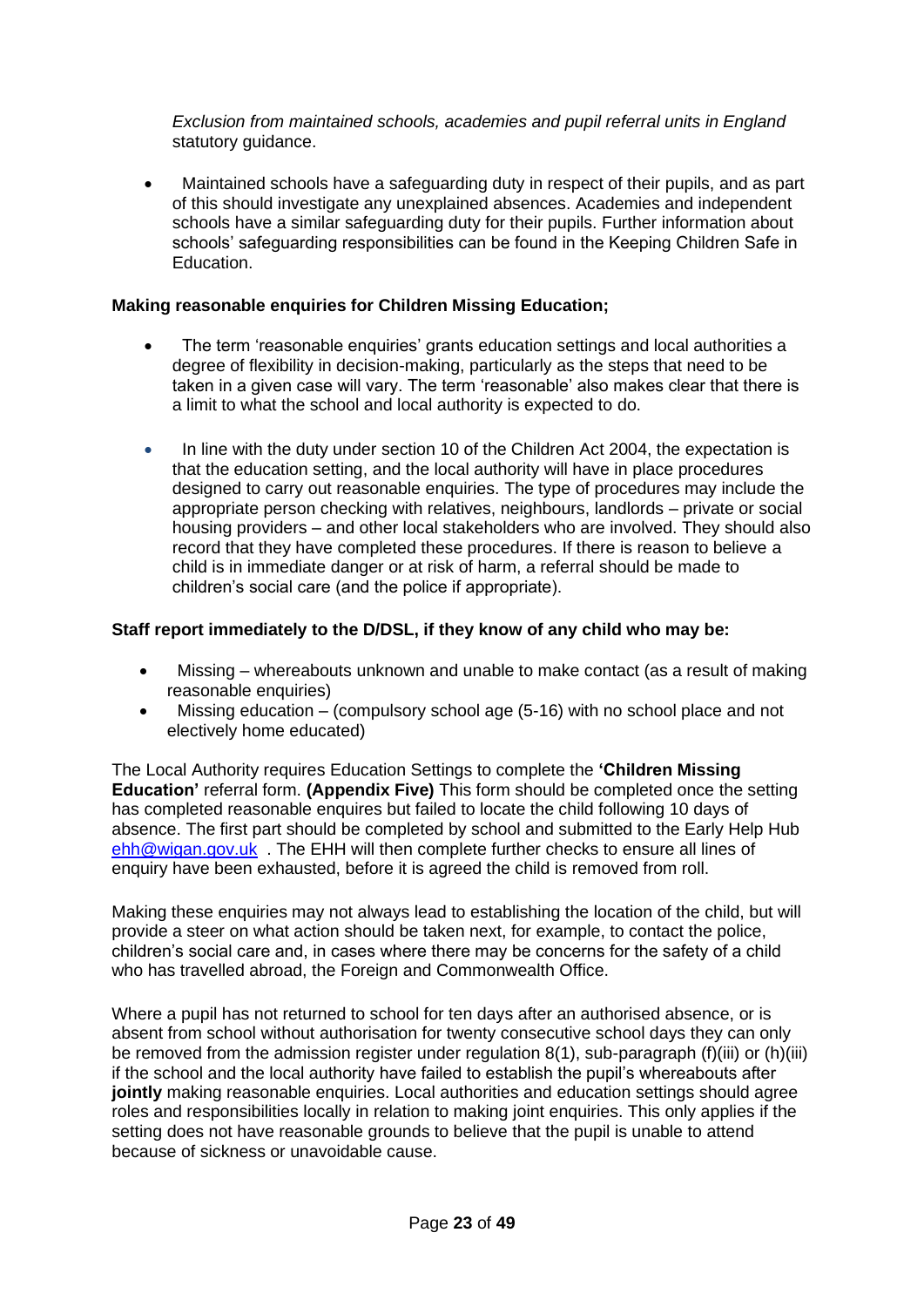The designated teacher for CLA and care leavers to discuss any unauthorised / unexplained absence of a Looked After Children with the Virtual School Team, when required.

Children who do not attend school regularly can be at increased risk of abuse and neglect. Where there is unauthorised / unexplained absence, and after reasonable attempts have been made to contact the family, the DSL follows the WSCB procedure and refers to Children's Services as appropriate.

Where there are no known welfare concerns about a pupil, follow procedures for recording school absence in line with *DfE School attendance guidance 2021* [School attendance:](https://www.gov.uk/government/publications/school-attendance)  guidance for schools - [GOV.UK \(www.gov.uk\)](https://www.gov.uk/government/publications/school-attendance)*.* Should a pupil's attendance become a cause for concern it is advisable to intervene early to prevent entrenched non-school attendance. School should make contact with the Early Help Hub (EHH) to initiate an Early Help, if appropriate. This will evidence and identify the barriers impacting on the pupil's engagement with school.

### Elective Home Education

Schools should inform the local authority when a child is being withdrawn to Electively Home Educate (EHE) this allows the local authority EHE team to oversee suitability of education as outlined in Elective Home Education Guidance for local authorities<sup>12</sup> and Elective home education guidance for parents and carers  $13$ . This guidance is applicable to school practice and safeguarding duty.

Parents have a right to educate their children at home. Section 7 of the Education Act 1996 provides that:

*"The parent of every child of compulsory school age shall cause him to receive efficient full-time education suitable –*

*(a) to his age, ability and aptitude, and (b) to any special educational needs he may have, either by regular attendance at school or otherwise."*

When a parent writes to inform school of their intention to withdraw a child the DfE recommends that the school arrange a meeting with the parent/guardian to discuss the reasons to withdraw. Wigan EHE team would recommend this is a member of senior leadership team, DSL or inclusion manager to support the parent to consider the wider implications of EHE as set out in guidance.

School should contact the local authority EHE team for further information via [ehe@wigan.gov.uk](mailto:ehe@wigan.gov.uk)

<sup>12</sup> [Elective home education: departmental guidance for local authorities \(publishing.service.gov.uk\)](https://assets.publishing.service.gov.uk/government/uploads/system/uploads/attachment_data/file/791527/Elective_home_education_gudiance_for_LAv2.0.pdf)

<sup>13</sup> [Elective home education: guide for parents \(publishing.service.gov.uk\)](https://assets.publishing.service.gov.uk/government/uploads/system/uploads/attachment_data/file/791528/EHE_guidance_for_parentsafterconsultationv2.2.pdf)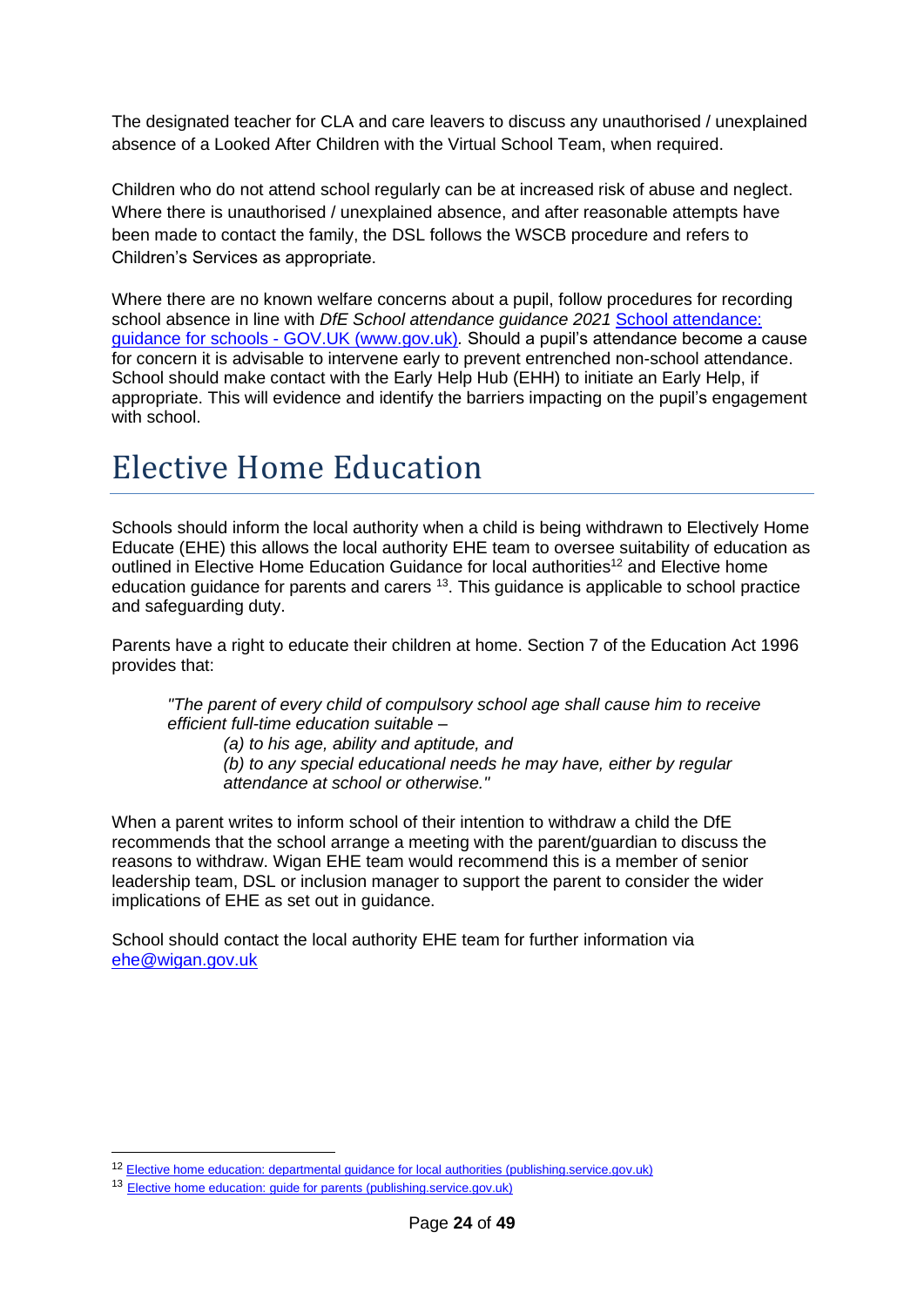# Young Carers

A young carer is someone under 18 who helps look after someone in their family, or a friend, who is ill, disabled or misuses drugs or alcohol.

Our school recognises the impact that being a Young Carer can have on pupils, and the importance of identifying those young people so that appropriate support can be provided.

Wigan Safeguarding Children Board coordinates our local Young Carers Strategy.

Where a pupil / student at our school is identified as having additional support needs due to being a young carer, or where a multi-agency approach may be required, our school uses the Early Help Framework and routes into the StartWell Service.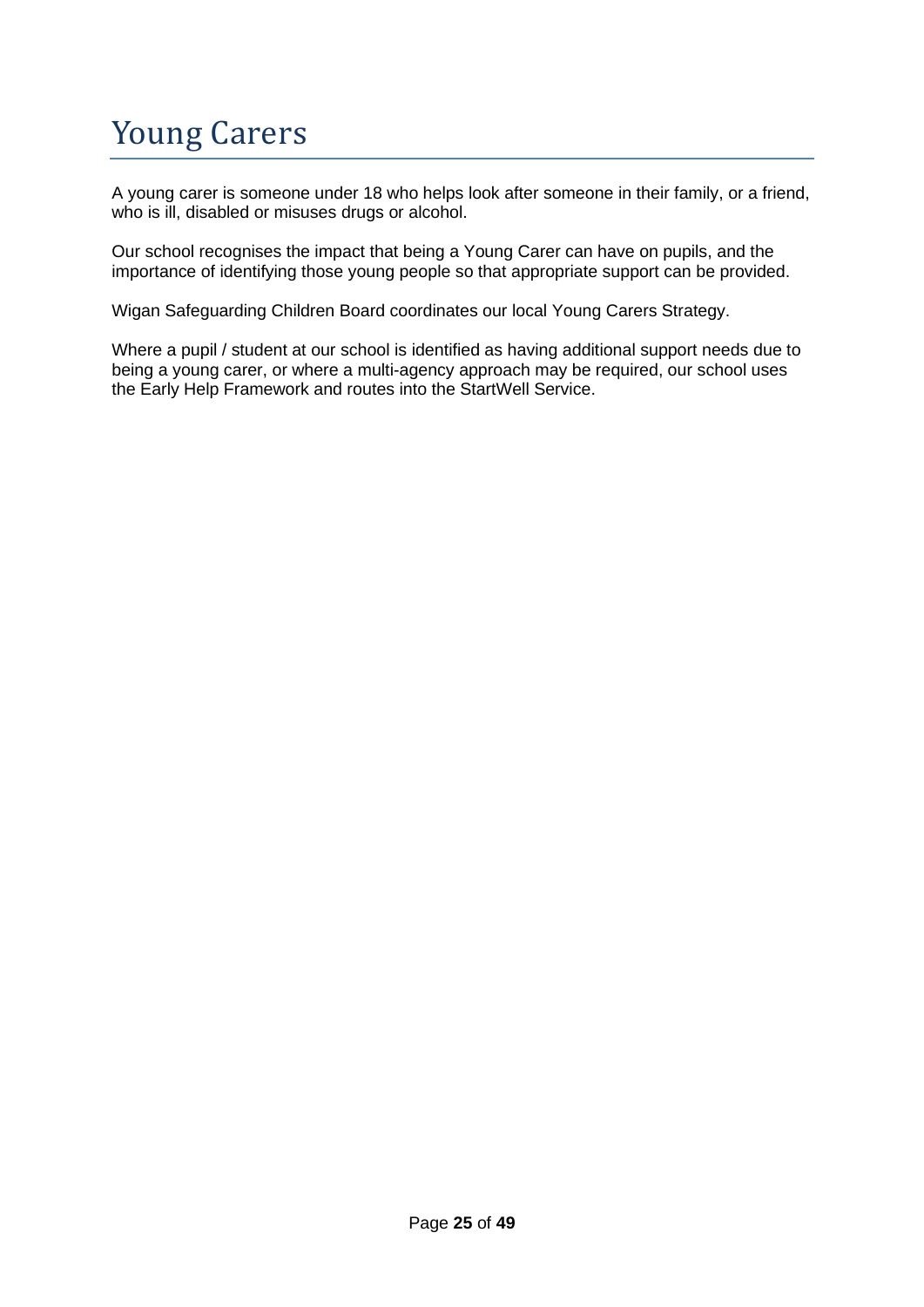# Monitoring and Evaluation

Our child protection policy and procedures will be monitored and updated by:

- Governing Body visits to the education setting
- SLT drop ins and discussions with children, young people and staff
- Pupil / student surveys and questionnaires
- Scrutiny of exclusion and attendance data
- Scrutiny of MG minutes
- Logs of bullying / racist / sexist behaviour incidents for SLT and GB to monitor
- Review of parental concerns and parent / carer questionnaires
- Review of the use of intervention strategies such as nurture room and isolation room.

This policy should be read in alongside the following policies relevant to the safety and welfare of our pupils;

*Grievance Procedures SEND Attendance CME Behaviour Policy Whistleblowing Anti-bullying Health and safety Allegations of abuse against adults Administrating medicines Sex and Relationships Education RSHE Positive Handling Policy E – Safety Staff Code of Conduct*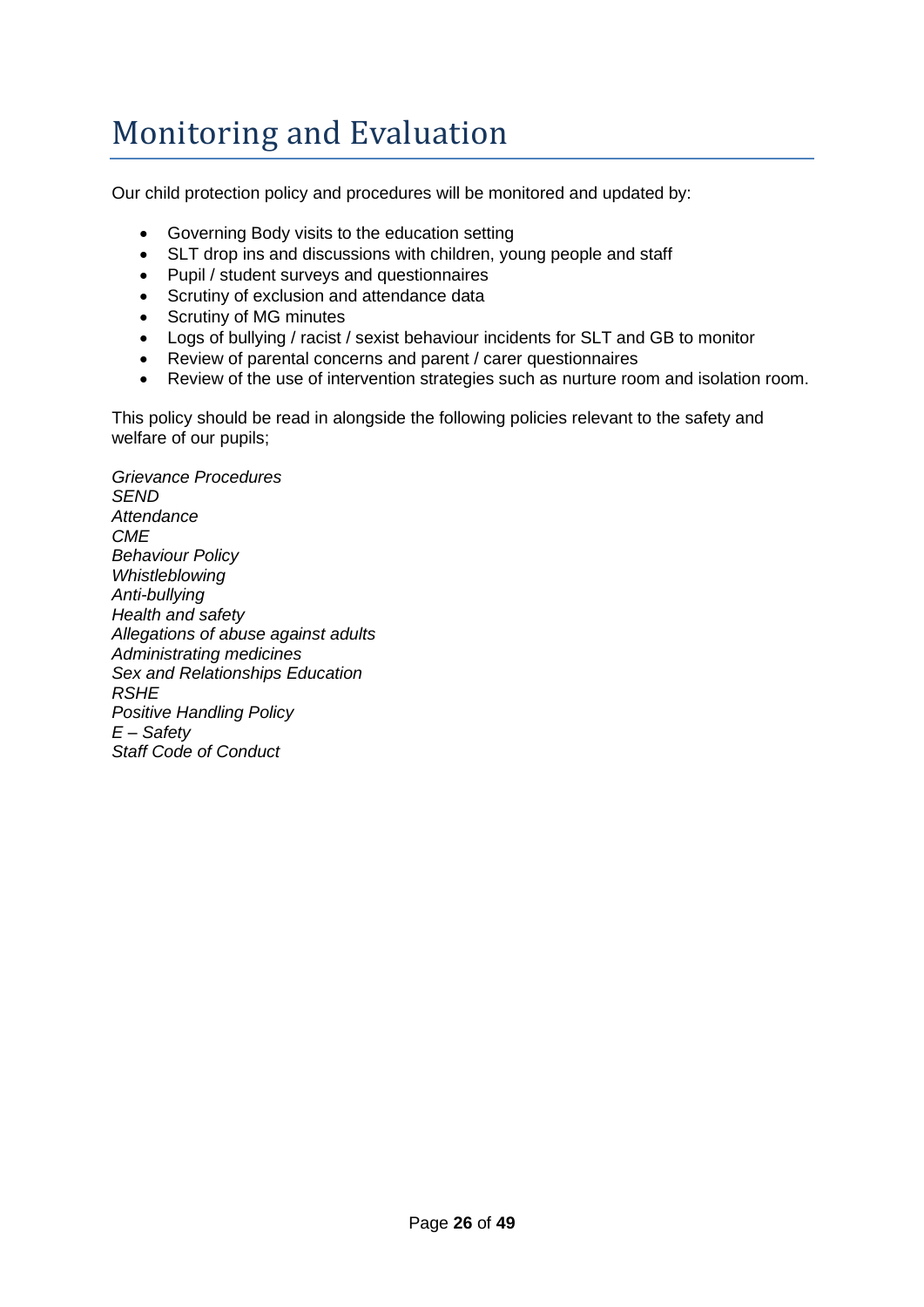### **Glossary**

| A Child                                                                     | A person who has not yet reached their 18 <sup>th</sup> birthday.                                                                                                                                                                                                                                                                                                                                                                                                                                                                                                                                                                               |  |  |
|-----------------------------------------------------------------------------|-------------------------------------------------------------------------------------------------------------------------------------------------------------------------------------------------------------------------------------------------------------------------------------------------------------------------------------------------------------------------------------------------------------------------------------------------------------------------------------------------------------------------------------------------------------------------------------------------------------------------------------------------|--|--|
| Abuse                                                                       | A form of maltreatment of a child. Somebody may abuse or neglect<br>a child by inflicting harm, or by failing to act to prevent harm.<br>Children may be abused in a family or in an institutional or<br>community setting by those who know them or, more rarely by<br>others (e.g. via the internet). They may be abused by an adult or<br>adults or another child or children.                                                                                                                                                                                                                                                               |  |  |
| Bullying &<br>Cyberbullying                                                 | Behaviour that is:<br>repeated<br>intended to hurt someone either physically or emotionally<br>often aimed at certain groups, for example because of race,<br>religion, gender or sexual orientation                                                                                                                                                                                                                                                                                                                                                                                                                                            |  |  |
| <b>Child Protection</b>                                                     | Activity that is undertaken to protect specific children who are<br>suffering, or are likely to suffer, significant harm.                                                                                                                                                                                                                                                                                                                                                                                                                                                                                                                       |  |  |
| Child sexual<br>exploitation (CSE)                                          | Child sexual exploitation is a form of child sexual abuse. It occurs<br>where an individual or group takes advantage of an imbalance of<br>power to coerce, manipulate or deceive a child or young person<br>under the age of 18 into sexual activity (a) in exchange for<br>something the victim needs or wants, and/or (b) for the financial<br>advantage or increased status of the perpetrator or facilitator. The<br>victim may have been sexually exploited even if the sexual activity<br>appears consensual. Child sexual exploitation does not always<br>involve physical contact; it can also occur through the use of<br>technology. |  |  |
| Children with<br><b>Special Educational</b><br>Needs and/or<br>disabilities | SEN - a child or young person has SEN if they have a learning<br>difficulty or disability which calls for special educational provision to<br>be made for him or her.<br>Disability - a physical or mental impairment which has a long-term<br>and substantial adverse effect on their ability to carry out normal<br>day-to-day activities.                                                                                                                                                                                                                                                                                                    |  |  |
| <b>County Lines</b>                                                         | Criminal exploitation is also known as 'county lines' and is when<br>gangs and organised crime networks exploit children to sell drugs.<br>Often these children are made to travel across counties, and they<br>use dedicated mobile phone 'lines' to supply drugs                                                                                                                                                                                                                                                                                                                                                                              |  |  |
| Contextual<br>Safeguarding                                                  | Contextual Safeguarding is an approach to understanding, and<br>responding to, young people's experiences of significant harm<br>beyond their families. It recognises that the different relationships<br>that young people form in their neighbourhoods, schools and online<br>can feature violence and abuse.                                                                                                                                                                                                                                                                                                                                 |  |  |
| Criminal<br>Exploitation                                                    | Involves young people under the age of 18 in exploitative situations,<br>relationships or contexts, where they may be manipulated or<br>coerced into committing crime on behalf of an individual or gang in<br>return for gifts, these may include: friendship or peer acceptance,                                                                                                                                                                                                                                                                                                                                                              |  |  |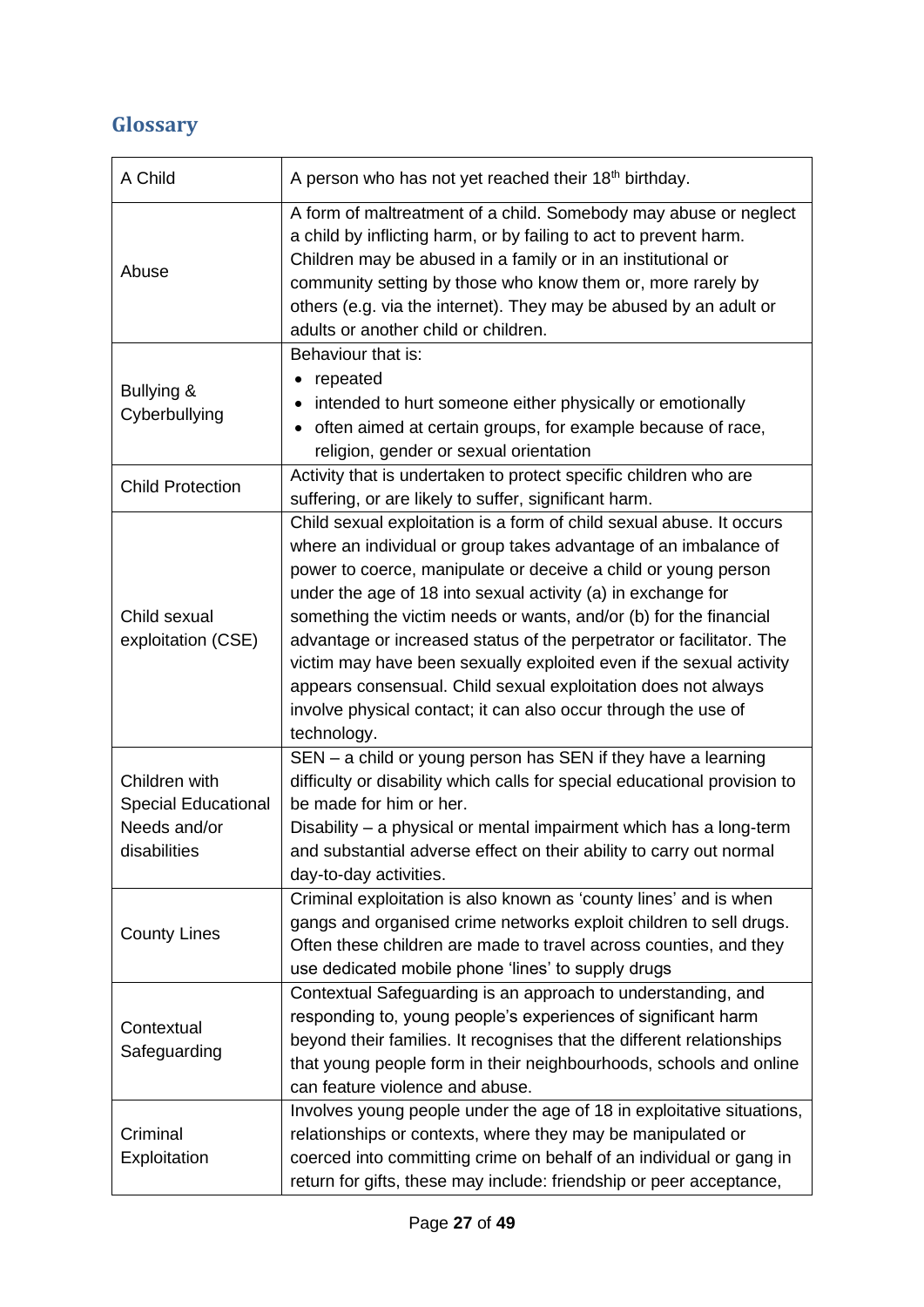|                                         | but also cigarettes, drugs, alcohol or even food and<br>accommodation.                                                                                                                                                                                                                                                                                                                                                                                                                                                                                                                                                                                                                                                                                                                                                                                                                                                                                                                                                                                                                                                                                                                   |  |  |
|-----------------------------------------|------------------------------------------------------------------------------------------------------------------------------------------------------------------------------------------------------------------------------------------------------------------------------------------------------------------------------------------------------------------------------------------------------------------------------------------------------------------------------------------------------------------------------------------------------------------------------------------------------------------------------------------------------------------------------------------------------------------------------------------------------------------------------------------------------------------------------------------------------------------------------------------------------------------------------------------------------------------------------------------------------------------------------------------------------------------------------------------------------------------------------------------------------------------------------------------|--|--|
| Domestic Abuse                          | any incident or pattern of incidents of controlling, coercive,<br>threatening behaviour, violence or abuse between those aged 16 or<br>over who are, or have been, intimate partners or family members<br>regardless of gender or sexuality. The abuse can encompass, but is<br>not limited to:<br>psychological<br>physical<br>sexual<br>financial<br>emotional                                                                                                                                                                                                                                                                                                                                                                                                                                                                                                                                                                                                                                                                                                                                                                                                                         |  |  |
| <b>Early Help</b>                       | Intervening early and as soon as possible to tackle problems<br>emerging for children, young people and families with a population<br>most at risk of developing problems. Effective intervention may<br>occur at any point in a child or young person's life.                                                                                                                                                                                                                                                                                                                                                                                                                                                                                                                                                                                                                                                                                                                                                                                                                                                                                                                           |  |  |
| <b>Elective Home</b><br>Education (EHE) | When a parent exercise their right to provide their child's education<br>via an alternative to school. This involves the parent working in<br>partnership with the local authority to support the authority meeting<br>their duty to ensure the education is efficient and suitable. In this<br>case the safeguarding duty for the child rests with the parent or<br>guardian. Although safeguarding concerns from schools and<br>professional would continue as with any other case and should<br>follow safeguarding referral routes into the MAST for triage and<br>assessment                                                                                                                                                                                                                                                                                                                                                                                                                                                                                                                                                                                                        |  |  |
| <b>Emotional Abuse</b>                  | The persistent emotional maltreatment of a child such as to cause<br>severe and adverse effects on the child's emotional development. It<br>may involve conveying to a child that they are worthless or unloved,<br>inadequate, or valued only insofar as they meet the needs of<br>another person.<br>It may include not giving the child opportunities to express their<br>views, deliberately silencing them or 'making fun' of what they say<br>or how they communicate. It may feature age or developmentally<br>inappropriate expectations being imposed on children. These may<br>include interactions that are beyond a child's developmental<br>capability as well as overprotection and limitation of exploration and<br>learning, or preventing the child participating in normal social<br>interaction. It may involve seeing or hearing the ill-treatment of<br>another. It may involve serious bullying (including cyberbullying),<br>causing children frequently to feel frightened or in danger, or the<br>exploitation or corruption of children. Some level of emotional<br>abuse is involved in all types of maltreatment of a child, although it<br>may occur alone. |  |  |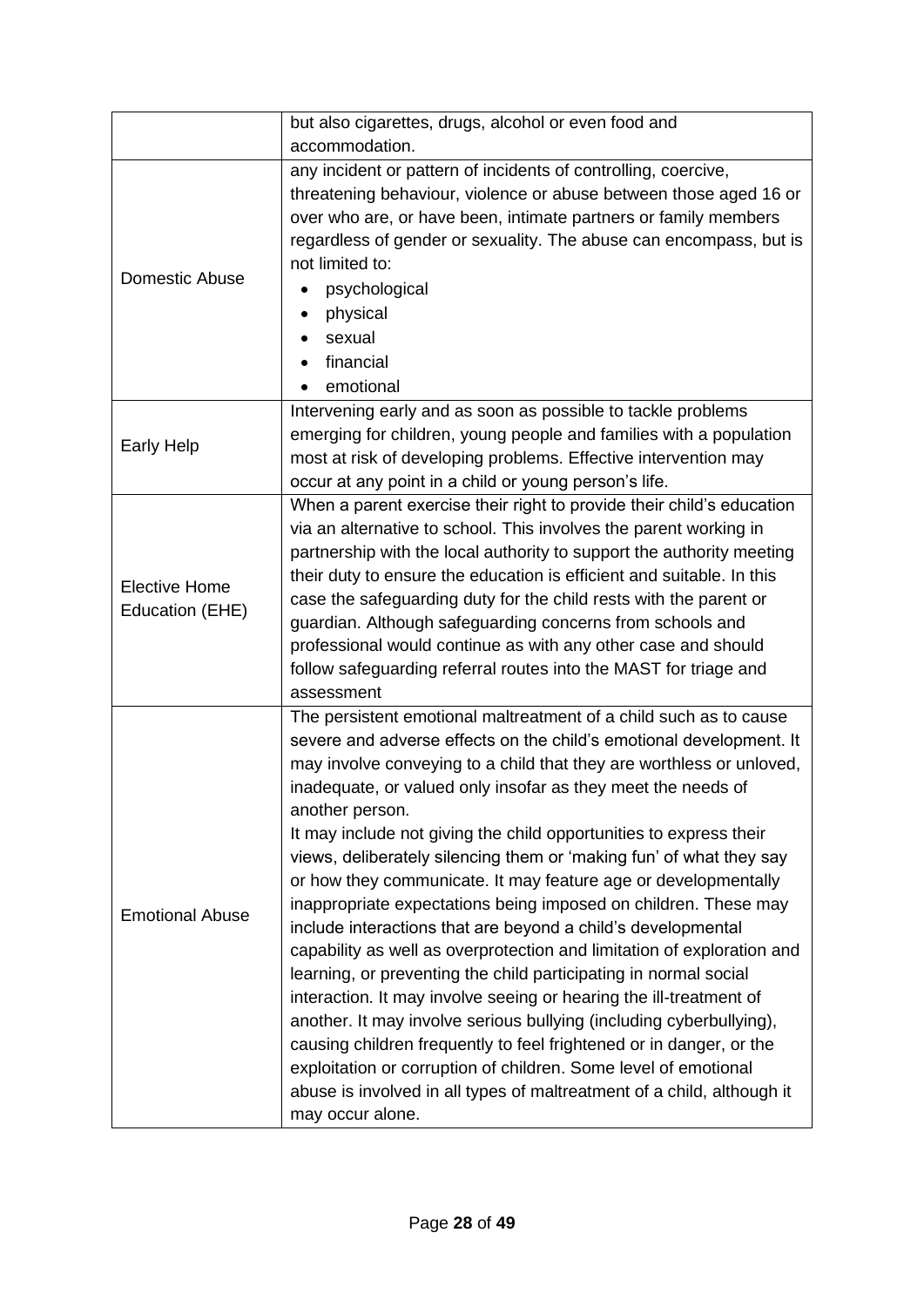| <b>Female Genital</b> | Female genital mutilation (FGM) is a procedure where the female                                                                  |  |  |
|-----------------------|----------------------------------------------------------------------------------------------------------------------------------|--|--|
| Mutilation (FGM)      | genitals are deliberately cut, injured or changed, but where there's                                                             |  |  |
|                       | no medical reason for this to be done.                                                                                           |  |  |
|                       | Defining a gang is difficult. They tend to fall into three categories;                                                           |  |  |
|                       | peer groups, street gangs and organised crime groups. It can be                                                                  |  |  |
|                       | common for groups of children and young people to gather together<br>in public places to socialise, and although some peer group |  |  |
|                       | gatherings can lead to increased antisocial behaviour and low level                                                              |  |  |
|                       | youth offending, these activities should not be confused with the                                                                |  |  |
|                       | serious violence of a Street Gang.                                                                                               |  |  |
| Gangs & Youth         |                                                                                                                                  |  |  |
| Violence              | A Street Gang can be described as a relatively durable,                                                                          |  |  |
|                       | predominantly street-based group of children who see themselves                                                                  |  |  |
|                       | (and are seen by others) as a discernible group for whom crime and                                                               |  |  |
|                       | violence is integral to the group's identity.                                                                                    |  |  |
|                       | An organised criminal group is a group of individuals normally led                                                               |  |  |
|                       | by adults for whom involvement in crime is for personal gain                                                                     |  |  |
|                       | (financial or otherwise).                                                                                                        |  |  |
|                       | Hostility or prejudice based on one of the following things:                                                                     |  |  |
|                       | disability                                                                                                                       |  |  |
|                       | race                                                                                                                             |  |  |
| Hate                  | religion                                                                                                                         |  |  |
|                       | transgender identity                                                                                                             |  |  |
|                       | sexual orientation.                                                                                                              |  |  |
|                       | The definition of homelessness means not having a home. You are                                                                  |  |  |
|                       | homeless if you have nowhere to stay and are living on the streets,                                                              |  |  |
|                       | but you can be homeless even if you have a roof over your head.                                                                  |  |  |
|                       | You count as homeless if you are:                                                                                                |  |  |
|                       |                                                                                                                                  |  |  |
|                       | staying with friends or family;<br>$\bullet$                                                                                     |  |  |
|                       | staying in a hostel, night shelter or B&B<br>squatting (because you have no legal right to stay);                                |  |  |
|                       | at risk of violence or abuse in your home;                                                                                       |  |  |
| Homelessness          | living in poor conditions that affect your health;                                                                               |  |  |
|                       | living apart from your family because you don't have a place                                                                     |  |  |
|                       | to live together.                                                                                                                |  |  |
|                       | https://safeguarding.network/safeguarding-resources/parental-                                                                    |  |  |
|                       | issues/homelessness/                                                                                                             |  |  |
|                       | https://www.gov.uk/guidance/homelessness-code-of-guidance-for-                                                                   |  |  |
|                       | local-authorities                                                                                                                |  |  |
|                       |                                                                                                                                  |  |  |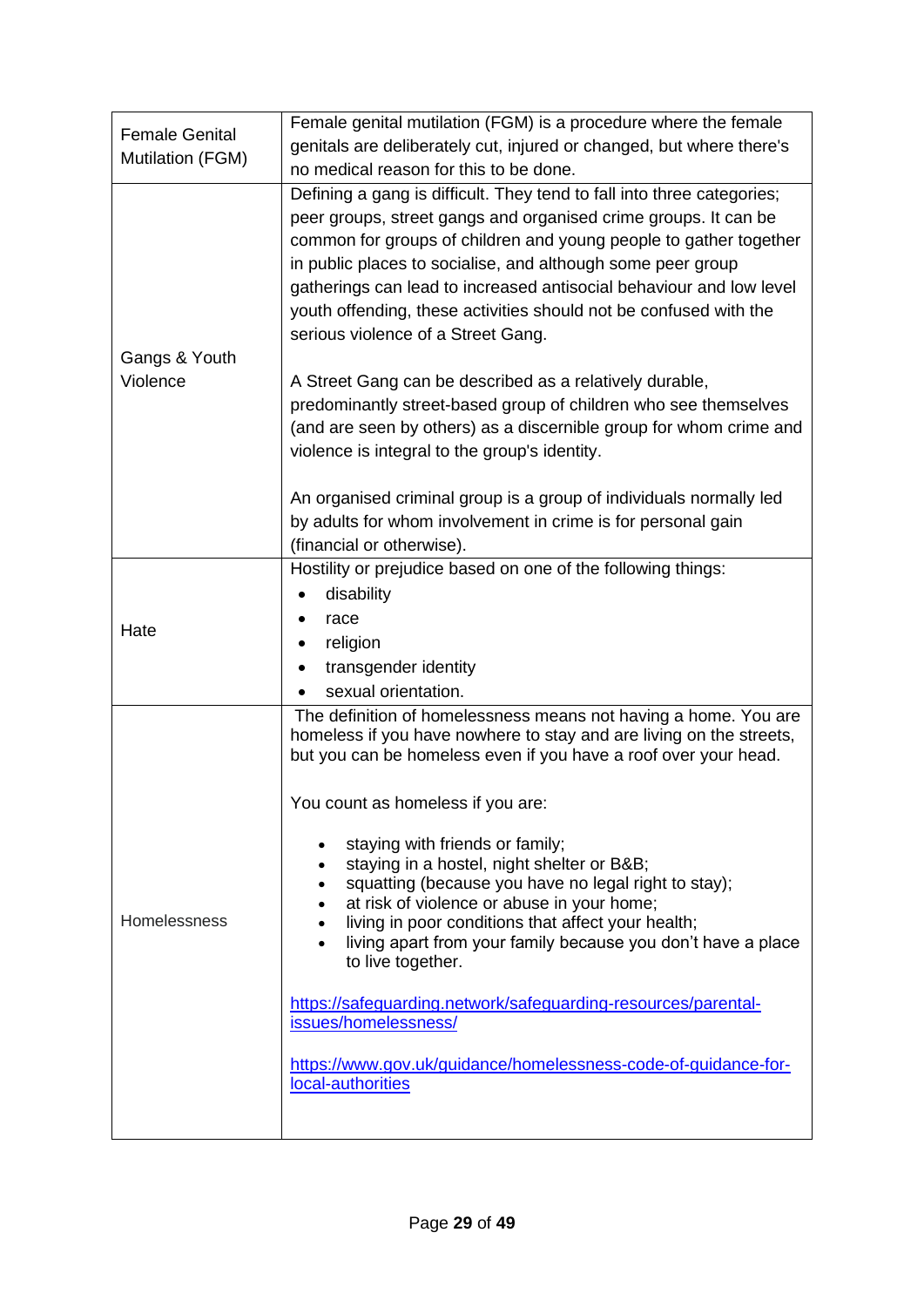|                           | Honour based violence is a violent crime or incident which may         |  |
|---------------------------|------------------------------------------------------------------------|--|
| Honour-based              | have been committed to protect or defend the honour of the family      |  |
| violence                  | or community.                                                          |  |
|                           | Neglect is the persistent failure to meet a child's basic physical     |  |
|                           | and/or psychological needs, likely to result in the serious            |  |
|                           | impairment of the child's health or development. Neglect may occur     |  |
|                           | during pregnancy as a result of maternal substance abuse. Once a       |  |
|                           | child is born, neglect may involve a parent or carer failing to:       |  |
| Neglect                   | • Protect a child from physical and emotional harm or danger.          |  |
|                           | • Ensure adequate supervision (including the use of inadequate         |  |
|                           | caregivers).                                                           |  |
|                           | • Ensure access to appropriate medical care or treatment.              |  |
|                           | . It may also include neglect of, or unresponsiveness to, a child's    |  |
|                           | basic emotional needs.                                                 |  |
|                           | Modern slavery is a serious crime being committed across the UK        |  |
|                           | in which victims are exploited for someone else's gain. It can take    |  |
| <b>Modern Slavery</b>     | many forms including trafficking of people, forced labour and          |  |
|                           |                                                                        |  |
|                           | servitude. Victims are often hidden away, may be unable to leave       |  |
|                           | their situation, or may not come forward because of fear or shame.     |  |
|                           | Peer on peer abuse occurs when a young person is exploited,            |  |
| Peer on Peer              | bullied and / or harmed by their peers who are the same or similar     |  |
| Abuse                     | age; everyone directly involved in peer on peer abuse is under the     |  |
|                           | age of 18.                                                             |  |
|                           | A form of abuse which may involve hitting, shaking, throwing,          |  |
|                           | poisoning, burning or scalding, drowning, suffocating or otherwise     |  |
| <b>Physical Abuse</b>     | causing physical harm to a child. Physical harm may also be            |  |
|                           | caused when a parent or carer fabricates the symptoms of, or           |  |
|                           | deliberately induces, illness in a child.                              |  |
|                           | A private fostering arrangement is one that is made privately          |  |
|                           | (without the involvement of a local authority) for the care of a child |  |
|                           | under the age of 16 years (under 18, if disabled) by someone other     |  |
| <b>Private Fostering</b>  | than a parent or close relative, in their own home, with the intention |  |
|                           | that it should last for 28 days or more. (Close family relative is     |  |
|                           | defined as a 'grandparent, brother, sister, uncle or aunt' and         |  |
|                           | includes half-siblings and stepparents; it does not include great-     |  |
|                           | aunts or uncles, great grandparents or cousins.)                       |  |
|                           | Radicalisation refers to the process by which a person comes to        |  |
|                           | support terrorism and forms of extremism leading to terrorism.         |  |
|                           |                                                                        |  |
| Radicalisation &          | Extremism is vocal or active opposition to fundamental British         |  |
| Extremism                 | values, including democracy, the rule of law, individual liberty and   |  |
|                           | mutual respect and tolerance of different faiths and beliefs. We also  |  |
|                           | include in our definition of extremism calls for the death of members  |  |
|                           | of our armed forces, whether in this country or overseas.              |  |
|                           | Teen relationship abuse consists of the same patterns of coercive      |  |
| <b>Relationship Abuse</b> | and controlling behaviour as domestic abuse. These patterns might      |  |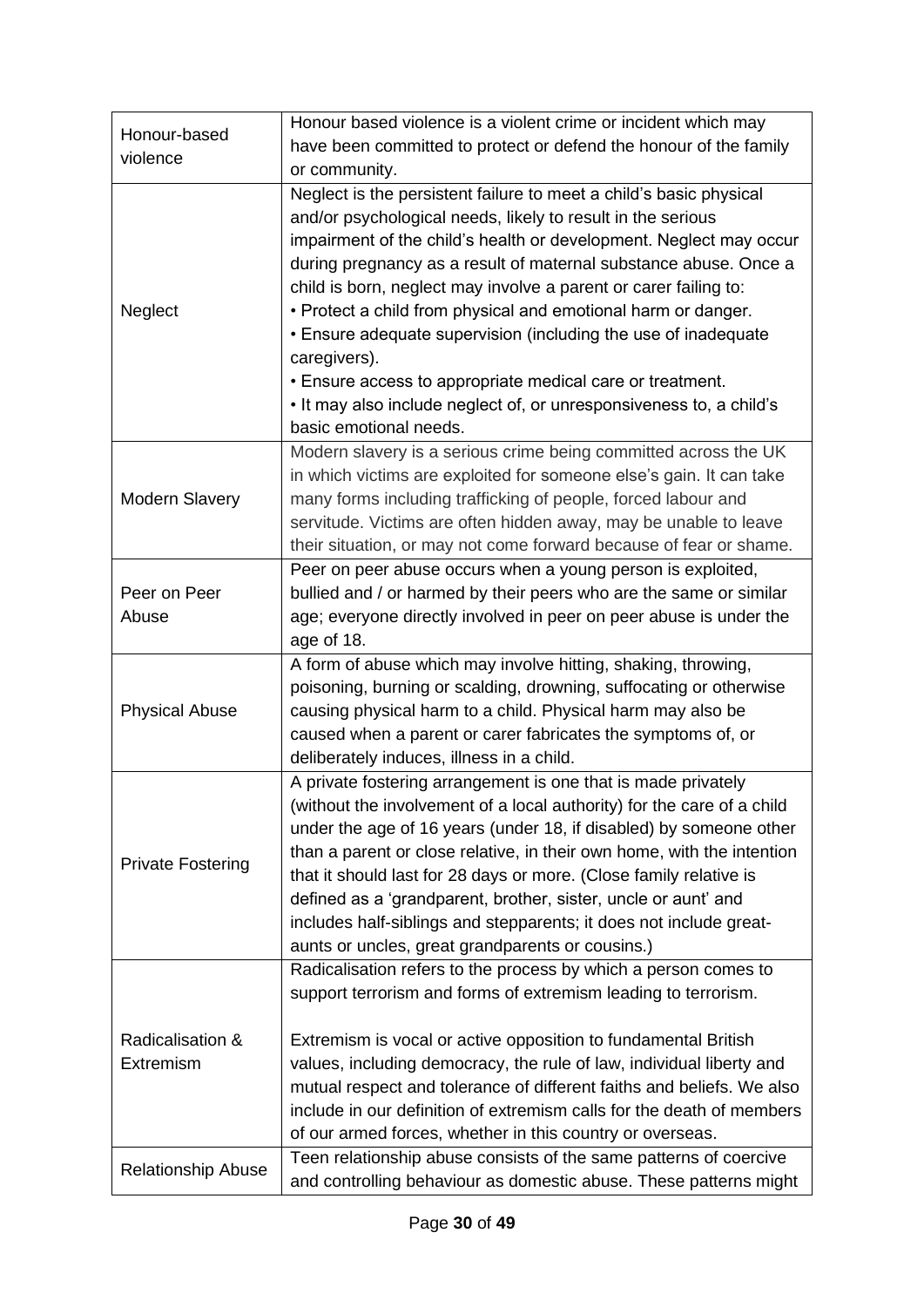|                                      | include some or all of the following: sexual abuse, physical abuse,      |  |  |
|--------------------------------------|--------------------------------------------------------------------------|--|--|
|                                      | financial abuse, emotional abuse and psychological abuse.                |  |  |
|                                      | protecting children from maltreatment;<br>$\bullet$                      |  |  |
| Safeguarding and                     | preventing impairment of children's health or development;               |  |  |
|                                      | ensuring that children grow up in circumstances consistent               |  |  |
| promoting the<br>welfare of children | with the provision of safe and effective care; and                       |  |  |
|                                      | taking action to enable all children to have the best                    |  |  |
|                                      | outcomes.                                                                |  |  |
|                                      | Sharing nudes or semi nudes is when someone shares sexual,               |  |  |
|                                      | naked or semi-naked images or videos of themselves or others or          |  |  |
| <b>Nudes</b>                         | sends sexually explicit messages.                                        |  |  |
|                                      | They can be sent using mobiles, tablets, smartphones, and laptops        |  |  |
|                                      | - any device that allows you to share media and messages.                |  |  |
|                                      | Involves forcing or enticing a child or young person to take part in     |  |  |
|                                      | sexual activities, not necessarily involving a high level of violence,   |  |  |
|                                      | whether or not the child is aware of what is happening. The              |  |  |
|                                      | activities may involve physical contact, including assault by            |  |  |
|                                      | penetration (for example rape or oral sex) or non-penetrative acts       |  |  |
|                                      | such as masturbation, kissing, rubbing and touching outside of           |  |  |
| <b>Sexual Abuse</b>                  | clothing.                                                                |  |  |
|                                      | They may also include non-contact activities, such as involving          |  |  |
|                                      | children in looking at, or in the production of, sexual images,          |  |  |
|                                      | watching sexual activities, encouraging children to behave in            |  |  |
|                                      | sexually inappropriate ways, or grooming a child in preparation for      |  |  |
|                                      | abuse (including via the internet). Sexual abuse is not solely           |  |  |
|                                      | perpetrated by adult males. Women can also commit acts of sexual         |  |  |
|                                      | abuse, as can other children                                             |  |  |
|                                      | Is a type of harassment involving the use of explicit or                 |  |  |
| Sexual harassment                    | implicit sexual overtones, including the unwelcome or inappropriate      |  |  |
|                                      | promise of rewards in exchange for sexual favours. Sexual                |  |  |
|                                      | harassment includes a range of actions from verbal transgressions        |  |  |
|                                      | to sexual abuse or assault                                               |  |  |
|                                      | Is the general term we use to describe any kind of unwanted sexual       |  |  |
| <b>Sexual Violence</b>               | act or activity, including rape, sexual assault, sexual abuse, and       |  |  |
|                                      | many others.                                                             |  |  |
|                                      | Trafficking in persons shall mean the recruitment, transportation,       |  |  |
|                                      | transfer, harbouring or receipt of persons, by means of the threat or    |  |  |
|                                      | use of force or other forms of coercion, of abduction, of fraud, of      |  |  |
| Trafficking                          | deception, of abuse of power or of a position of vulnerability or of     |  |  |
|                                      | the giving or receiving of payments or benefits to achieve the           |  |  |
|                                      | consent of a person having control of another person, for the            |  |  |
|                                      | purpose of exploitation. Exploitation shall include, at a minimum,       |  |  |
|                                      | the exploitation of the prostitution of others or other forms of sexual  |  |  |
|                                      | exploitation, forced labour or services, slavery or practices similar to |  |  |
|                                      | slavery, servitude or removal of organs.                                 |  |  |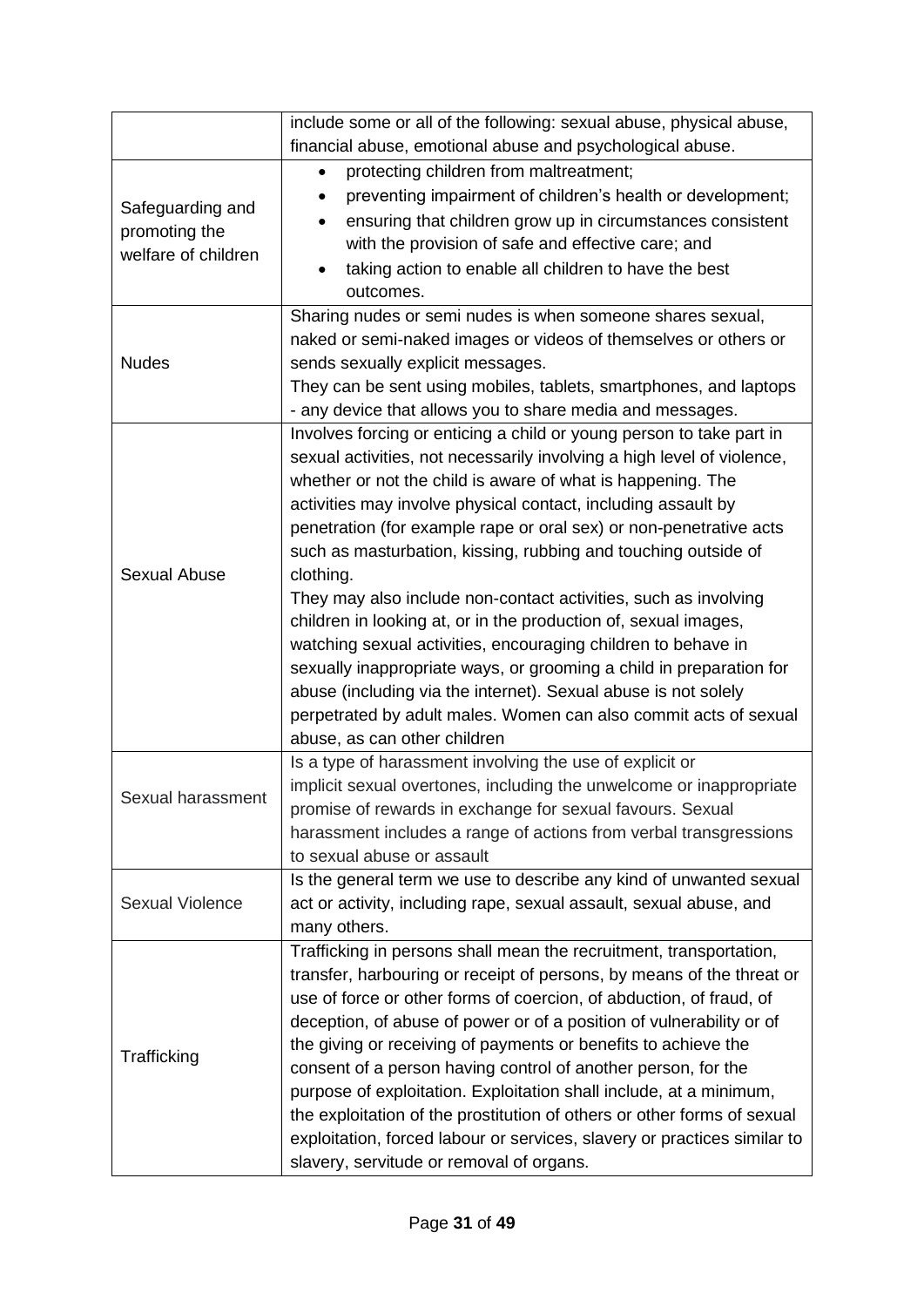| Upskirting | Upskirting, typically involves taking a picture under a person's   |
|------------|--------------------------------------------------------------------|
|            | clothing without them knowing, with the intention of viewing their |
|            | genitals or buttocks to obtain sexual gratification, or cause the  |
|            | victim humiliation, distress or alarm                              |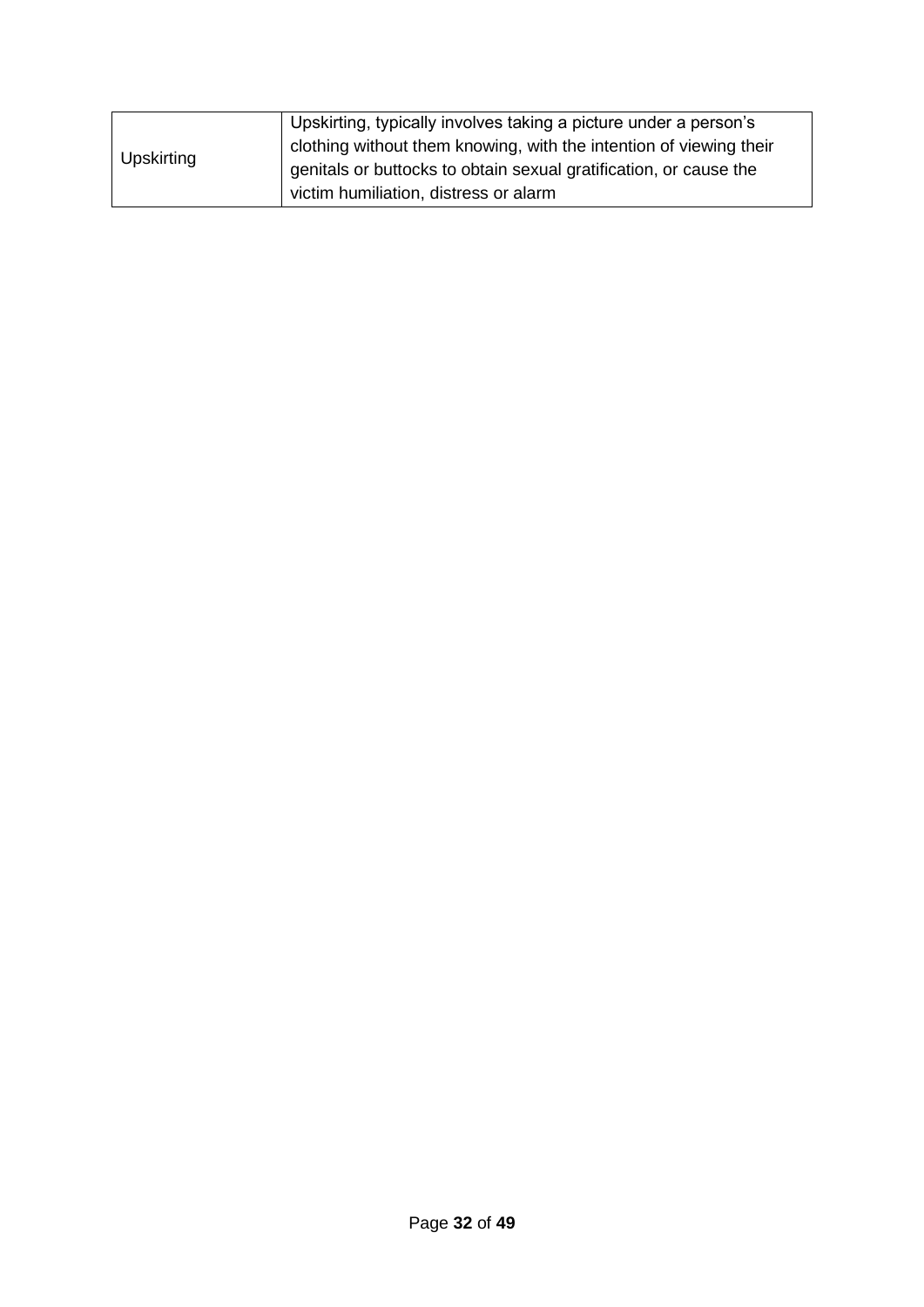### **Recognising signs of child abuse**

#### *Signs of Abuse in Children*:

The following non-specific signs may indicate something is wrong:

- $\div$  Significant change in behaviour
- + Extreme anger or sadness
- **← Aggressive and attention-seeking behaviour**
- $\div$  Suspicious bruises with unsatisfactory explanations
- Lack of self-esteem
- + Self-injury
- Depression
- $\div$  Age-inappropriate sexual behaviour
- Child Sexual Exploitation.

#### *Risk Indicators*

The factors described in this section are frequently found in cases of child abuse. Their presence is not proof that abuse has occurred, but:

- Must be regarded as indicators of the possibility of significant harm
- Justifies the need for careful assessment and discussion with designated / named / lead person, manager, (or in the absence of all those individuals, an experienced colleague)
- May require consultation with and / or referral to Children's Services

The absence of such indicators does not mean that abuse or neglect has not occurred.

In an abusive relationship the child may:

- Appear frightened of the parent/s
- Act in a way that is inappropriate to her/his age and development (though full account needs to be taken of different patterns of development and different ethnic groups)

The parent or carer may:

- Persistently avoid child health promotion services and treatment of the child's episodic illnesses
- Have unrealistic expectations of the child
- Frequently complain about/to the child and may fail to provide attention or praise (high criticism/low warmth environment)
- Be absent or misusing substances
- Persistently refuse to allow access on home visits
- Be involved in domestic abuse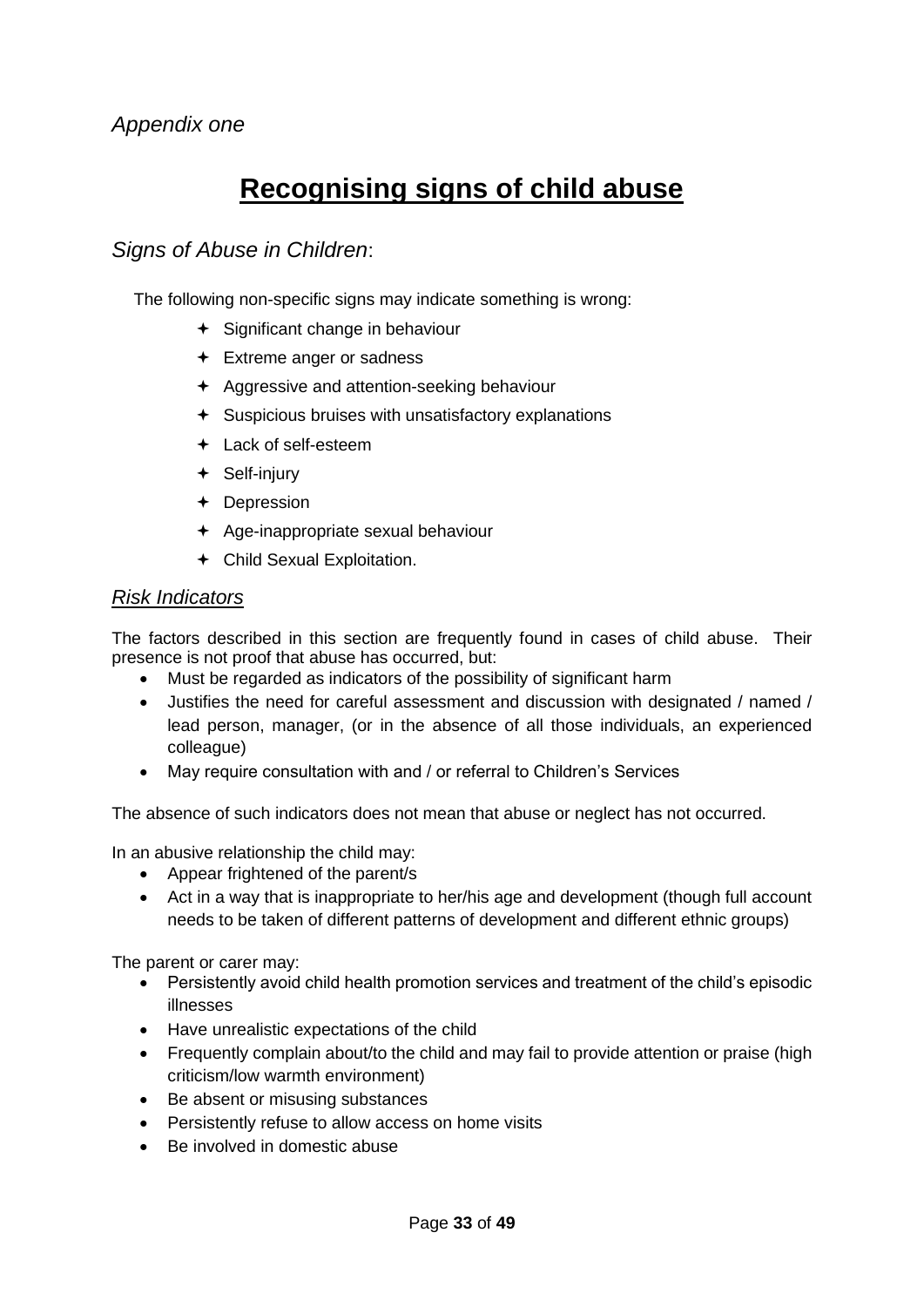Staff should be aware of the potential risk to children when individuals, previously known or suspected to have abused children, move into the household.

#### *Recognising Physical Abuse*

The following are often regarded as indicators of concern:

- ❖ An explanation which is inconsistent with an injury
- ❖ Several different explanations provided for an injury
- ❖ Unexplained delay in seeking treatment
- ❖ The parents/carers are uninterested or undisturbed by an accident or injury
- ❖ Parents are absent without good reason when their child is presented for treatment
- $\div$  Repeated presentation of minor injuries (which may represent a "cry for help" and if ignored could lead to a more serious injury)
- ❖ Family use of different doctors and A&E departments
- ❖ Reluctance to give information or mention previous injuries

#### **Bruising**

Children can have accidental bruising, but the following must be considered as non-accidental unless there is evidence, or an adequate explanation provided:

- ❖ Any bruising to a pre-crawling or pre-walking baby
- ❖ Bruising in or around the mouth, particularly in small babies which may indicate force feeding
- ❖ Two simultaneous bruised eyes, without bruising to the forehead, (rarely accidental, though a single bruised eye can be accidental or abusive)
- ❖ Repeated or multiple bruising on the head or on sites unlikely to be injured accidentally
- ❖ Variation in colour possibly indicating injuries caused at different times
- ❖ The outline of an object used e.g. belt marks, handprints or a hairbrush
- ❖ Bruising or tears around, or behind, the earlobe/s indicating injury by pulling or twisting
- ❖ Bruising around the face
- ❖ Grasp marks on small children
- ❖ Bruising on the arms, buttocks and thighs may be an indicator of sexual abuse

#### **Bite Marks**

Bite marks can leave clear impressions of the teeth. Human bite marks are oval or crescent shaped. Those over 3 cm in diameter are more likely to have been caused by an adult or older child.

A medical opinion should be sought where there is any doubt over the origin of the bite.

#### **Burns and Scalds**

It can be difficult to distinguish between accidental and non-accidental burns and scalds and will always require experienced medical opinion. Any burn with a clear outline may be suspicious e.g.:

- ❖ Circular burns from cigarettes (but may be friction burns if along the bony protuberance of the spine)
- ❖ Linear burns from hot metal rods or electrical fire elements
- ❖ Burns of uniform depth over a large area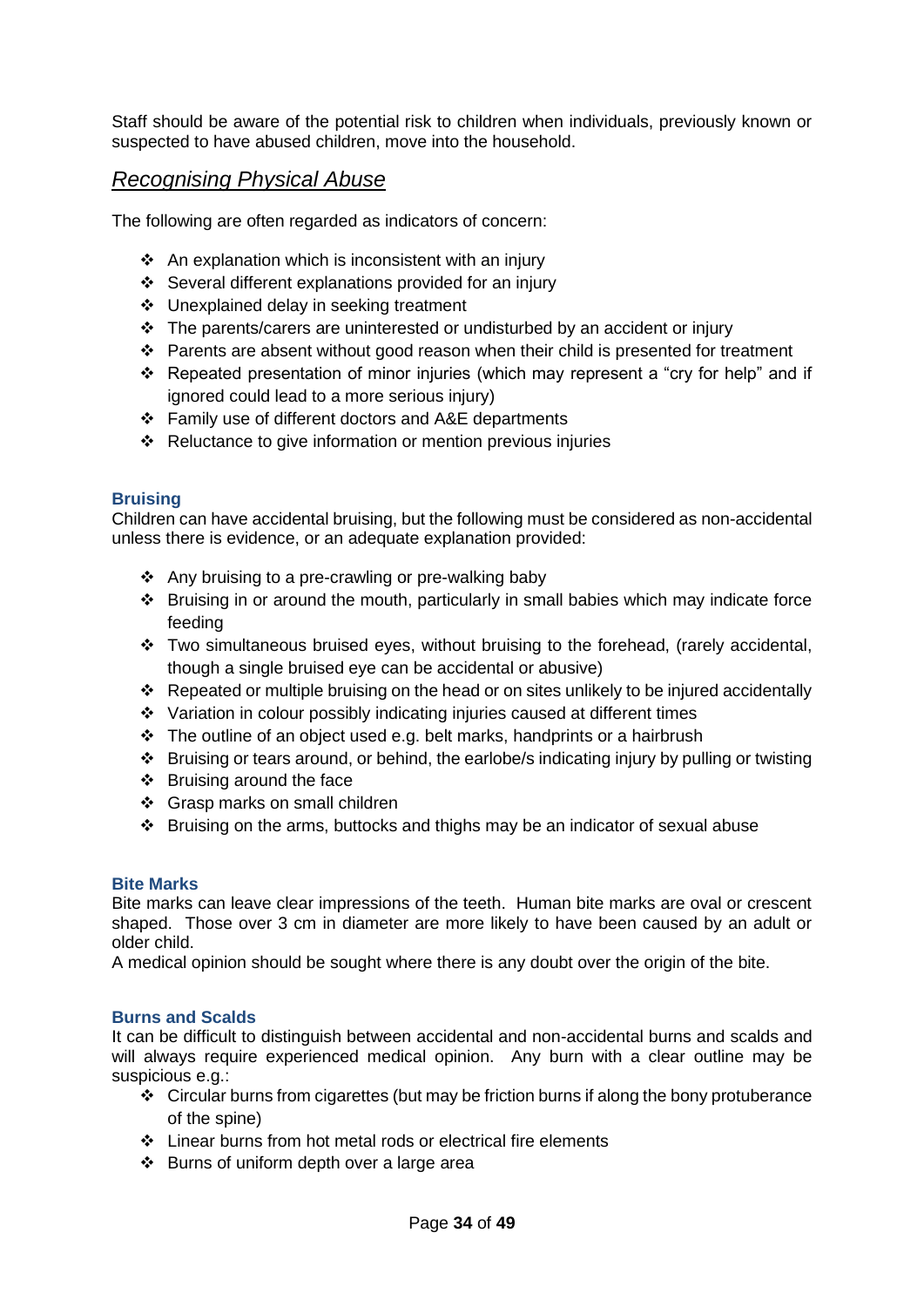- ❖ Scalds that have a line indicating immersion or poured liquid (a child getting into hot water is his/her own accord will struggle to get out and cause splash marks)
- ❖ Old scars indicating previous burns/scalds which did not have appropriate treatment or adequate explanation

Scalds to the buttocks of a small child, particularly in the absence of burns to the feet, are indicative of dipping into a hot liquid or bath.

#### **Fractures**

Fractures may cause pain, swelling and discolouration over a bone or joint. Non-mobile children rarely sustain fractures. There are grounds for concern if:

- $\cdot \cdot$  The history provided is vague, non-existent or inconsistent with the fracture type
- ❖ There are associated old fractures
- ❖ Medical attention is sought after a period of delay when the fracture has caused symptoms such as swelling, pain or loss of movement
- ❖ There is an unexplained fracture in the first year of life

#### **Scars**

A large number of scars or scars of different sizes or ages, or on different parts of the body, may suggest abuse.

#### *Recognising Emotional Abuse*

Emotional abuse may be difficult to recognise, as the signs are usually behavioural rather than physical. The manifestations of emotional abuse might also indicate the presence of other kinds of abuse.

The indicators of emotional abuse are often also associated with other forms of abuse. The following may be indicators of emotional abuse:

- Developmental delay
- Abnormal attachment between a child and parent/carer e.g. anxious, indiscriminate or not attachment
- Indiscriminate attachment or failure to attach
- Aggressive behaviour towards others
- Scapegoated within the family
- Frozen watchfulness, particularly in pre-school children
- Low self-esteem and Lack of confidence
- Withdrawn or seen as a "loner" difficulty relating to others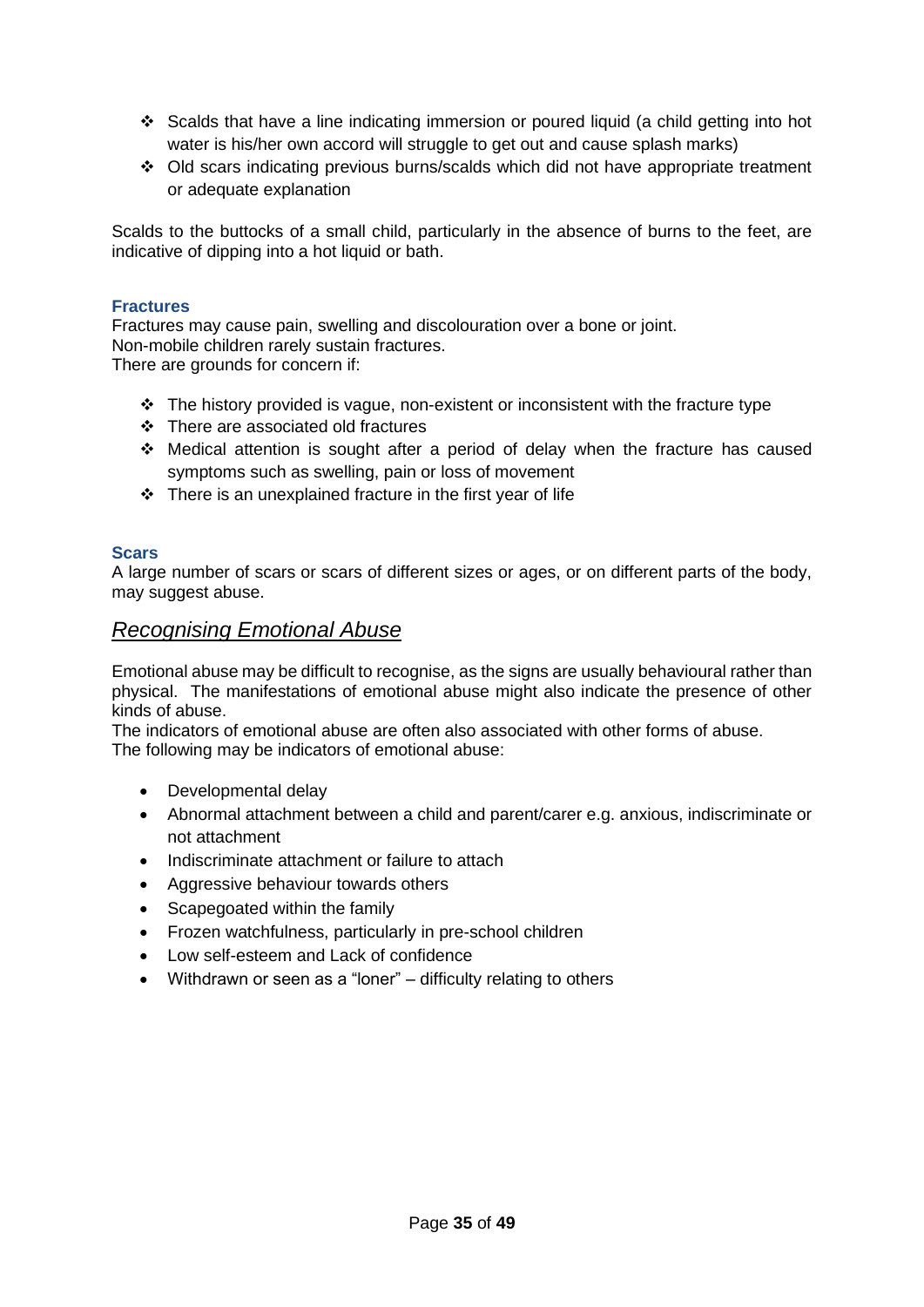### *Recognising Signs of Sexual Abuse*

Boys and girls of all ages may be sexually abused and are frequently scared to say anything due to guilt and/or fear. This is particularly difficult for a child to talk about and full account should be taken of the cultural sensitivities of any individual child/family.

Recognition can be difficult, unless the child discloses and is believed. There may be no physical signs and indications are likely to be emotional/behavioural.

Some behavioural indicators associated with this form of abuse are:

- ❖ Inappropriate sexualised conduct
- ❖ Sexually explicit behaviour, play or conversation, inappropriate to the child's age
- ❖ Continual and inappropriate or excessive masturbation
- ❖ Self-harm (including eating disorder), self-mutilation and suicide attempts
- ❖ Involvement in prostitution or indiscriminate choice of sexual partners
- ❖ An anxious unwillingness to remove clothes e.g. for sports events (but this may be related to cultural norms or physical difficulties)

Some physical indicators associated with this form of abuse are:

- ❖ Pain or itching of genital area
- ❖ Blood on underclothes
- ❖ Pregnancy in a younger girl where the identity of the father is not disclosed
- ❖ Physical symptoms such as injuries to the genital or anal area, bruising to buttocks, abdomen and thighs, sexually transmitted disease, presence of semen on vagina, anus, external genitalia or clothing

#### *Sexual Abuse by Young People*

The boundary between what is abusive and what is part of normal childhood or youthful experimentation can be blurred. The determination of whether behaviour is developmental, inappropriate or abusive will hinge around the related concepts of true consent, power imbalance and exploitation. This may include children and young people who exhibit a range of sexually problematic behaviour such as indecent exposure, obscene telephone calls, fetishism, bestiality and sexual abuse against adults, peers or children.

**Developmental Sexual Activity** encompasses those actions that are to be expected from children and young people as they move from infancy through to an adult understanding of their physical, emotional and behavioural relationships with each other. Such sexual activity is essentially information gathering and experience testing. It is characterised by mutuality and of the seeking of consent.

**Inappropriate Sexual Behaviour** can be inappropriate socially, in appropriate to development, or both. In considering whether behaviour fits into this category, it is important to consider what negative effects it has on any of the parties involved and what concerns it raises about a child or young person. It should be recognised that some actions may be motivated by information seeking, but still cause significant upset, confusion, worry, physical damage, etc. it may also be that the behaviour is "acting out" which may derive from other sexual situations to which the child or young person has been exposed.

If an act appears to have been inappropriate, there may still be a need for some form of behaviour management or intervention. For some children, educative inputs may be enough to address the behaviour.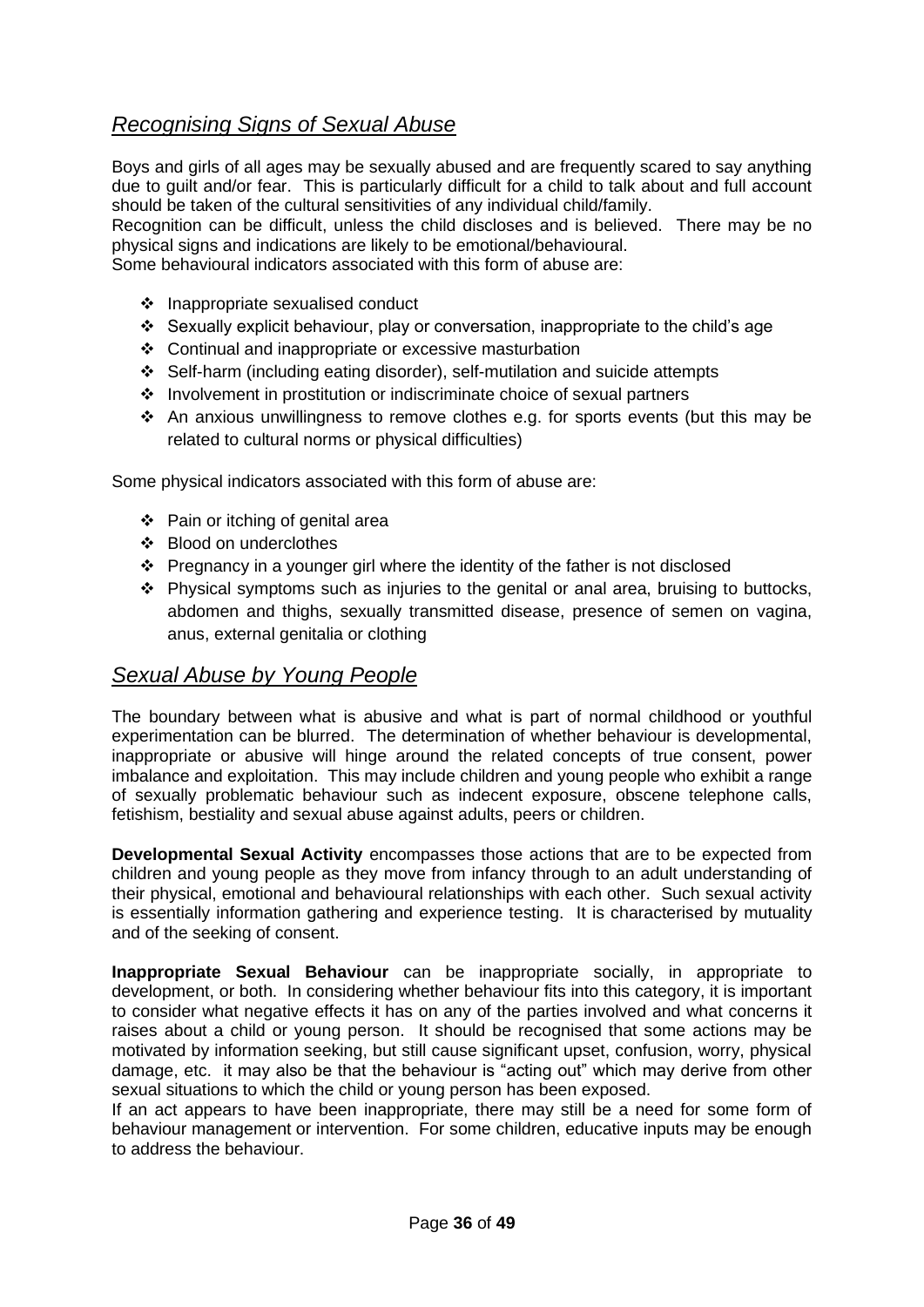Abusive sexual activity included any behaviour involving coercion, threats, aggression together with secrecy, or where one participant relies on an unequal power base.

#### Assessment

In order to more fully determine the nature of the incident the following factors should be given consideration. The presence of exploitation in terms of:

- **Equality** consider differentials of physical, cognitive and emotional development, power and control and authority, passive and assertive tendencies
- **Consent** agreement including all the following:
	- o Understanding that is proposed based on age, maturity, development level, functioning and experience
	- o Knowledge of society's standards for what is being proposed
	- o Awareness of potential consequences and alternatives
	- o Assumption that agreements or disagreements will be respected equally
	- o Voluntary decision
	- o Mental competence
- **Coercion –** the young perpetrator who abuses may use techniques like bribing. manipulation and emotional threats of secondary gains and losses that is loss of love, friendship, etc. Some may use physical force, brutality or the threat of these regardless of victim resistance.

In evaluating sexual behaviour of children and young people, the above information should be used only as a guide.

#### *Recognising Neglect*

Evidence of neglect is built up over a period of time and can cover different aspects of parenting. Indicators include:

- Failure by parents or carers to meet the basic essential needs e.g. adequate food, clothes, warmth, hygiene and medical care
- A child seen to be listless, apathetic and irresponsive with no apparent medical cause
- Failure of child to grow within normal expected pattern, with accompanying weight loss
- Child thrives away from home environment
- Child frequently absent from school
- Child left with adults who are intoxicated or violent
- Child abandoned or left alone for excessive periods

#### *Child Sexual Exploitation*

The following list of indicators is not exhaustive or definitive, but it does highlight common signs which can assist professionals in identifying children or young people who may be victims of sexual exploitation.

Signs include:

- underage sexual activity
- inappropriate sexual or sexualised behaviour
- sexually risky behaviour, 'swapping' sex
- repeat sexually transmitted infections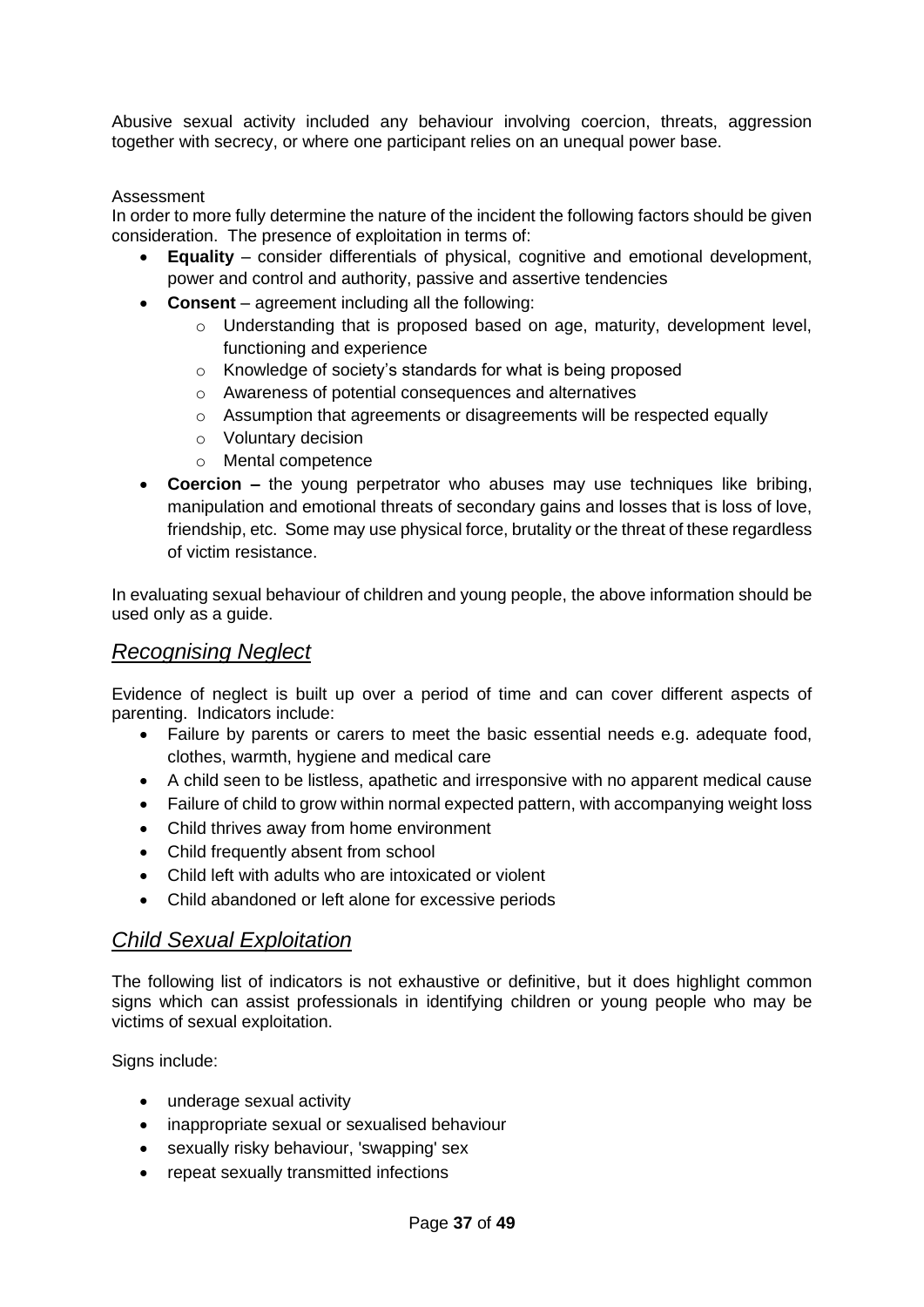- in girls, repeat pregnancy, abortions, miscarriage
- receiving unexplained gifts or gifts from unknown sources
- having multiple mobile phones and worrying about losing contact via mobile
- having unaffordable new things (clothes, mobile) or expensive habits (alcohol, drugs)
- changes in the way they dress
- going to hotels or other unusual locations to meet friends
- seen at known places of concern
- moving around the country, appearing in new towns or cities, not knowing where they are
- getting in/out of different cars driven by unknown adults
- having older boyfriends or girlfriends
- contact with known perpetrators
- involved in abusive relationships, intimidated and fearful of certain people or situations
- hanging out with groups of older people, or anti-social groups, or with other vulnerable peers
- associating with other young people involved in sexual exploitation
- recruiting other young people to exploitative situations
- truancy, exclusion, disengagement with school, opting out of education altogether
- unexplained changes in behaviour or personality (chaotic, aggressive, sexual)
- mood swings, volatile behaviour, emotional distress
- self-harming, suicidal thoughts, suicide attempts, overdosing, eating disorders
- drug or alcohol misuse
- getting involved in crime
- police involvement, police records
- involved in gangs, gang fights, gang membership
- injuries from physical assault, physical restraint, sexual assault.

#### *Criminal Exploitation / County Lines*

The following list of indicators is not exhaustive or definitive, but it does highlight common signs which can assist professionals in identifying children or young people who may be victims of Criminal Exploitation / County Lines

- Returning home late, staying out all night or going missing
- Being found in areas away from home
- Increasing drug use, or being found to have large amounts of drugs on them
- Being secretive about who they are talking to and where they are going
- Unexplained absences from school, college, training or work
- Unexplained money, phone(s), clothes or jewellery
- Increasingly disruptive or aggressive behaviour
- Using sexual, drug-related or violent language you wouldn't expect them to know
- Coming home with injuries or looking particularly disheveled
- Having hotel cards or keys to unknown places.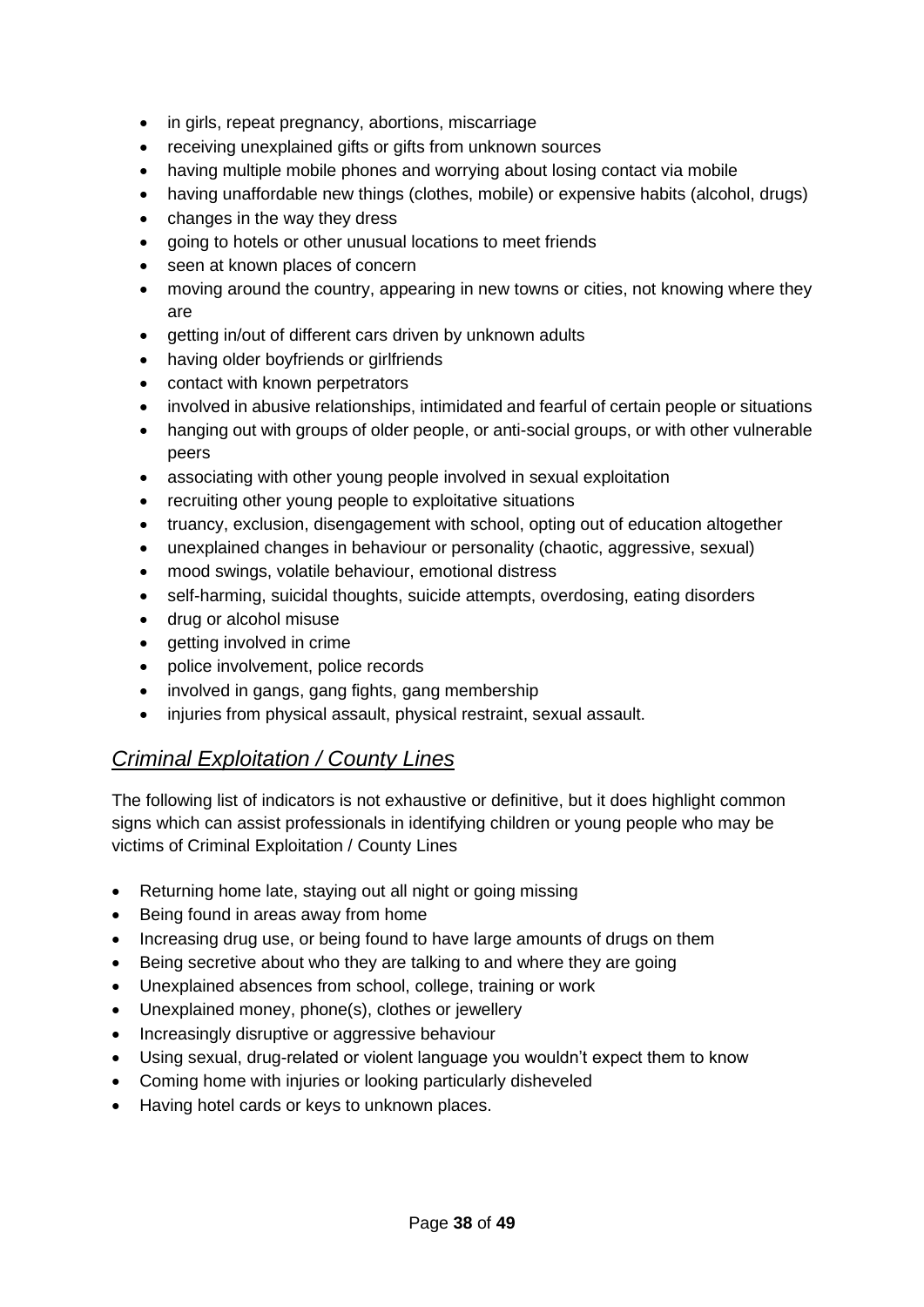#### *Appendix two*

#### *Forced Marriage (FM)*

This is an entirely separate issue from arranged marriage. It is a human rights abuse and falls within the Crown Prosecution Service definition of domestic violence. Young men and women can be at risk in affected ethnic groups. Whistleblowing may come from younger siblings. Other indicators may be detected by changes in adolescent behaviours. Never attempt to intervene directly as a school or through a third party.

#### *Female Genital Mutilation (FGM)*

It is essential that staff are aware of FGM practices and the need to look for signs, symptoms and other indicators of FGM.

#### **4 types of procedure:**

Type 1 Clitoridectomy – partial/total removal of clitoris

Type 2 Excision – partial/total removal of clitoris and labia minora

Type 3 Infibulation - entrance to vagina is narrowed by repositioning the inner/outer labia

Type 4 all other procedures that may include: pricking, piercing, incising, cauterising and scraping the genital area.

#### **Why is it carried out?**

Belief that:

- FGM brings status/respect to the girl social acceptance for marriage
- Preserves a girl's virginity
- Part of being a woman / rite of passage
- Upholds family honour
- Cleanses and purifies the girl
- Gives a sense of belonging to the community
- Fulfils a religious requirement
- Perpetuates a custom/tradition
- Helps girls be clean / hygienic
- Is cosmetically desirable
- Mistakenly believed to make childbirth easier

Circumstances and occurrences that may point to FGM happening

- Child talking about getting ready for a special ceremony
- Family taking a long trip abroad
- Child's family being from one of the 'at risk' communities for FGM (Kenya, Somalia, Sudan, Sierra Leon, Egypt, Nigeria, Eritrea as well as non-African communities including Yemeni, Afghani, Kurdistan, Indonesia and Pakistan)
- Knowledge that the child's sibling has undergone FGM
- Child talks about going abroad to be 'cut' or to prepare for marriage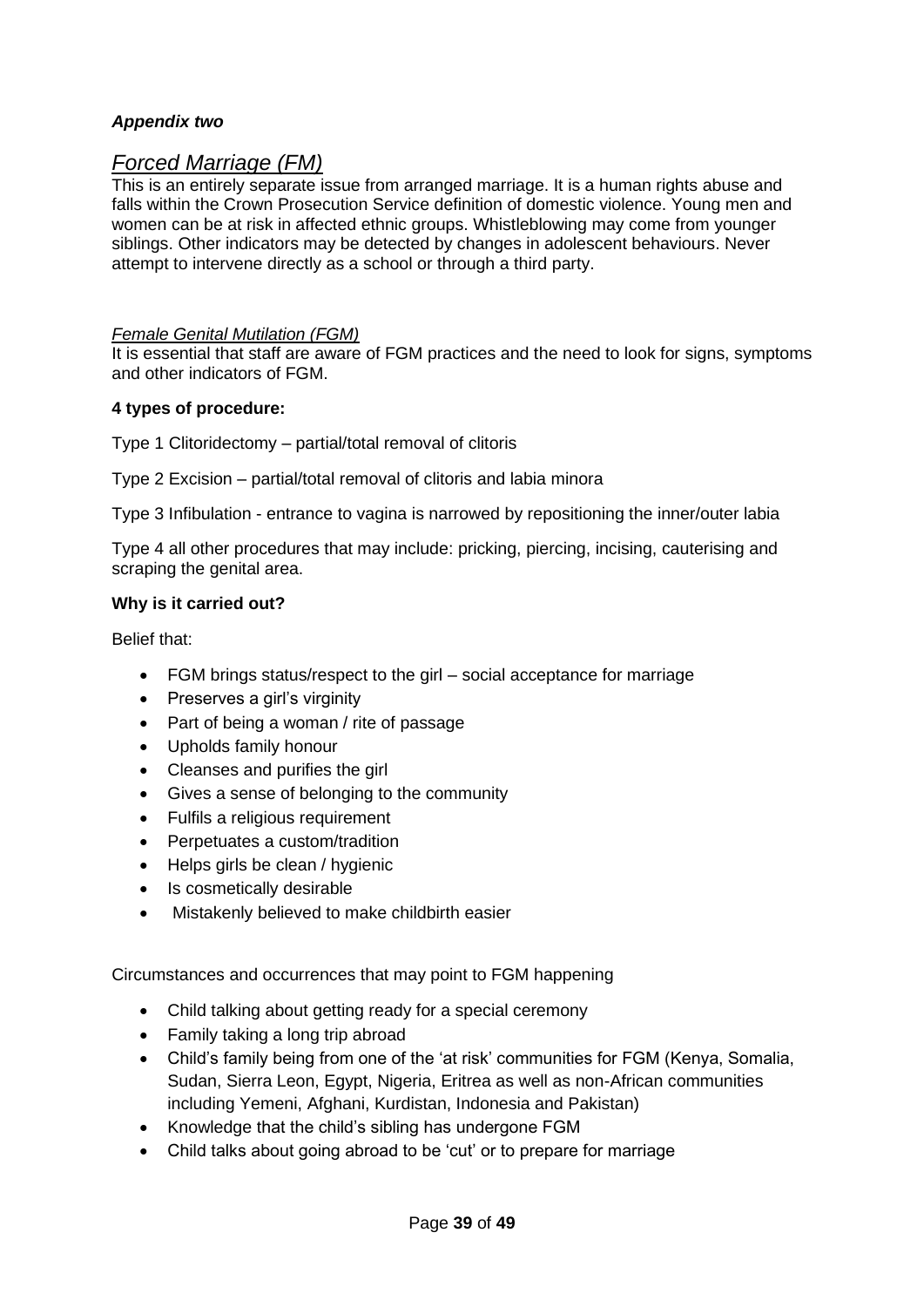Signs that may indicate a child has undergone FGM:

- Prolonged absence from school and other activities
- Behaviour change on return from a holiday abroad, such as being withdrawn and appearing subdued
- Bladder or menstrual problems
- Finding it difficult to sit still and looking uncomfortable
- Complaining about pain between the legs
- Mentioning something somebody did to them that they are not allowed to talk about
- Secretive behaviour, including isolating themselves from the group
- Reluctance to take part in physical activity
- Repeated urinal tract infection
- Disclosure

#### The 'One Chance' rule

As with Forced Marriage there is the 'One Chance' rule. It is essential that settings /schools/colleges take action **without delay**.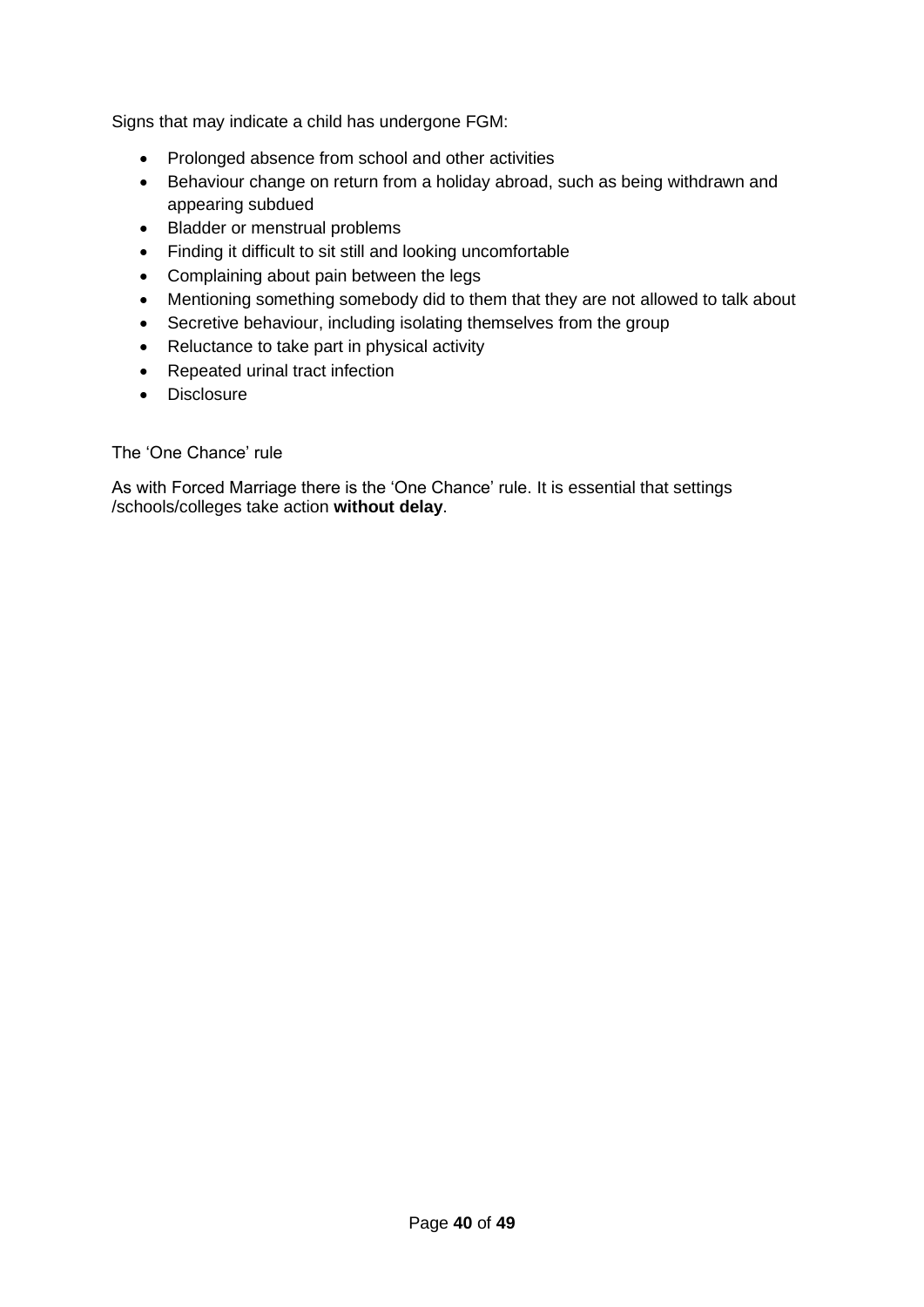*Appendix three*



to: All Schools and Academies **Our reference:** HRESC

#### **Your reference: Please ask for:** HR Employment Service Centre **Extension:** 2333 **Direct line:** 01942 827333 Date: 16<sup>th</sup> September 2021

Dear Colleague

#### **DBS Checks for School Visitors**

I write to confirm the situation regarding safeguarding checks for council employees who visit and work within Wigan schools and settings.

I can confirm that any visitor who is employed by Wigan Council will have had their post assessed for eligibility for a DBS check, including an assessment of the work they do directly in schools and settings. I can therefore confirm that council employees would not have been employed without an acceptable clearance being received. Therefore, if your visitor is a current Wigan Council employee you can be assured that they have received the appropriate clearances in line with the national safeguarding guidance and this letter will provide the evidence you will require for your records. You should of course check their Wigan Council badge to confirm their identity.

I hope you find this advice useful. If you have any questions or wish to clarify any areas, please contact me. As lead counter signatory, I am available to provide advice on any DBS issues you may have.

Yours sincerely,

Alison Hibbert Lead Counter Signatory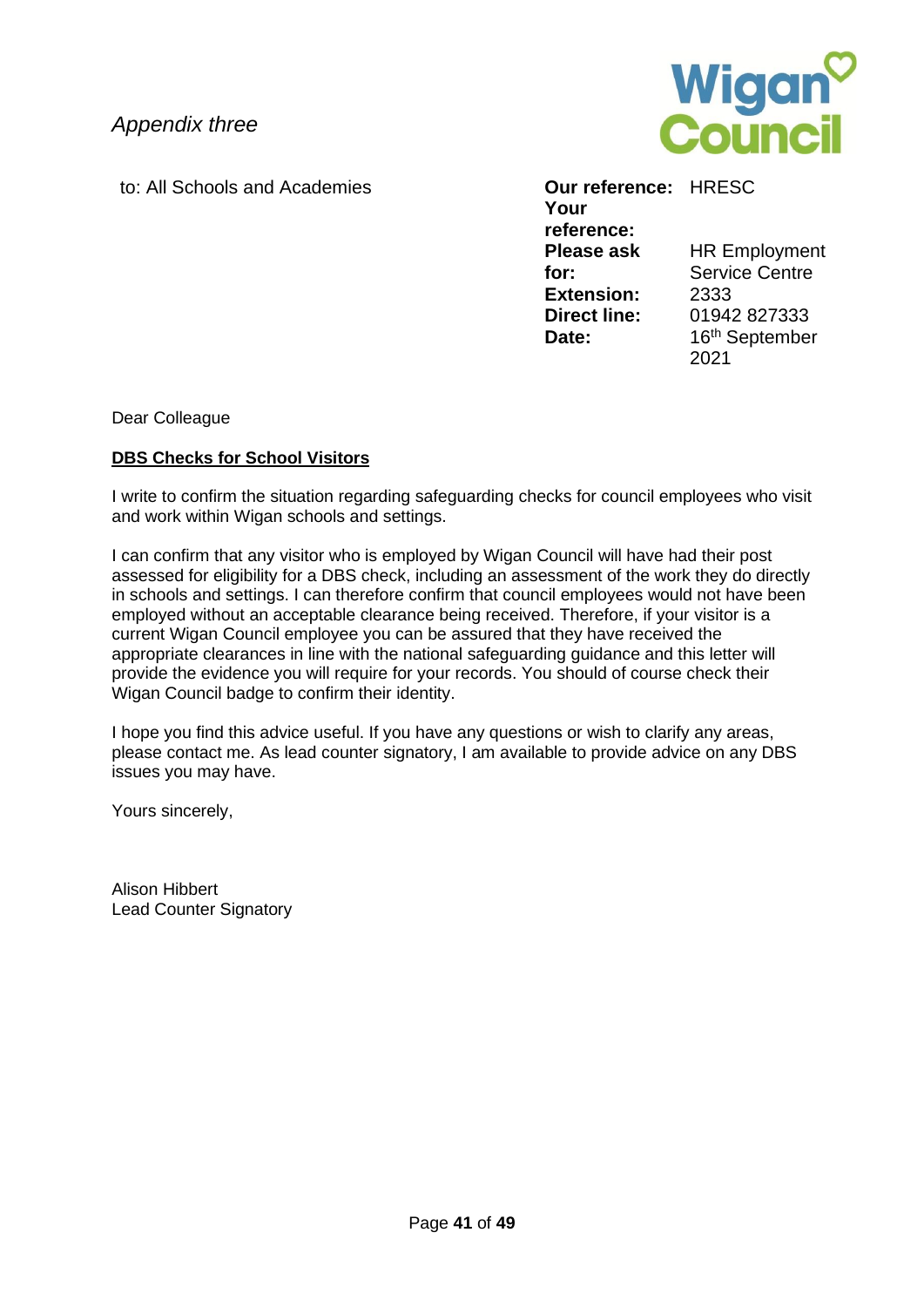# *Appendix three* **Bridgewater Community Healthcare NHS**

### **NHS Foundation Trust**

**Human Resources** Bevan House Beecham Court Smithy Brook Road Wigan WN3 6PR

Tel: 01942 482965

Wigan Borough Head Teachers 9<sup>th</sup> February 2017

Dear Head Teacher

#### **RE: DBS Checks**

Bridgewater Community Healthcare NHS Foundation Trust operates a Disclosure and Barring Service (DBS) Policy based on the requirements of the Police Act 1997 and the mandatory pre-employment checking procedure requirements of the Department of Health. The Policy ensures that enhanced DBS checks are mandatory for every staff member who has access to children or vulnerable adults as part of their normal duties or standard DBS checks for staff who have access to health care records. New staff are not allowed to start in post until their DBS and all other relevant pre-employment checks have been completed. Such checks must be satisfactory and in line with national NHS safe recruitment standards.

In line with the requirements of this Policy, all staff working with children or vulnerable adults are subject to enhanced DBS checks prior to being offered a contract of employment.

All Trust staff are required to display their identification badges on their person at all times to confirm to Schools and other providers that they are subject to this safeguarding process.

Where a DBS disclosure provides information about allegations and/or convictions relating to children or an allegation is made about an existing member of staff, the nominated Senior Officer will share that information with the Local Authority Designated Officer in accordance with the requirements of Safeguarding Vulnerable Groups Act 2006.

If you have any further queries, please do not hesitate to contact the Trust's Human Resources Department via the contact details detailed at the top of this letter.

We are more than happy to work with you and members of your Team to confirm/validate our staff members' identification when they present at your premises.

Yours sincerely

**Paula Woods Assistant Director Workforce**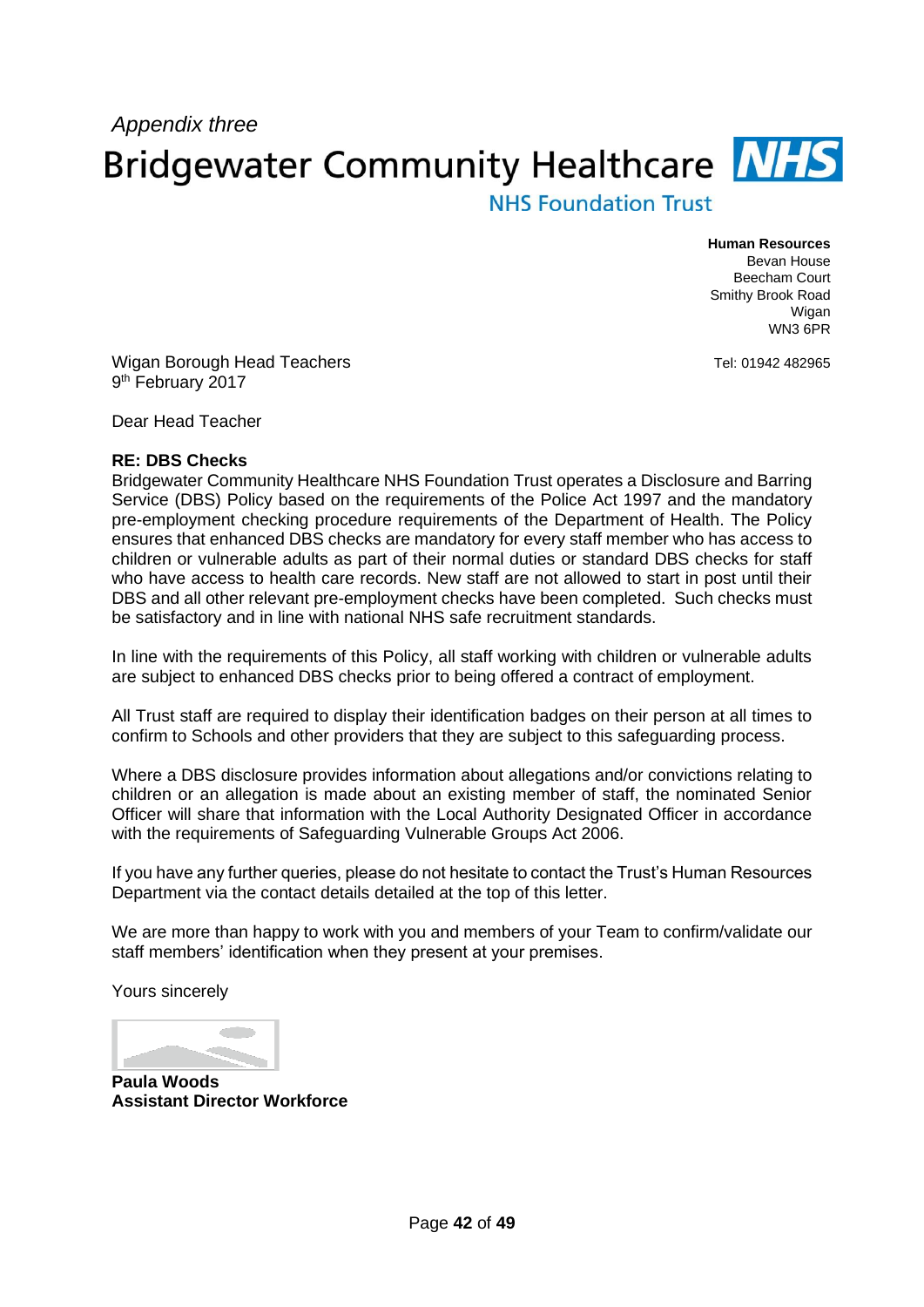### *Appendix Four*

*School security guidance* 





### *Appendix Five*

#### **CHILDREN MISSING EDUCATION REFERRAL & CHECKLIST September 2020 v4**

As outlined in the statutory guidance for Local Authorities 'Children Missing from Education' are children of compulsory school age who are not a registered pupil at a school or are not receiving suitable education other if they are not registered at a school.

Where a pupil has not returned to school for ten days without authorisation the school and the local authority have a responsibility to jointly make reasonable enquiries to establish the whereabouts of the child. The appropriate completion of this checklist ensures that the Local Authority and school have fulfilled this responsibility.

It is school's responsibility to follow up all unexplained and unexpected absences in a timely manner and every effort should be made to establish the reason for a pupil's absence. If you require advice and guidance please contact the Multi-Agency Safeguarding Team on 01942 828300.

It is important that one checklist is completed for each child within the family, please do not include all children on one.

During the first 10 days of absence (reason unknown), school must complete this referral form and checklist. Once completed if the child's whereabouts remains unknown, please make a referral to the Multi-Agency Safeguarding Team [CINdutyteam@wigan.gov.uk](mailto:CINdutyteam@wigan.gov.uk)

#### **At any point if you feel a child is at risk of significant harm, FGM, human trafficking or sexual exploitation refer immediately to social care please contact 01942 82830**

Please note that if the child is residing or located in the Wigan Borough, they are not a CME and should not be removed from school roll. Policies in relation to school attendance should be followed in these cases.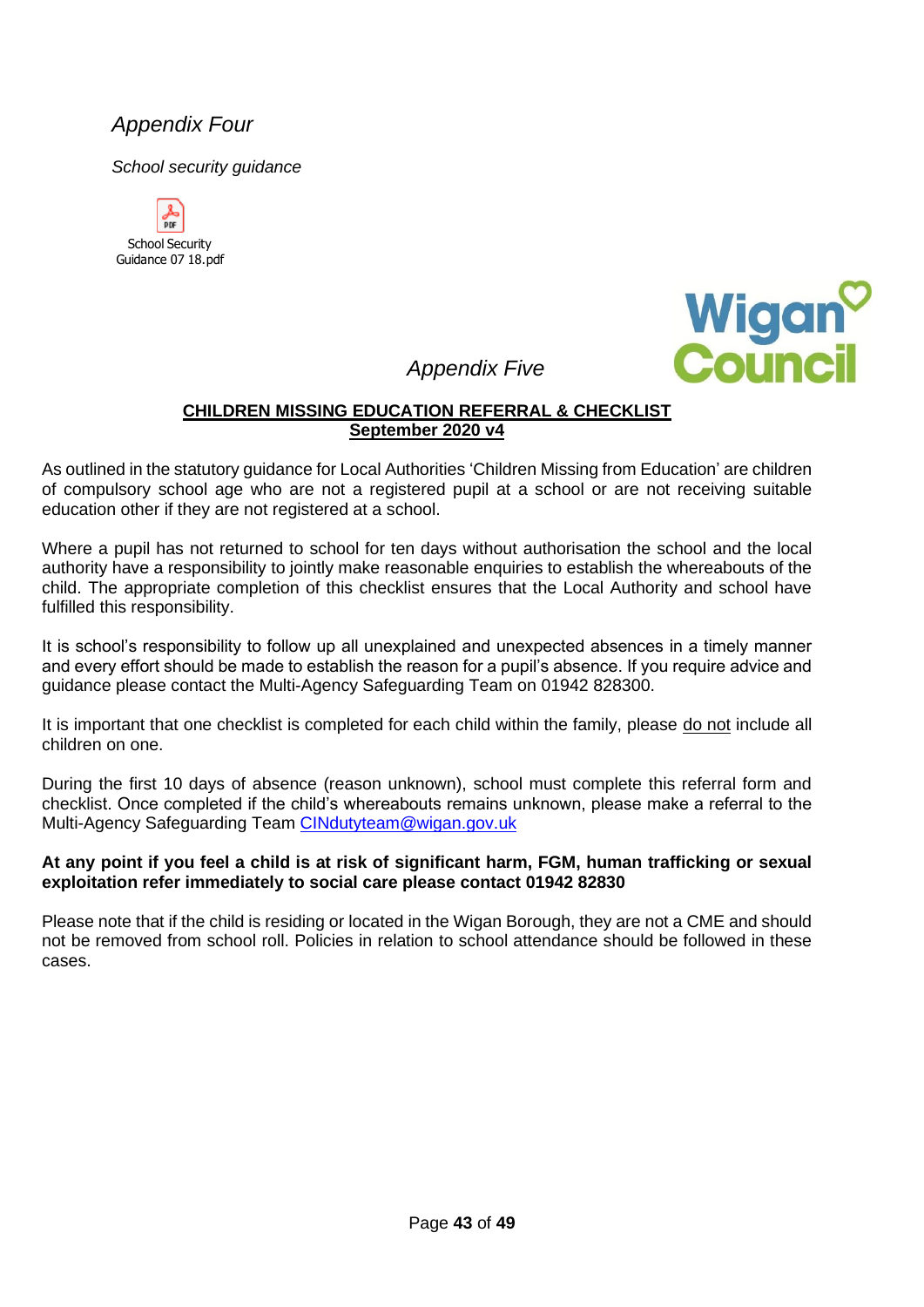#### **CHILD'S INFORMATION:**

| Child's Name:                                                                                                                                                               | DOB:                                                                            |  |
|-----------------------------------------------------------------------------------------------------------------------------------------------------------------------------|---------------------------------------------------------------------------------|--|
| Child's Address:                                                                                                                                                            |                                                                                 |  |
| Previous Address: (if<br>known)                                                                                                                                             |                                                                                 |  |
| School:                                                                                                                                                                     |                                                                                 |  |
| Parent/carer's names:                                                                                                                                                       |                                                                                 |  |
| Parent/carer's<br>address:                                                                                                                                                  |                                                                                 |  |
| Contact names &<br>numbers:                                                                                                                                                 |                                                                                 |  |
| (include emergency)                                                                                                                                                         |                                                                                 |  |
| Any known siblings &<br>school:                                                                                                                                             |                                                                                 |  |
| Reason for CME<br>checks:                                                                                                                                                   |                                                                                 |  |
| Any other agencies<br>involved:                                                                                                                                             |                                                                                 |  |
| Known vulnerability/risk factors                                                                                                                                            | Do you feel this child is at risk of harm or neglect Y/N please provide detail: |  |
| Is this child Gypsy Roma Traveller? Y/N                                                                                                                                     |                                                                                 |  |
| Is this child an Asylum Seeker?                                                                                                                                             |                                                                                 |  |
| Is this child known to Operation Encompass? Y/N Please provide detail                                                                                                       |                                                                                 |  |
| Is this child parents service personnel? Y/N                                                                                                                                |                                                                                 |  |
| Has this child had any Missing from home episodes? Y/N Please circle Current or historic                                                                                    |                                                                                 |  |
| Is this child known to the Youth Justice System? Y/N Please circle current or historic                                                                                      |                                                                                 |  |
| Does this child have any SEN/learning needs? Y/N                                                                                                                            |                                                                                 |  |
| Are there any other vulnerabilities you are aware of? Please provide detail including whether<br>the child is at risk of criminal exploitation or Child Sexual Exploitation |                                                                                 |  |
| Date:                                                                                                                                                                       |                                                                                 |  |
|                                                                                                                                                                             |                                                                                 |  |

### **All boxes must be completed, of not relevant please enter N/A**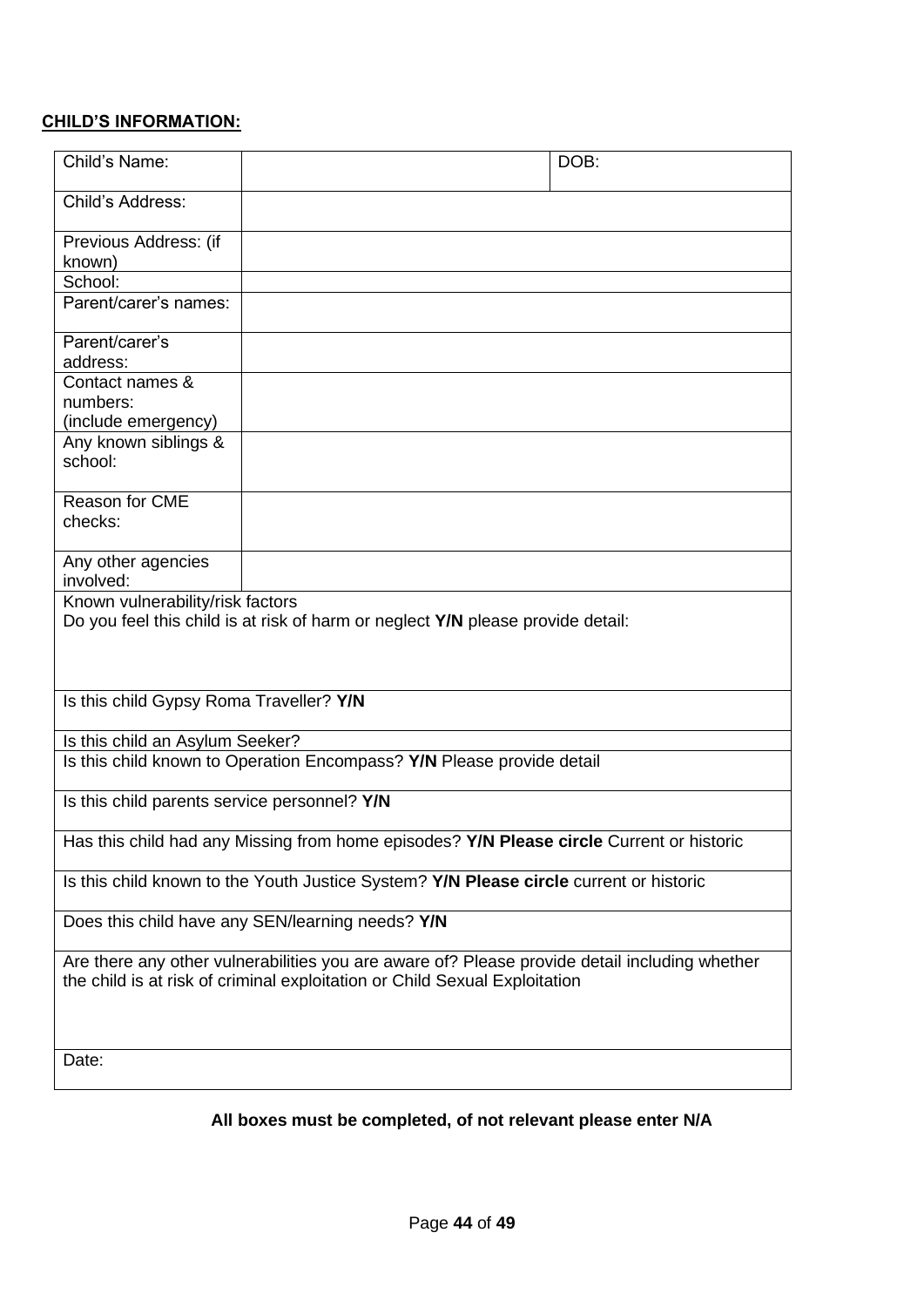### **CHECKLIST:**

| <b>School checklist</b>                  | Dates/<br><b>Times</b> | <b>Outcomes</b> | <b>Name</b> |
|------------------------------------------|------------------------|-----------------|-------------|
| School to attempt to contact parent on   |                        |                 |             |
| first day of absence.                    |                        |                 |             |
|                                          |                        |                 |             |
| This includes Truancy Call, First Day    |                        |                 |             |
| calling, Text, Email, all emergency      |                        |                 |             |
| contacts. Please detail all contact      |                        |                 |             |
| methods - whether a message was left,    |                        |                 |             |
| if the phone is working, is there an     |                        |                 |             |
| international dialling tone.             |                        |                 |             |
| School to check possible whereabouts     |                        |                 |             |
| with staff and pupils?                   |                        |                 |             |
|                                          |                        |                 |             |
| This should include checking with        |                        |                 |             |
| family friends, all staff members, the   |                        |                 |             |
| child's friends, social media            |                        |                 |             |
| Contact all emergency contact            |                        |                 |             |
| numbers you hold in school.              |                        |                 |             |
| Visit to address(es) by school.          |                        |                 |             |
|                                          |                        |                 |             |
| Leave card if no answer                  |                        |                 |             |
| Does the property look empty?            |                        |                 |             |
| Is someone at home but not answering     |                        |                 |             |
| the door?                                |                        |                 |             |
| NB if school policy does not permit      |                        |                 |             |
| home visit a police welfare check to be  |                        |                 |             |
| requested                                |                        |                 |             |
| Contact made with involved agencies      |                        |                 |             |
| within 5 working days (Social Care,      |                        |                 |             |
| EMAS team, School Nurse etc)             |                        |                 |             |
| Contact made with agencies to            |                        |                 |             |
| understand when they last had            |                        |                 |             |
| contact/saw the child (no consent        |                        |                 |             |
| needed)                                  |                        |                 |             |
| - Social care                            |                        |                 |             |
| - school nurse (when did health have     |                        |                 |             |
| any contact with the child)              |                        |                 |             |
| School to contact the new school or      |                        |                 |             |
| Local Authority the child is believed to |                        |                 |             |
| have moved to? What were the             |                        |                 |             |
| outcomes?                                |                        |                 |             |
| https://www.gov.uk/find-local-council    |                        |                 |             |
| NB - Has the child been seen? State      |                        |                 |             |
| when & by whom                           |                        |                 |             |
| If not seen, what further action has     |                        |                 |             |
| been taken? (Refer to CME Policy Doc     |                        |                 |             |
| for advice)                              |                        |                 |             |

#### **ALL BOXES MUST BE COMPLETED, IF NOT RELEVANT PLEASE ENTER N/A**

Please submit this referral to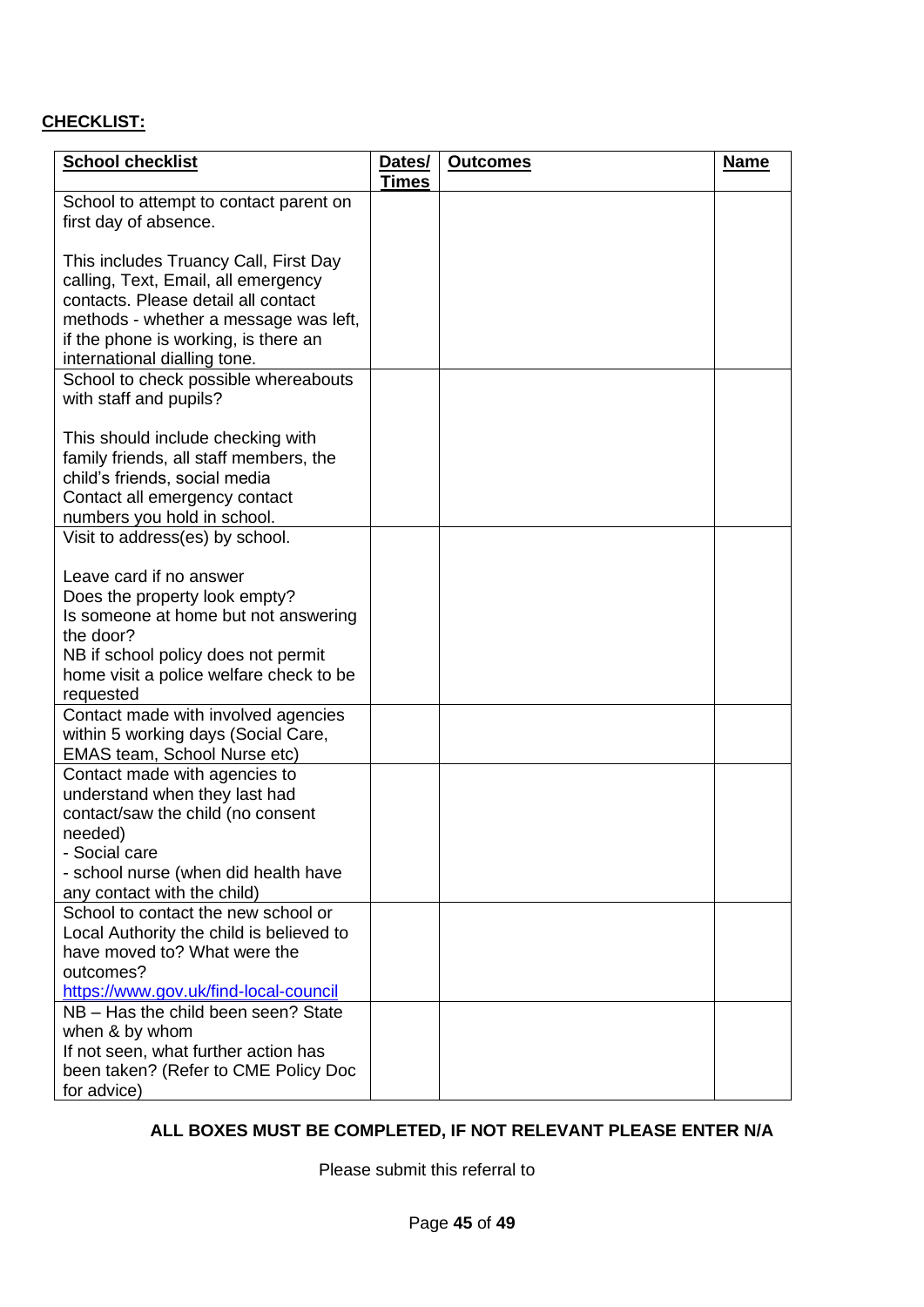[CINdutyteam@wigan.gov.uk](mailto:CINdutyteam@wigan.gov.uk)

Contact the MAST team on 01942 828300 for any further advice.

*Appendix six*

Elective home education school information and reporting form referral



#### **Elective Home Education Information Request Form**

The following student's parent/carer has requested they be educated from home. It would be useful if the appropriate member of staff could provide the information requested below, where appropriate. Please return to [Ehe@wigan.gov.uk](mailto:Ehe@wigan.gov.uk)

**Student Name: DoB:** 

**Parent/Carer** 

**Year:**

**School:** 

**Contact Details (email & phone)**

**Address**

| <b>Communication with Parents</b>                                                      | YES / NO |  |
|----------------------------------------------------------------------------------------|----------|--|
| <b>Safeguarding</b>                                                                    | YES / NO |  |
| <b>LAC</b>                                                                             | YES / NO |  |
| <b>Child Protection</b>                                                                | YES / NO |  |
| <b>Child in Need</b>                                                                   | YES / NO |  |
| <b>CAFAS/similar assessment</b><br>completed/offered?                                  | YES / NO |  |
| <b>Agency/Service involvement</b>                                                      | YES / NO |  |
| EAL? If yes, fluency of parent &                                                       | YES/NO   |  |
| child in English                                                                       |          |  |
| <b>Attendance Concerns</b>                                                             | YES / NO |  |
| Permanent / Fixed term exclusions                                                      | YES / NO |  |
| <b>Medical diagnosis/needs</b><br>YES / NO                                             |          |  |
| SEND: Band K (SEN support) / EHCP?<br>Please give a brief summary of need and support. |          |  |
| <b>Behaviour Overview.</b>                                                             |          |  |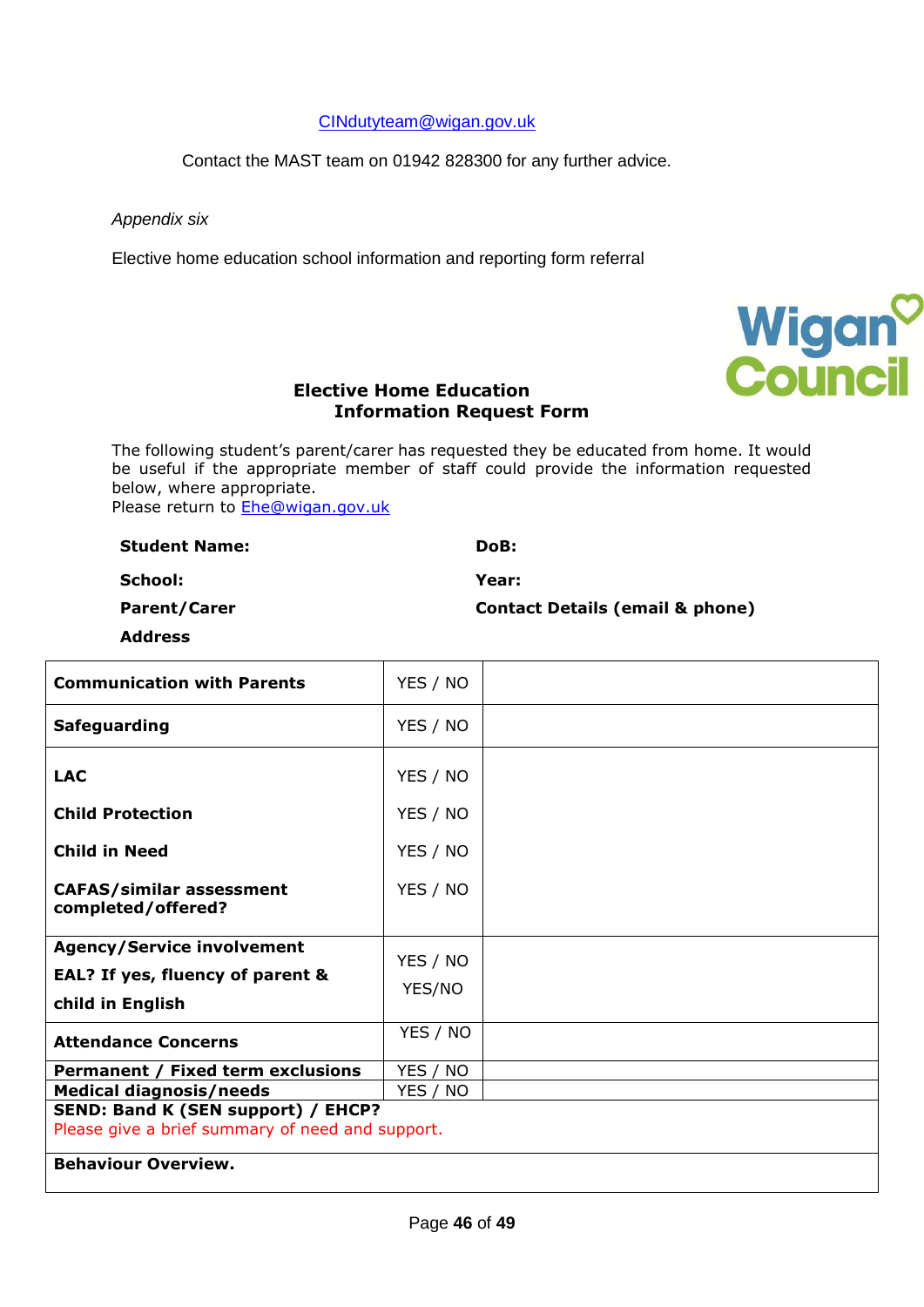#### **Are there considered to be any risks to a lone worker when visiting the home? Reason given for choosing to home educate (if known)**

#### **Completed by:**

**NAME:** 

**.**

**Date:** 

**POSITION:**

**Please also send a copy of the withdrawal letter to [ehe@wigan.gov.uk](mailto:ehe@wigan.gov.uk)**

*Appendix Seven*

#### *Operation Encompass Teachers' Helpline*

Details of the Operation Encompass Helpline can be found here – [https://www.operationencompass.org/](https://clicktime.symantec.com/32Dmbd7Az9xu8FDh5Kma4h76H2?u=https%3A%2F%2Fwww.operationencompass.org%2F)

If you wish to speak to an educational/child psychologist following an Encompass referral you are now able to contact the Operation Encompass Teachers' National Helpline, 8.00am to 11.00am, Monday to Friday on 0845 646 0890

Online key adult training <https://www.operationencompass.org/operation-encompass-on-line-key-adult-briefing>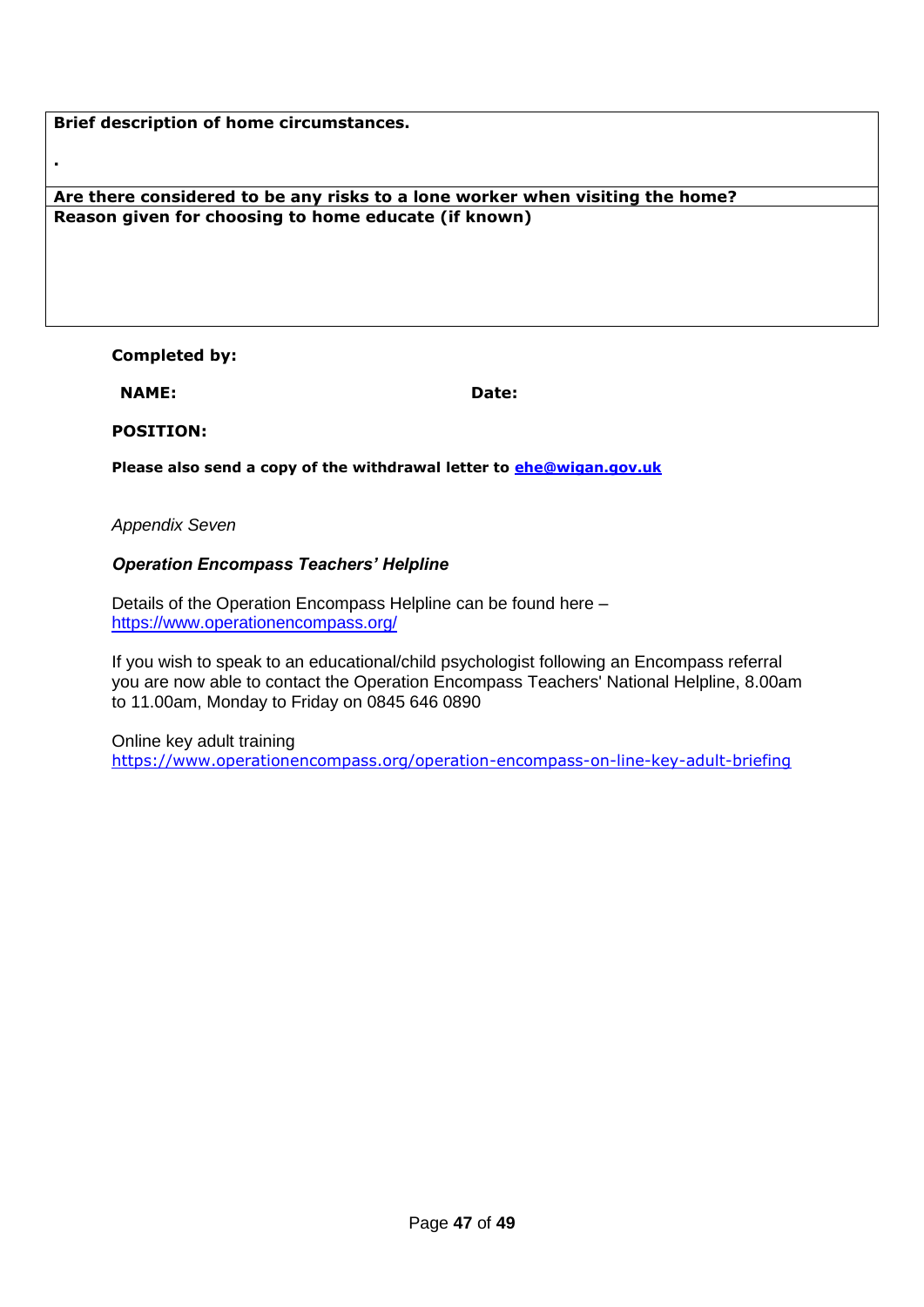### Summary of changes

| Page number    | Location                                                            | Description of change or amendment                                                                                                                                                                                                    |
|----------------|---------------------------------------------------------------------|---------------------------------------------------------------------------------------------------------------------------------------------------------------------------------------------------------------------------------------|
| 1              | Beneath policy heading, above<br>School/Setting Name                | Addition of paragraph (*** In line with "Keeping<br>Children Safe in Education ")                                                                                                                                                     |
|                | Bulletpoint 5                                                       | 2020 to Keeping Children Safe in Education<br>2021                                                                                                                                                                                    |
| 3              | Third paragraph                                                     | Change of name from "Escalation Policy" to<br><b>Resolution Policy</b>                                                                                                                                                                |
|                | Footer                                                              | Inclusion of link to Resolution Policy in footer                                                                                                                                                                                      |
| 4              | Top of the page bulletpoints                                        | Inclusion of "Serious Violence" and "Peer on<br>Peer Abuse" in bullet points                                                                                                                                                          |
|                | 2nd bulletpoint, last sentence                                      | Removal of guidance for schools link to<br>Gov.UK website                                                                                                                                                                             |
|                | 2nd bulletpoint, after last sentence                                | Expansion of bullet points under "Curriculum",<br>to be edited as appropriate                                                                                                                                                         |
|                | After 2nd bulletpoint                                               | 2020 to Keeping Children Safe in Education<br>2021                                                                                                                                                                                    |
| 5              | After above change                                                  | Link to KCSIE 2021 inlcuded:<br>https://assets.publishing.service.gov.uk/govern<br>ment/uploads/system/uploads/attachment_dat<br>a/file/1014057/KCSIE_2021_September.pdf                                                              |
|                | Last paragraph, end of last sentence                                | 2020 to Keeping Children Safe in Education<br>2021                                                                                                                                                                                    |
| 6              | First paragraph, after bulletpoints                                 | 2020 to Keeping Children Safe in Education<br>2021                                                                                                                                                                                    |
| $\overline{7}$ | End of last sentence, paragraph<br>before "Safe Setting, Safe Staff | Inclusion of MASH telephone number (01942<br>828300)                                                                                                                                                                                  |
| 8              | End of sentence of last bullet point                                | <b>Inclusion of RSHE</b>                                                                                                                                                                                                              |
| 9              | Top of the page, following on from<br>page 8                        | Two additional bullet points included following<br>on from page 8. "Developing a sense of the<br>boundaries between appropriate and<br>inappropriate behaviour in adults and within<br>peer relationships (Positive relationships and |
|                | 3rd bulletpoint                                                     | Inclusion of QTS link: Qualified teacher status<br>(QTS): https://www.gov.uk/guidance/qualified-<br>teacher-status-gts                                                                                                                |

Continued on next page.